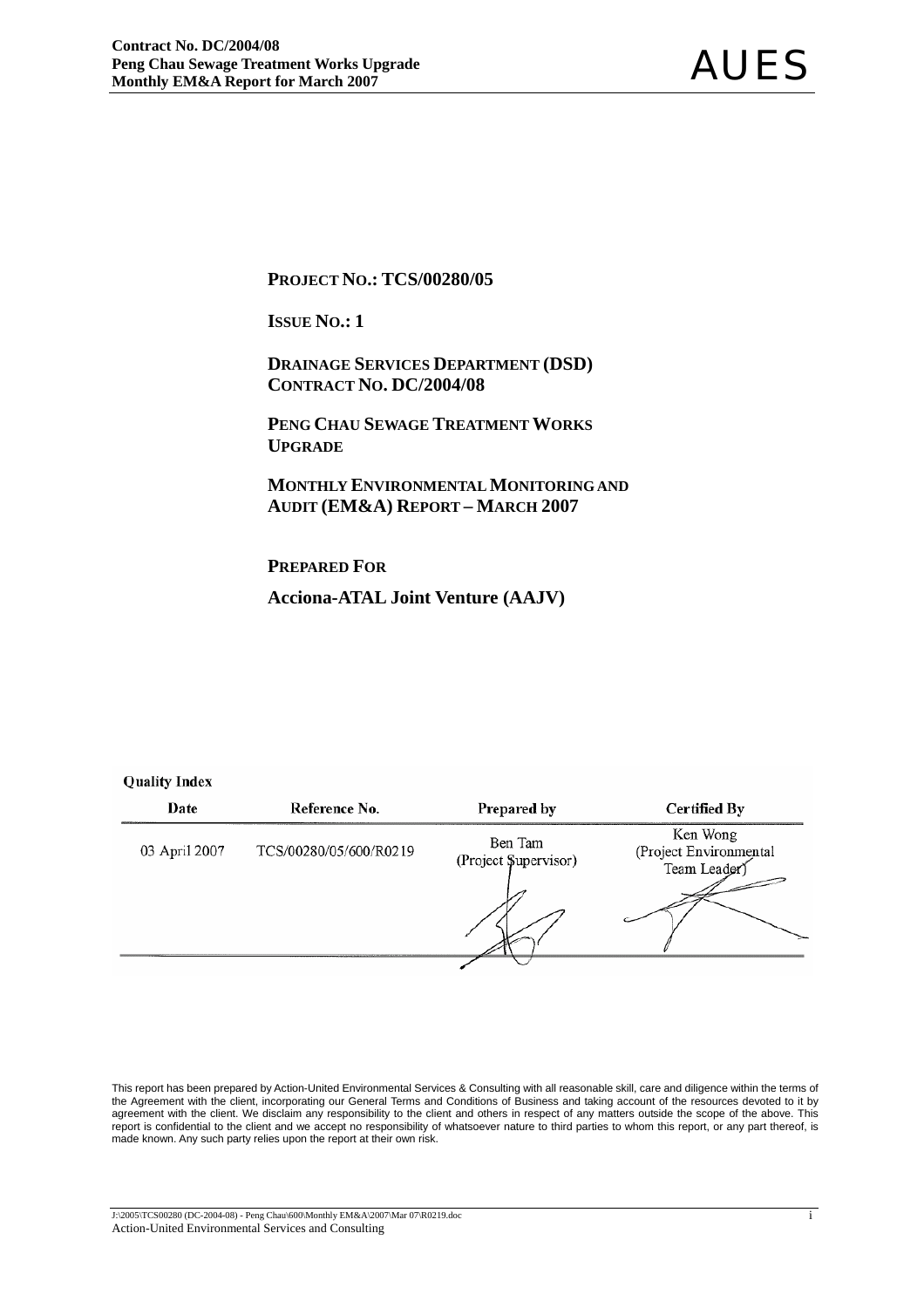

**BMT Asia Pacific Ltd** 18th Floor, Chun Wo Commercial Centre 23-29 Wing Wo Street, Central, Hong Kong

環科顧問有限公司 香港中環永和街23至29號 俊和商業中心18樓

Tel/電話: (852) 2815 2221 Fax/傳真: (852) 2815 3377 www.bmtasia.com.hk

2 April 2007 Our Ref: 8261/0357

By Post/email

CDM International Inc., 4305-12 Metroplaza Tower 1. 223 Hing Fong Road, Kwai Fong Hong Kong

Attention: Mr. Alfred Cheung

Dear Alfred

#### **EM&A MONTHLY REPORT - MARCH 2007** CONTRACT NO. DC/2004/08 UPGRADING OF PENG CHAU SEWAGE TREATMENT **WORKS**

With reference to the final version of the EM&A monthly report for March 2007 received on 2<sup>nd</sup> April 2007 (ET's ref.: TCS/00280/05/600/R0219 Issue 1), we have no critical comments on the mentioned report.

Thank you for your kind attention and should you require any further information, please do not hesitate to contact the undersigned at 2241 9807.

Yours sincerely **BMT Asia Pacific Limited** 

Antony Wong

Proiect Independent Environmental Checker RBR/anw

CC. AAJV - Ir. William Chan/Ir. Mingo Li (by email) AUES - Mr. Ken Wong (by email)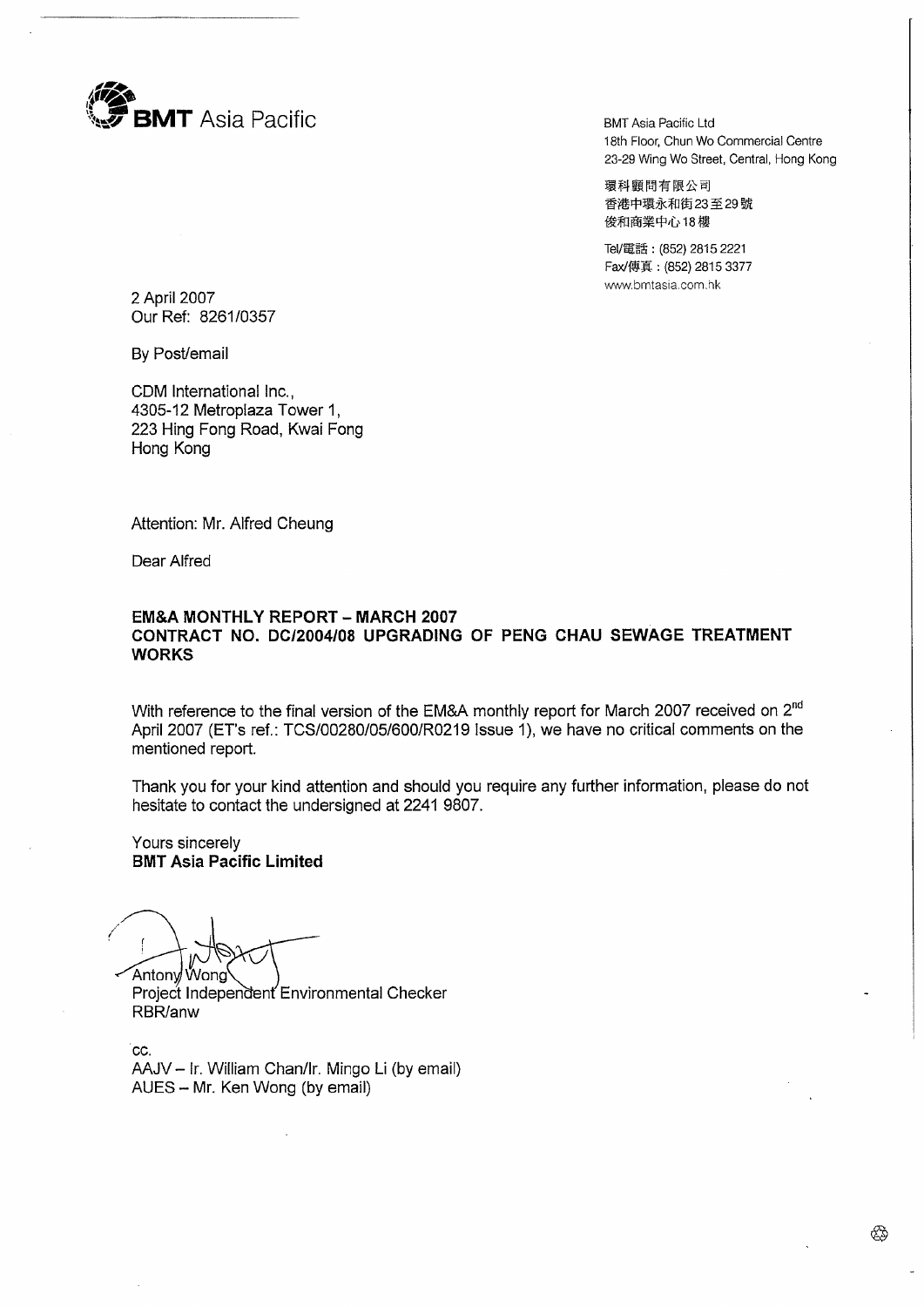## **TABLE OF CONTENTS**

| 1.0  | Introduction                                          |                |
|------|-------------------------------------------------------|----------------|
| 2.0  | <b>Project Organisation and Construction Progress</b> | 2              |
| 3.0  | <b>Summary of Monitoring Requirements</b>             | 3              |
| 4.0  | <b>Impact Monitoring Methodology</b>                  | $\overline{4}$ |
| 5.0  | <b>Impact Monitoring Results</b>                      | 9              |
| 6.0  | Waste Management                                      | 11             |
| 7.0  | Site Inspection                                       | 12             |
| 8.0  | <b>Environmental Complaint and Non-Compliance</b>     | 12             |
| 9.0  | <b>Implementation Status Of Mitigation Measures</b>   | 13             |
| 10.0 | <b>Impact Forecast</b>                                | 14             |
| 11.0 | Conclusions                                           | 14             |

### **List of Tables**

- Table 2-1 Major Construction Activities in the Reporting Period
- Table 2-2 Summary of Valid Environmental Approval Documents
- Table 3-1 Summary of EM&A Requirements
- Table 3-2 Action and Limit Levels for Air Quality
- Table 3-3 Action and Limit Levels for Noise
- Table 3-4 Action and Limit Levels for Marine Water Quality
- Table 4-1 Locations of Air Quality and Noise Monitoring Stations
- Table 4-2 Locations of Marine Water Monitoring Stations
- Table 4-3 Monitoring Equipment Used in EM&A Program
- Table 4-4 Analytical Methods Applied to Marine Water Quality Samples
- Table 5-1 Summary of 24-Hr and 1-Hr TSP Monitoring Results
- Table 5-2 Summary of Noise Monitoring Results
- Table 6-1 Summary of Quantities for Waste Disposal
- Table 6-2 Summary of Quantities for Recycling Materials
- Table 8-1 Statistical Summary of Environmental Complaints

## **List of Appendices**

- Appendix A Project Site Layout
- Appendix B Environmental Organisation Structure
- Appendix C Locations of Monitoring Stations
- Appendix D Equipment Calibration Certificates
- Appendix E Impact Monitoring Schedule
- Appendix F Graphical Plots of Air Quality and Noise Monitoring Results
- Appendix G Meteorological Data in the Reporting Period
- Appendix H Three-Month Rolling Program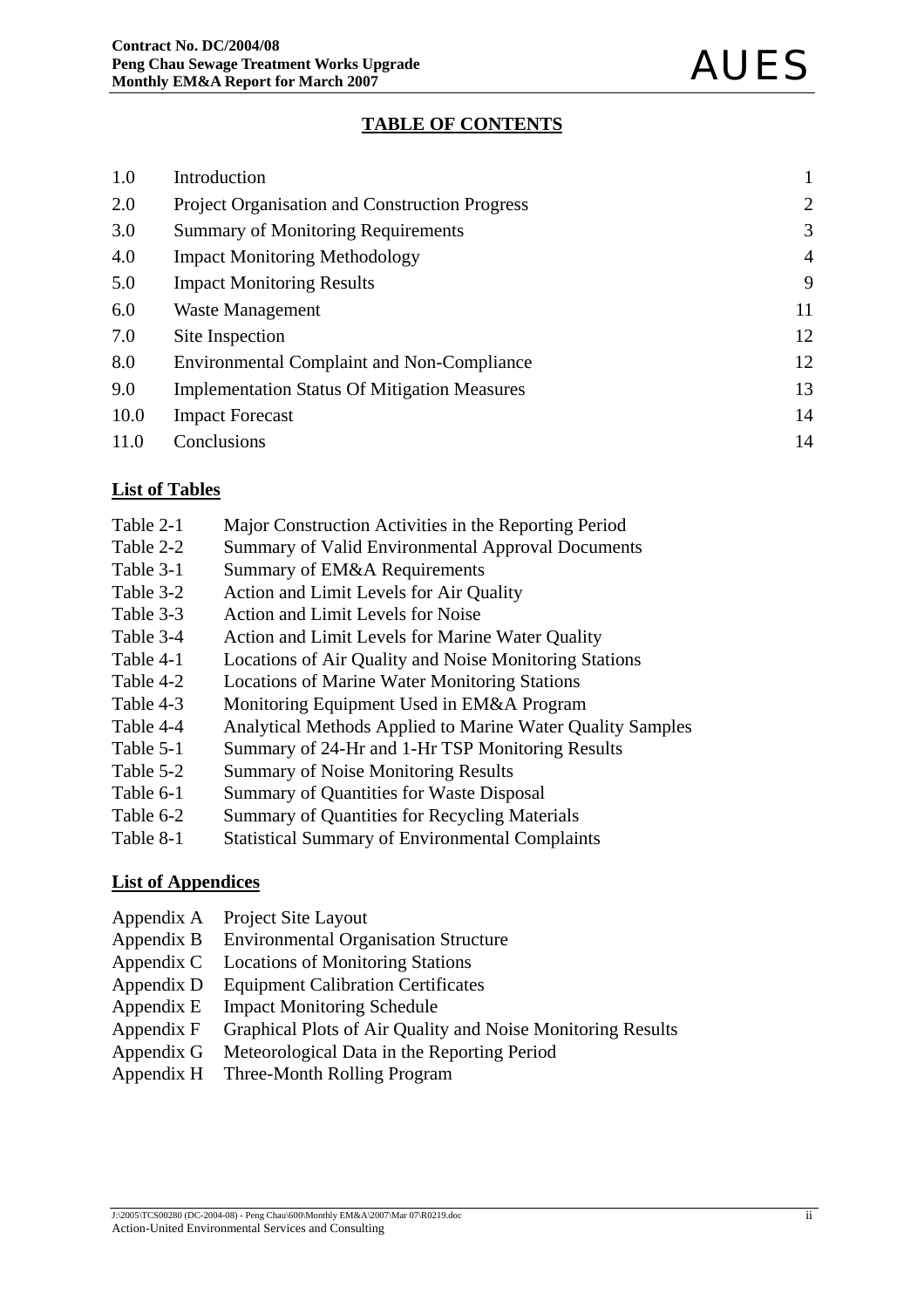## **Executive Summary**

Acciona-ATAL Joint Venture (AAJV) has been awarded the DSD Contract DC/2004/08 (Project) for the Peng Chau Sewage Treatment Works Upgrade in May 2005. The Project requires an Environmental Monitoring & Audit (EM&A) program to be implemented by an Environmental Team (ET) throughout the contract period in compliance with the requirements as stated in the project Environmental Permit (EP-203/2004) and the Project EM&A manual.

Action-United Environmental Services and Consulting (AUES) has been commissioned by AAJV to be an independent environmental team (ET) to implement the EM&A program in compliance with the EP and the project EM&A Manual.

This report presents the results of the project EM&A program for the reporting month **March 2007** during the period from 26 February to 25 March 2007.

### **EM&A Activities in the Reporting Period**

A summary of the monitoring activities in this reporting period is listed below:

| • 1-Hr TSP Monitoring   | 15 Events |
|-------------------------|-----------|
| • 24-Hr TSP Monitoring  | 5 Events  |
| • Noise Monitoring      | 5 Events  |
| • Site Inspection Audit | 4 Times   |

### **Air Quality**

No exceedance in 1-Hr TSP and 24-Hr TSP measurements was recorded in this reporting period.

#### **Construction Noise**

No exceedance in construction noise measurements was recorded and no noise complaint was received in this reporting period.

#### **Water Quality**

Since all the marine based construction activities had been completed on 1 August 2006, post water monitoring was commenced on 2 August 2006 and completed on 1 September 2006 in accordance with Clause 4.32 of the EM&A Manual. All the measurement results at the control/impact stations were within the baseline range. The monitoring results were presented in the pervious Monthly EM&A Report (September 2006)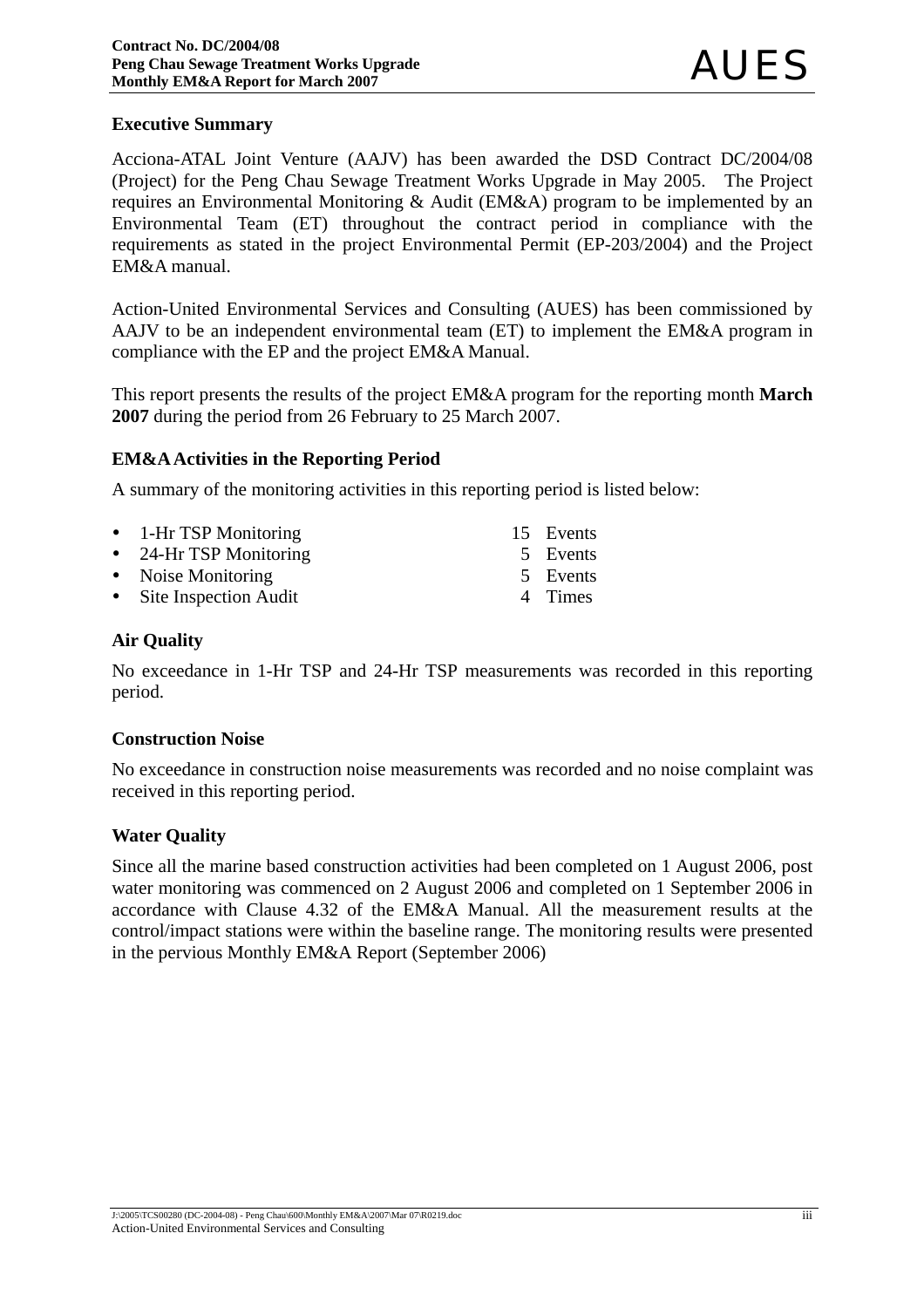### **Summary of Monitoring Exceedances**

A summary of monitoring exceedances in the reporting period of air, noise and water quality monitoring are presented below:

| <b>Env. Quality</b> | <b>Parameters</b>            | Compliance % | <b>Investigation &amp; Corrective Actions</b> |
|---------------------|------------------------------|--------------|-----------------------------------------------|
| Air Quality         | 1-hour TSP                   | 100          | Not Required for 100% Compliance              |
|                     | 24-hour TSP                  | 100          | Not Required for 100% Compliance              |
| <b>Noise</b>        | Leq $(30\text{min})$ Daytime | 100          | Not Required for 100% Compliance              |
| Water Quality*      |                              |              |                                               |

Note: \*No impact water quality monitoring was required since all marine based construction activities were completed on 01 August 2006.

### **Environmental Complaints**

No environmental complaint was received in this reporting period.

## **Environmental Summon**

No environmental summon was received in this reporting period.

### **Future Key Issues**

The potential environmental impacts for this project generally include air quality, noise, water quality and construction waste. The contractor is to properly implement the required environmental mitigation measures as per the Implementation Schedule in the EM&A manual to ensure no significant adverse environmental impact arises from the construction works. The contractor was reminded to maintain good house-keeping throughout the construction period.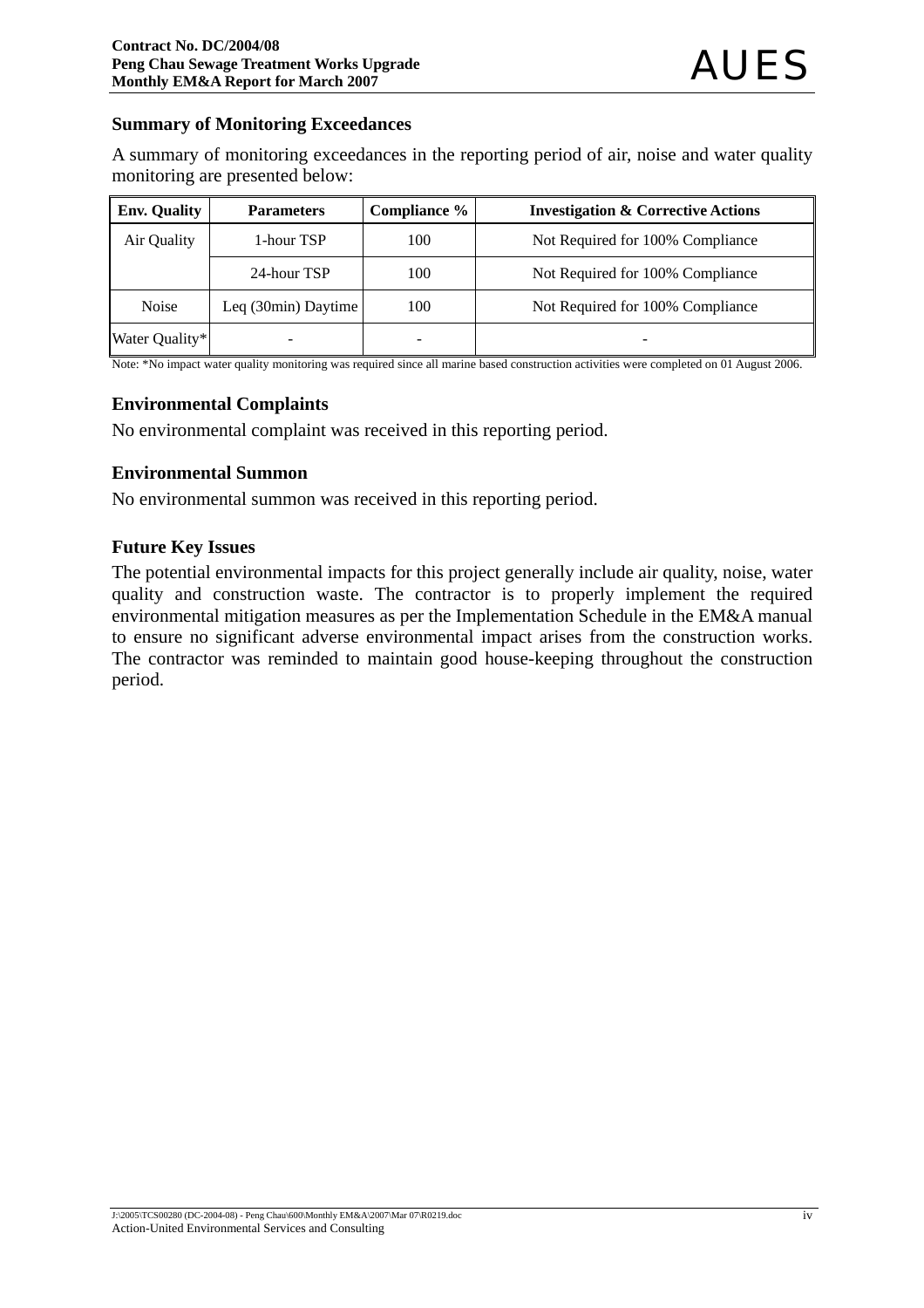## **1.0 INTRODUCTION**

- 1.01 Acciona-ATAL Joint Venture (AAJV) has been awarded the DSD Contract DC/2004/08 (Project) for the upgrading of Peng Chau Sewage Treatment Works in May 2005. The Project requires an Environmental Monitoring & Audit (EM&A) program to be implemented by an Environmental Team (ET) throughout the contract period in compliance with the requirements as stated in the project Environmental Permit (EP-203/2004) and the project EM&A manual. The location of the project site is presented in **Appendix A**.
- 1.02 The works to be executed under this project mainly comprise the following:
	- Upgrade and reconstruct the existing Peng Chau Sewage Treatment Works (STW);
	- Construct an emergency overflow, storm tanks and submarine outfall;
	- Provide de-odourization facilities and associated sludge treatment facilities, and extend inlet pumping mains and construct an equalization tank;
	- Demolish the existing treatment facilities;
	- Construct sludge drying bed; and
	- Construct remaining works.
- 1.03 Action-United Environmental Services and Consulting (AUES) has been commissioned by AAJV to be the independent environmental team (ET) for implementation of the EM&A program in accordance with the requirements as set out in the EP and the project EM&A manual.
- 1.04 This report presents the results of the project EM&A program for the reporting month **March 2007** during the period from 26 February to 25 March 2007.

#### **Report Structure**

- 1.05 The EM&A report is structured into the following sections:
	- **Section 1** Introduction
	- **Section 2** Project Organization and Construction Progress
	- **Section 3** Summary of Monitoring Requirements
	- **Section 4** Monitoring Methodology
	- **Section 5** Monitoring Results
	- **Section 6** Waste Management
	- **Section 7** Site Inspection
	- **Section 8** Environmental Complaint and Non-Compliance
	- **Section 9** Implementation Status of Mitigation Measures
	- **Section 10** Impact Forecast and Monitoring Schedule
	- **Section 11 Conclusions**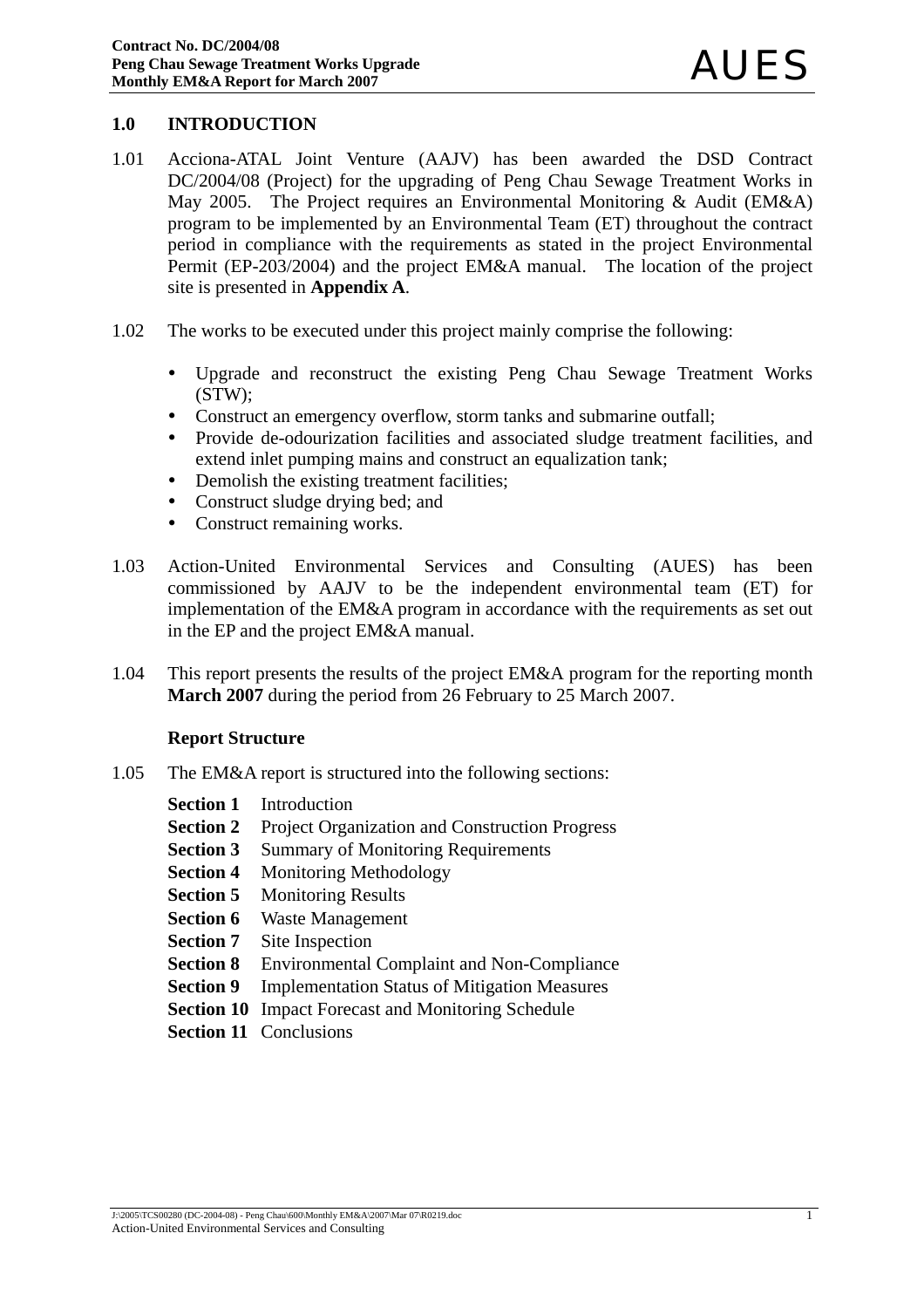## **2.0 PROJECT ORGANIZATION AND CONSTRUCTION PROGRESS**

## **2.1 Project Organization and Management Structure**

The organization chart and lines of communication with respect to the on-site environmental management and monitoring program are shown in **Appendix B**.

#### **2.2 Construction Progress**

A summary of the major construction activities undertaken in this reporting period is shown in **Table 2-1**.

| <b>Location</b> | <b>Description of Construction Activities</b>                                                          |
|-----------------|--------------------------------------------------------------------------------------------------------|
| Portion P       | Swabbing to the twin DN 250 pumping main from CH B+23 to CH A+0<br><b>Washout Chamber Construction</b> |
|                 |                                                                                                        |
| Portion O       | Nil                                                                                                    |
|                 | Cast-in pipes, drainages installation for the NSTC;                                                    |
|                 | Erecting formwork, scaffolding and bar fixing for NSTC;                                                |
|                 | Concreting of the wall and roof slab and staircase of NSTC;                                            |
| Portion R       | Watertightness test for NSTC;                                                                          |
|                 | Applying concrete protective coating for the NSTC;                                                     |
|                 | Finishing work for NSTC;                                                                               |
|                 | Louver installation for NSTC; and                                                                      |
|                 | Manhole construction.                                                                                  |
| Area A          | Nil                                                                                                    |
| Area B          | • Reinforcement bar bending for NSTC.                                                                  |
| Area C          | Nil                                                                                                    |

**Table 2-1 Major Construction Activities in the Reporting Period**

#### **2.3 Summary of Environmental Submissions**

A summary of the relevant permits, licences, and/or notifications on environmental protection for this Project in this reporting period is presented in **Table 2-2***.* 

**Table 2-2 Status of Environmental Licenses and Permits** 

| <b>Item</b>    | <b>Item Description</b>                                                           | <b>Permit Status</b>                                                                                                                            |
|----------------|-----------------------------------------------------------------------------------|-------------------------------------------------------------------------------------------------------------------------------------------------|
| 1              | Environmental Permit No.: EP-203/2004                                             | Issued at 30 Nov 2004                                                                                                                           |
| 2              | Air Pollution Control (Construction Dust)                                         | Notified EPD on 17 Jun 2005                                                                                                                     |
| 3              | Water Pollution Control (Discharge Licence)<br>EP890/W2/XE005                     | Valid to 30 Sep 2010                                                                                                                            |
| $\overline{4}$ | <b>Chemical Waste Producer Registration</b><br>WPN:5213-976-N2449-01              | Registration on 03 Jun 2005                                                                                                                     |
| 5              | Construction Noise Permit (No. GW-RS0783-06)                                      | From 01 Jan to 30 Jun 2007 (0000 to<br>$2400$ on general holidays, 0000 to 0700<br>and 1900 to 2400 on any days not<br>being a general holiday) |
| 6              | Marine Dumping Permit (No. EP/MD/06-021)                                          | Expired                                                                                                                                         |
| 7              | Exemption for site concrete batching plant licence                                | Issued at 21 Oct 2005                                                                                                                           |
| 8              | Exemption Account for Disposal of Construction Waste (Account<br>Number: 5000577) | Valid until 27 Sep 2008                                                                                                                         |

J:\2005\TCS00280 (DC-2004-08) - Peng Chau\600\Monthly EM&A\2007\Mar 07\R0219.doc Action-United Environmental Services and Consulting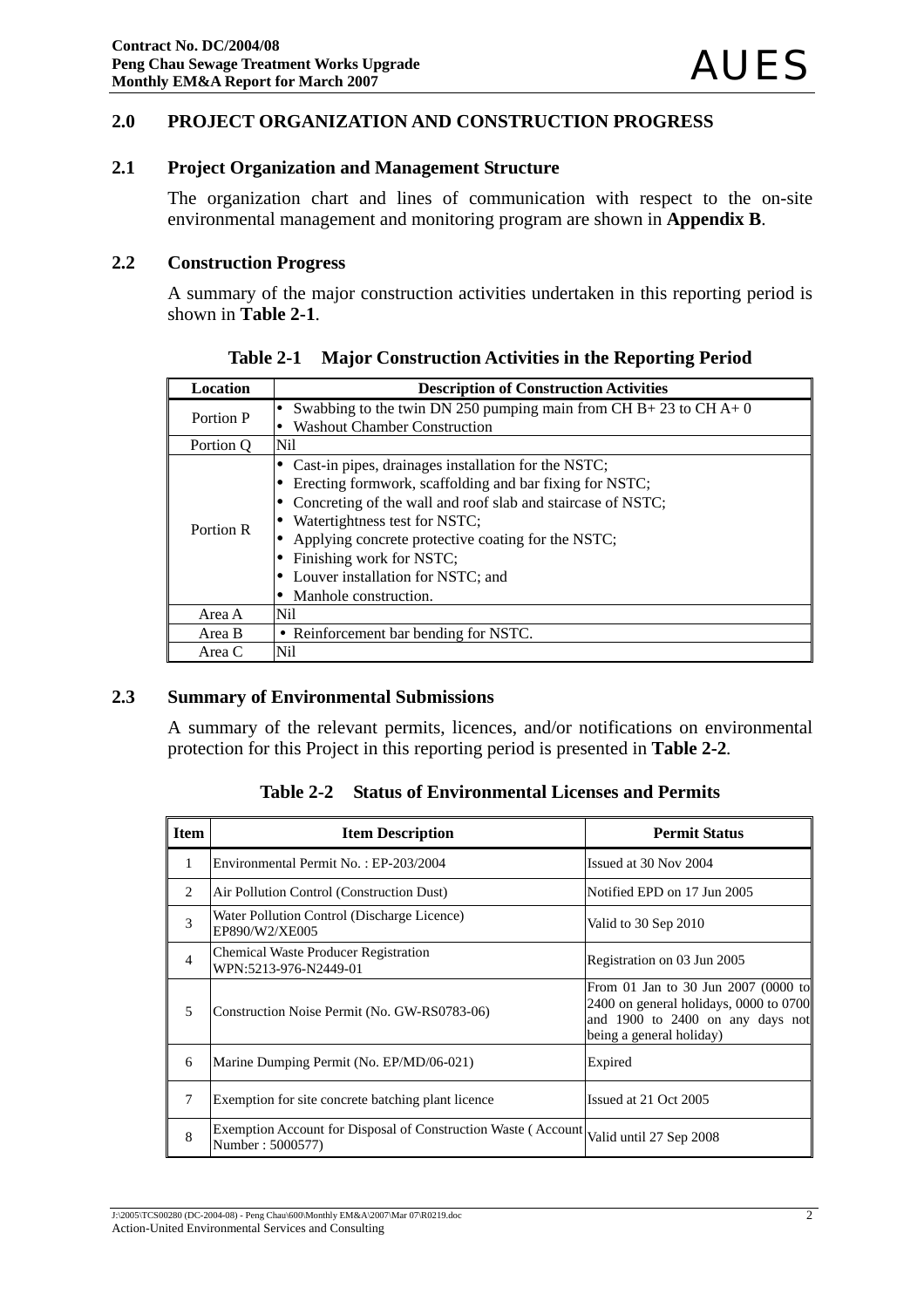#### **3.0 SUMMARY OF IMPACT MONITORING REQUIREMENTS**

- 3.01 Environmental monitoring and audit requirements are set out in the project EM&A manual. Air, marine water and construction noise have been identified to be the key environmental issues during the construction phase of the project.
- 3.02 A summary of the EM&A requirements for air quality, marine water quality and construction noise monitoring are shown in **Table 3-1***.* The designated locations of the air quality, noise and marine water monitoring stations are shown in **Appendix C**.

| <b>Environmental Aspect</b> | <b>Monitoring Parameters</b>                       |                             |  |  |
|-----------------------------|----------------------------------------------------|-----------------------------|--|--|
| Air Quality                 | 1-Hr TSP                                           |                             |  |  |
|                             | 24-Hr TSP                                          |                             |  |  |
| <b>Construction Noise</b>   | Le $q_{(30min)}$ during normal working hours       |                             |  |  |
|                             | Supplementary $L_{10}$ and $L_{90}$ for reference. |                             |  |  |
| <b>Marine Water Quality</b> | Dissolved Oxygen (DO);                             | Salinity;<br>$\bullet$      |  |  |
|                             | Temperature;<br>٠                                  | Suspended Solids (SS);<br>٠ |  |  |
|                             | Turbidity;                                         | Ammonia Nitrogen; and<br>٠  |  |  |
|                             | $pH$ :                                             | Total Inorganic Nitrogen.   |  |  |

**Table 3-1 Summary of EM&A Requirements**

- 3.03 Air monitoring is carried out once every six days for 24-Hr TSP and 3 times every six days for 1-Hr TSP at the designated monitoring station.
- 3.04 Noise monitoring is conducted once every six days at the designated monitoring station. Measurements of  $Leq<sub>(30min)</sub>$  shall be taken between 0700 and 1900 with supplementary  $L_{10}$  and  $L_{90}$  data will be collected.
- 3.05 Marine water monitoring is carried out 3 times every week at 4 designated monitoring stations (2 Control stations and 2 Impact stations) in the course of marine work.
- 3.06 The impact water quality monitoring program shall be conducted during the course of marine based construction activities of the Project.
- 3.07 A summary of the Action/Limit (A/L) Levels for air quality, marine water quality and construction noise is shown in **Tables 3-2, 3-3** and **3-4.**

| <b>Monitoring Location</b> | Action Level $(\mu g/m^3)$ |           | Limit Level $(\mu g/m^3)$ |                  |  |
|----------------------------|----------------------------|-----------|---------------------------|------------------|--|
|                            | 1-Hr TSP                   | 24-Hr TSP | 1-Hr TSP                  | <b>24-Hr TSP</b> |  |
| AN 1                       | 346                        | .63       | 500                       | 260              |  |

**Table 3-2 Action and Limit Levels for Air Quality**

|  | Table 3-3 Action and Limit Levels for Construction Noise |  |  |  |
|--|----------------------------------------------------------|--|--|--|
|--|----------------------------------------------------------|--|--|--|

| <b>Parameter</b> |     |    | Action Level in $dB(A)$            | Limit Level in $dB(A)$ |
|------------------|-----|----|------------------------------------|------------------------|
| 0700-1900        | hrs | on | normal When one or more documented | $> 75$ dB(A)           |
| weekdavs         |     |    | complaints are received            |                        |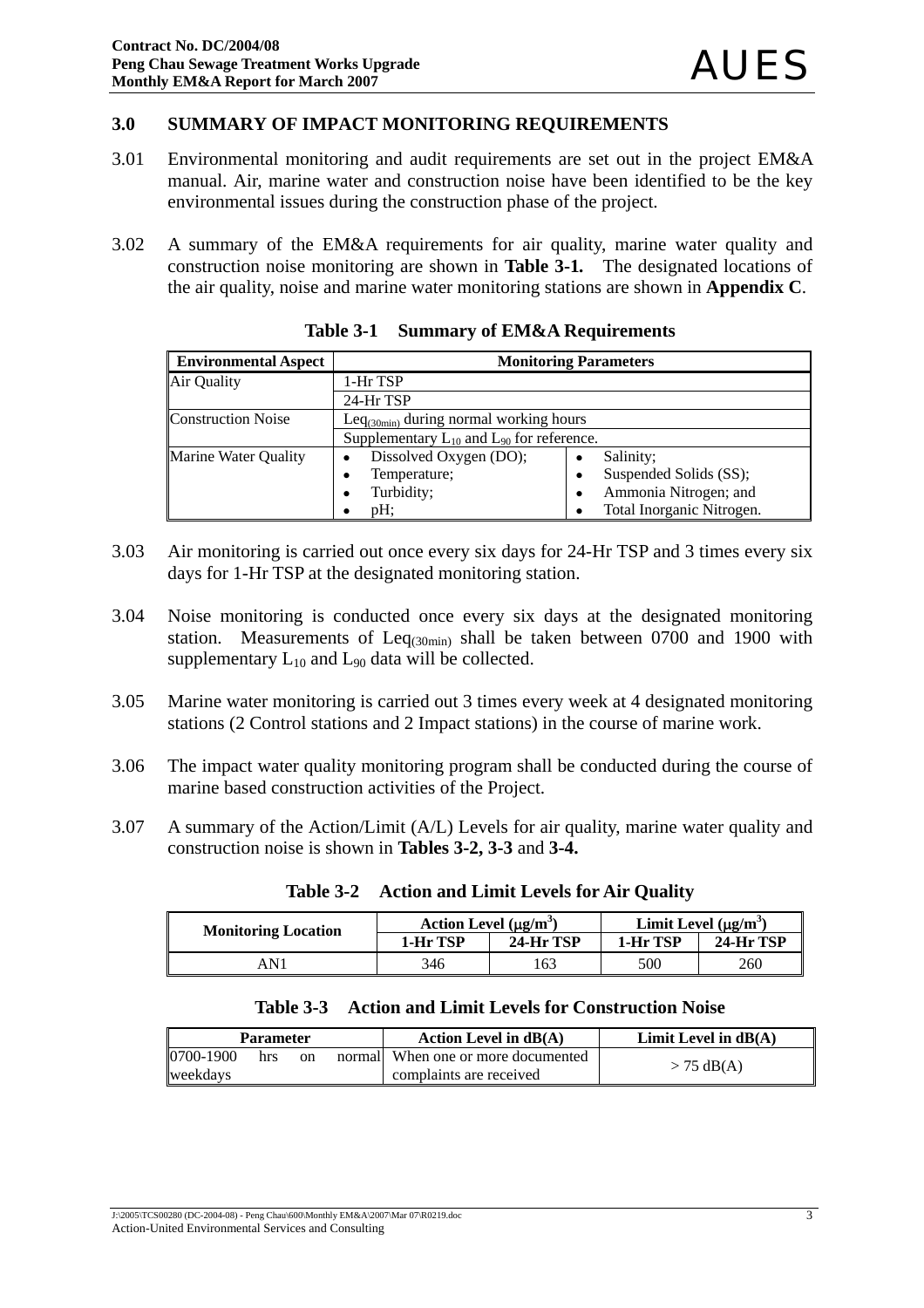| <b>Parameter</b>               |               | <b>Action</b><br>Limit                                                                |                                                                                       |  |
|--------------------------------|---------------|---------------------------------------------------------------------------------------|---------------------------------------------------------------------------------------|--|
| Surface $&$<br>DO<br>Mid-depth |               | 4.1                                                                                   | 3.9                                                                                   |  |
| mg/L                           | <b>Bottom</b> | 3.3                                                                                   | 2.0                                                                                   |  |
| Turbidity, NTU                 |               | 6.2 or 120% of upstream control<br>station's SS at the same tide of the<br>same day.  | 7.5 or 130% of upstream control<br>station's SS at the same tide of the<br>same day.  |  |
| SS, mg/L                       |               | 17.6 or 120% of upstream control<br>station's SS at the same tide of the<br>same day. | 20.2 or 130% of upstream control<br>station's SS at the same tide of the<br>same day. |  |
| $NH3-N$ , mg/L                 |               | 0.16                                                                                  | 0.22                                                                                  |  |
| TIN, mg/L                      |               | 0.91                                                                                  | 0.94                                                                                  |  |
| E.Coli, cfu/100mL              |               | 374                                                                                   | 610                                                                                   |  |

|  | Table 3-4 Action and Limit Levels for Marine Water Quality |  |  |
|--|------------------------------------------------------------|--|--|
|--|------------------------------------------------------------|--|--|

3.08 The Event Action Plan of air, noise and water quality has been implemented for this project. Details of the Event Action Plan were presented in the First Impact EM&A report.

## **4.0 IMPACT MONITORING METHDOLOGY**

### **MONITORING LOCATIONS**

- 4.01 There is one designated air and noise monitoring location and four (4) designated water quality monitoring stations. Their locations are shown in **Tables 4-1** and **4-2** and geographically in **Appendix C**.
- 4.02 Owing to the residents' refusal of providing access to the designated air and noise locations, an alternative air and noise monitoring station was proposed and was approved by EPD (Ref: (2) EP2/N9/F/93 IV) on 14 July 2005. The approved alternative air and noise station is located at the abutment (Portion P) within the site boundary next to the sensitive receiver Sea Crest Villa.

| <b>Station ID</b> | <b>Description</b>                            |
|-------------------|-----------------------------------------------|
| AN1               | Abutment at Portion P next to Sea Crest Villa |

**Table 4-1 Location of Air Quality and Noise Monitoring Station** 

|  |  | <b>Table 4-2</b> Locations of Water Quality Monitoring Stations |
|--|--|-----------------------------------------------------------------|
|--|--|-----------------------------------------------------------------|

| <b>Station</b> | <b>Description</b>                 | <b>Easting</b> | <b>Northing</b> |
|----------------|------------------------------------|----------------|-----------------|
| W1             | Predicted Dredging Non-Impact Zone | 821279.0       | 816452.1        |
| W <sub>2</sub> | Live Coral Area                    | 821573.2       | 816769.7        |
| C1             | <b>Control Station</b>             | 821919.0       | 817155.0        |
| C2             | Control Station                    | 821443.2       | 816257.4        |

4.03 The installation of a wind monitoring station at the sensitive receivers or site offices was confirmed impractical. Use of meteorological data provided by the Peng Chau Station of the Hong Kong Observatory (HKO) has been adopted in this project since September 2005.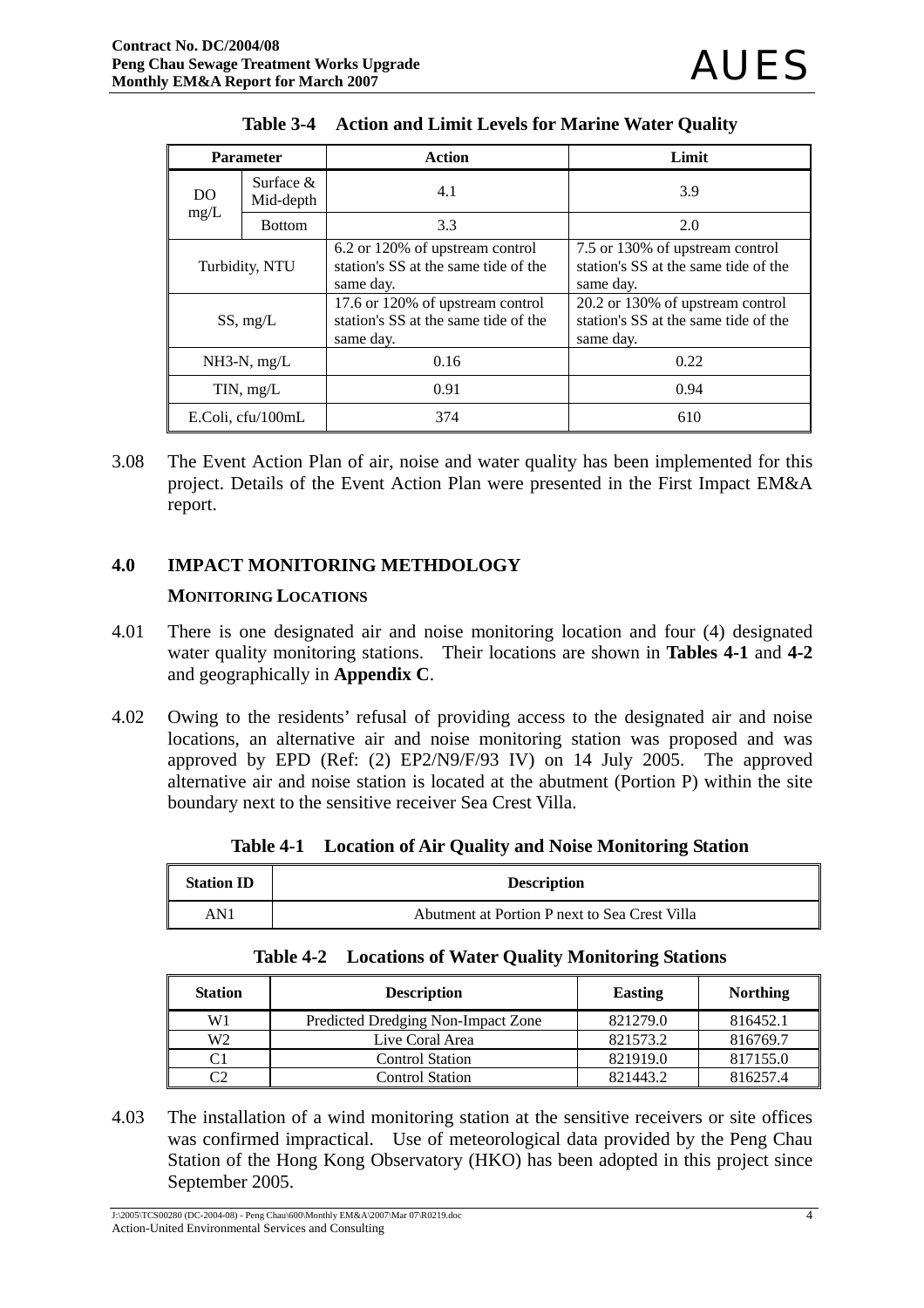#### **MONITORING FREQUENCY AND PERIOD**

#### **1-Hr TSP Monitoring**

4.04 All 1-Hr TSP monitoring was conducted at the EPD-approved alternative station three times every 6 days. A total of 15 monitoring events were carried out in this reporting period.

#### **24-Hr TSP Monitoring**

4.05 All 24-Hr TSP monitoring was conducted at the EPD-approved alternative station once every six days. Total 5 monitoring events were carried out in this reporting period.

#### **Noise Monitoring**

4.06 Impact noise monitoring was undertaken at the EPD-approved alternative station weekly. A total of 5 monitoring events were carried out in this reporting period.

#### **Marine Water Quality Monitoring**

4.07 Since the submarine work was completed on 01 August 2006, therefore no impact water quality monitoring had been undertaken in this reporting period. According to the EM&A Clause 4.32, post water quality monitoring had been conducted from 02 August 2006 to 01 September 2006. All the measurement results at the control/impact stations were within the baseline range. The monitoring results were presented in the pervious Monthly EM&A Report (September 2006).

#### **MONITORING EQUIPMENT**

4.08 The monitoring equipment used by the ET in the EM&A program is presented in the following table:

| <b>Parameters</b> |                            | <b>Monitoring Equipment</b>    |
|-------------------|----------------------------|--------------------------------|
| Marine Quality    | Dissolved Oxygen           | <b>YSI 85</b>                  |
|                   | Temperature                | <b>YSI 85</b>                  |
|                   | Turbidity                  | HACH 2100P                     |
| Air Quality       | 1-Hr TSP                   | Sibata LD-3                    |
|                   | 24-Hr TSP                  | Tisch High Volume Sampler 515N |
| Noise             | Leq30                      | <b>B&amp;K</b> Type 2238       |
|                   | <b>On-site Calibration</b> | <b>B&amp;K</b> Type 4231       |

**Table 4-3 Monitoring Equipment Used in EM&A Program**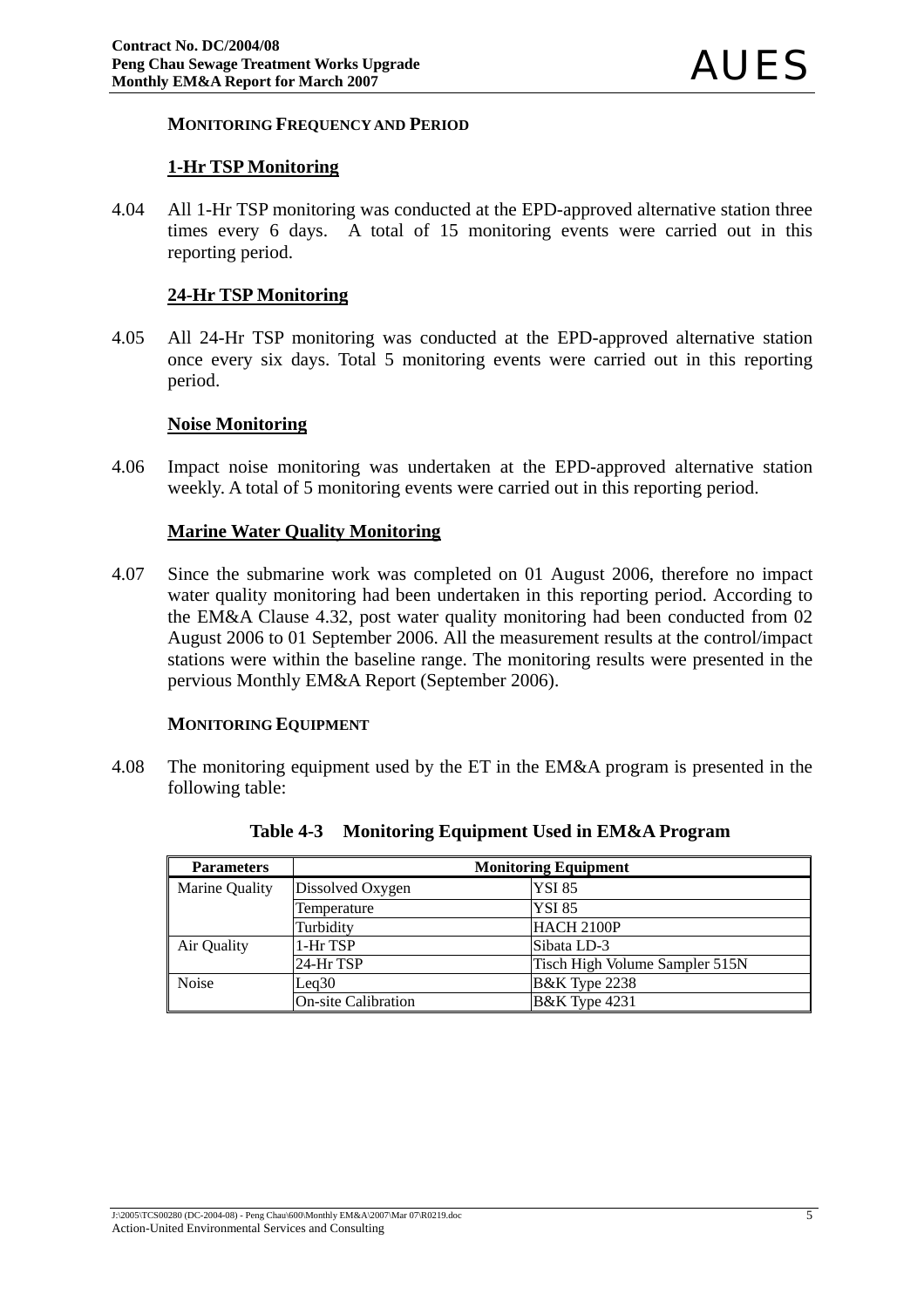## **24-Hr TSP Monitoring**

- 4.09 24-Hr TSP monitoring was carried out by a High Volume Sampler (HVS) in compliance with the project EM&A Manual. The HVS employed complied with the PS specifications including.
	- Power supply of 220v/50 hz for 24-hour continuous operation;
	- $\cdot$  0.6-1.7 m<sup>3</sup>/min (20-60 SCFM) adjustable flow rate;
	- A 7-day mechanical timer for 24-hour operation;
	- An elapsed time indicator with  $\pm 2$  minutes accuracy for 24-Hr operation;
	- Minimum exposed area of  $63 \text{ in}^2$ ;
	- Flow control accuracy of  $\pm 2.5\%$  deviation over 24-Hr operation;
	- An anodized aluminum shelter to protect the filter and sampler;
	- A motor speed-voltage control to control mass flow rate with accuracy of ±2.5% deviation over 24-hr sampling period;
	- Provision of a flow recorder for continuous monitoring;
	- Provision of a peaked roof inlet;
	- Incorporation with a manometer; and
	- An 8"x10" stainless steel filter holder to hold, seal and easy to change the filter paper.
- 4.10 The filter papers used in 24-Hr TSP monitoring were of size 8"x10" and provided by a local HOKLAS-accredited laboratory, ALS Techichem Pty (HK) Limited (HOKLAS No. 66). The filters papers after measurements were returned to the laboratory for the required treatment and analysis.

## **1-Hr TSP Monitoring**

4.11 Measurements of 1-Hr TSP monitoring were taken by a Sibata LD-3 Laser Dust Meter that is a portable and battery-operated laser photometer capable of performing real time 1-Hr TSP measurements. A comparison test with HVS was carried out prior to baseline monitoring in compliance with the EM&A requirements and a conversion factor for direct reading of the dust meter has been established.

## **WIND DATA MONITORING**

4.12 The installation of a wind monitoring station at the sensitive receivers or site offices was confirmed impractical. The meteorological data for this project has been provided by the Hong Kong Observatory (HKO) Peng Chau Station upon IEC & EPD approval.

## **Noise Monitoring**

4.13 Noise measurements were taken in terms of the A-weighted equivalent sound pressure level (Leq) measured in decibels (dB). Supplementary statistical results such as  $L_{10}$ and L90 were also obtained for reference.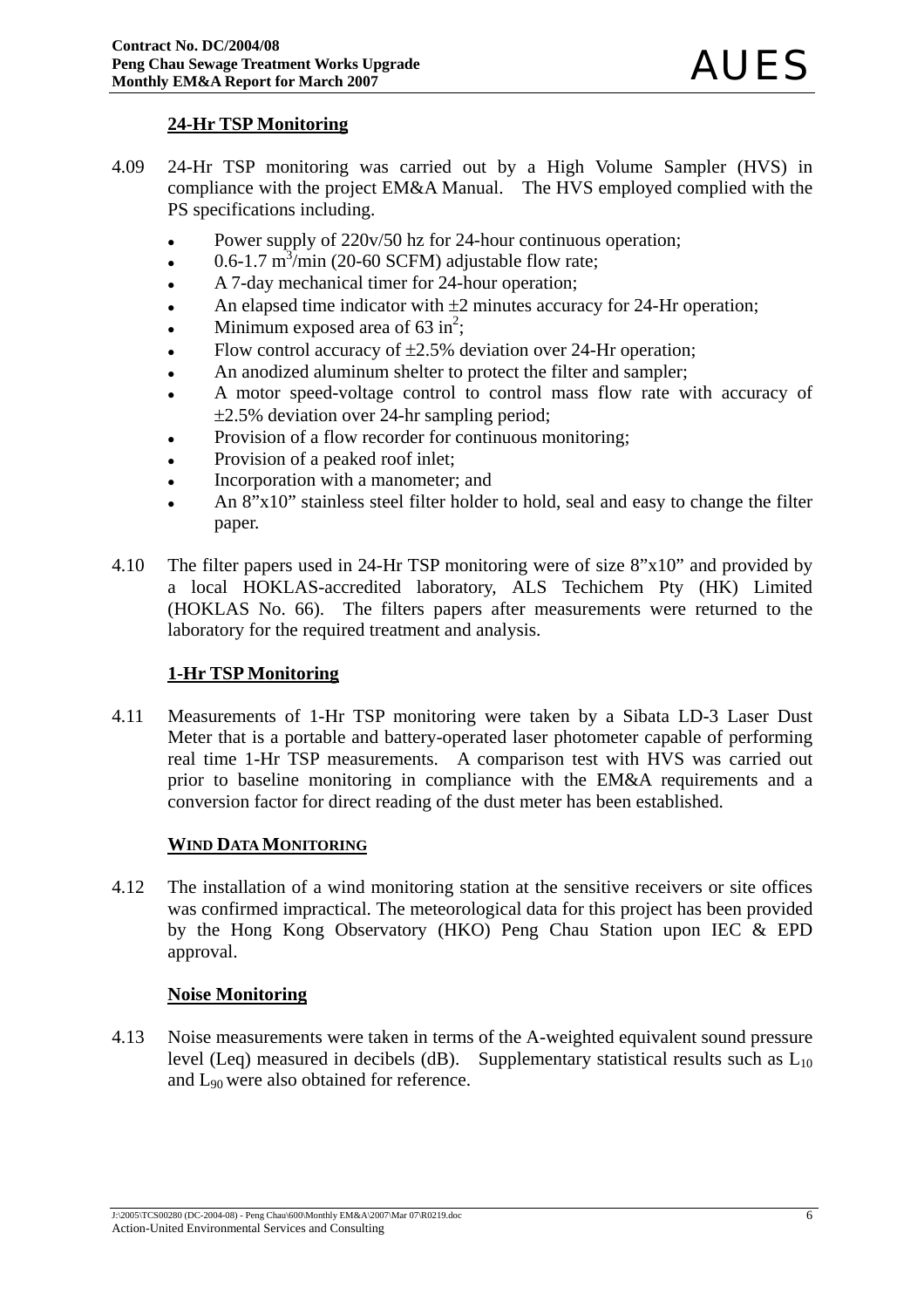- 4.14 Hand-held sound level meters (B&K Model 2238) and associated acoustical calibrators in compliance with the International Electrotechnical Commission (IEC) Publication 651:1979 (Type 1) and 804:1985 (Type 1) specification were used for taking the impact noise measurements.
- 4.15 Windshield was fitted in all measurements. All noise measurements were made with the meter set to FAST response and on the A-weighted equivalent continuous sound pressure level (Leq).
- 4.16 No noise measurement was carried out in the presence of fog, rain, wind with a steady speed exceeding 5 m/s or wind with gusts exceeding 10 m/s.

### **Marine Water Quality Monitoring**

- 4.17 The marine water quality monitoring was carried out in compliance with the project EM&A requirements. Monitored parameters include Dissolved Oxygen (DO), Temperature, Turbidity, Salinity, pH, Suspended Solids (SS) and Total Inorganic Nitrogen (TIN).
- 4.18 DO, temperature, turbidity, pH and salinity were measured in-situ whereas SS and TIN were determined in a HOKLAS accredited laboratory.
- 4.19 Marine water quality monitoring was conducted during mid-ebb and mid-flood at specified depths in compliance with the project EM&A Manual. Duplicate in-situ measurements were taken and duplicate samples were collected in accordance with HOKLAS requirements for QA/QC purposes.

#### **LABORATORY MEASUREMENT/ANALYSIS**

4.20 Analyses of SS, TIN and ammonia nitrogen were carried out by a local HOKLASaccredited laboratory, ALS Techichem Pty (HK) Limited (HOKLAS No. 066). The specified testing services provided by ALS as shown in **Table 4-4** are accredited under the HOKLAS Scheme.

| <b>Determinant</b>              | <b>Standard Method</b> | <b>Detection Limit</b> |
|---------------------------------|------------------------|------------------------|
| Suspended Solids (mg/L)         | ALS Method EA-025      | $2.0 \text{ mg/L}$     |
| Total Inorganic Nitrogen (mg/L) | ALS Method EK-055A     | $0.01 \text{ mg/L}$    |
| Ammonia Nitrogen (mg/L)         | ALS Method EK-055A     | $0.01$ mg/L            |

**Table 4-4 Analytical Methods Applied to Marine Water Quality Samples**

## **EQUIPMENT CALIBRATION**

4.21 Initial calibration of the HVS was performed upon installation and thereafter at bi-monthly intervals in accordance with the manufacturer's instruction using the NIST-certified standard calibrator. The calibration data are properly documented and the records are maintained by ET for future reference*.*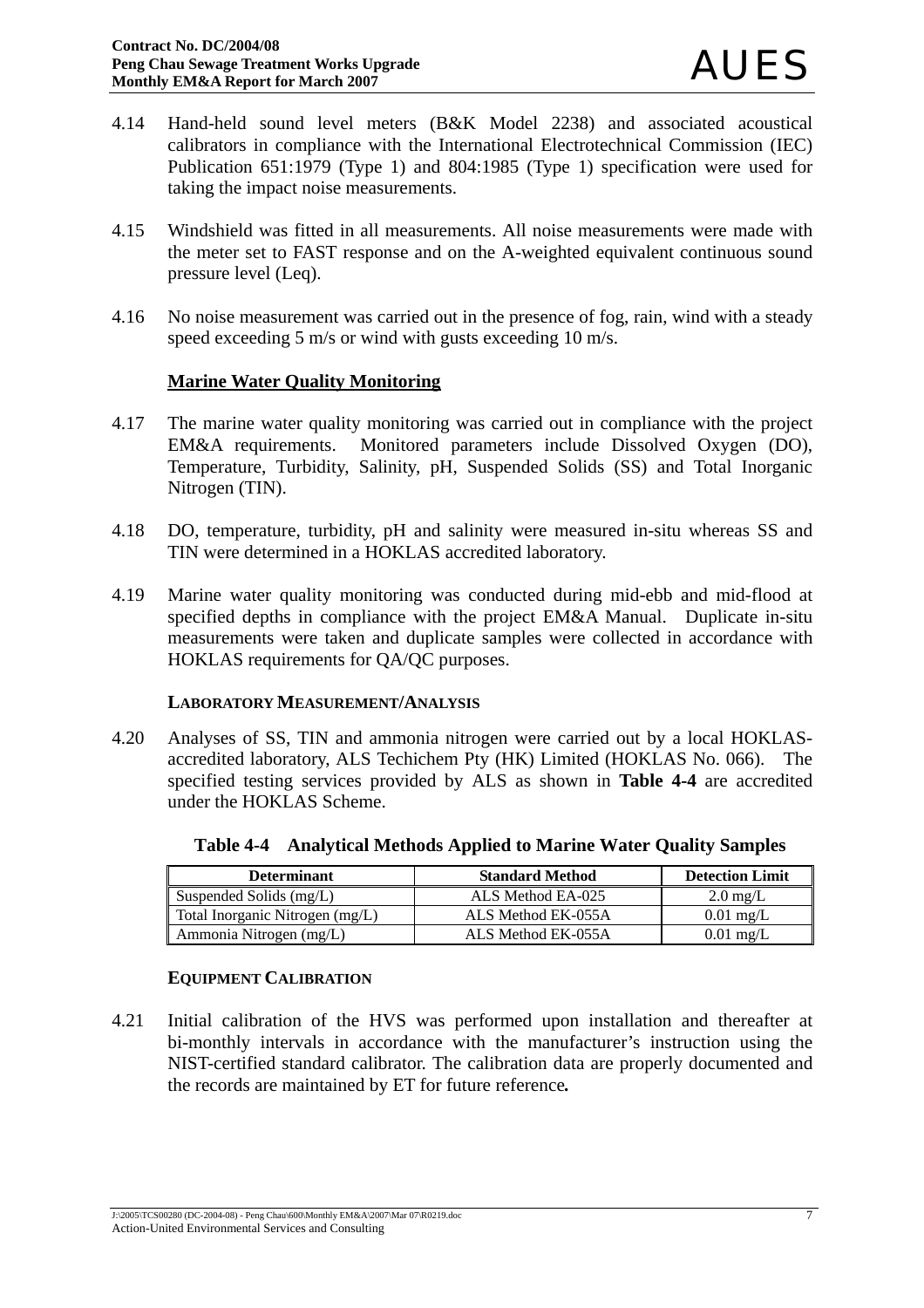- 4.22 The 1-Hr TSP meter was calibrated by the supplier prior to purchase. Zero response of the equipment is checked before and after each monitoring event. A comparison test was carried out with a HVS. A conversion factor (K) of 4.0 was generated in accordance with the equipment manufacturer's instruction. The meter counts in minutes multiplied by the conversion factor will generate the equivalent dust concentration by HVS.
- 4.23 The sound level meters are calibrated using an acoustic calibrator prior to and after measurements. The meters are regularly calibrated in accordance with the manufacturer's instructions. Prior to and following each noise measurement, the accuracy of the sound level meter was checked using an acoustic calibrator generating a known sound pressure level at a known frequency. Measurements are considered valid only if the calibration levels before and after the noise measurement agree to within 1.0 dB.
- 4.24 All in-situ water monitoring instruments are checked, calibrated and certified by a HOKLAS accredited laboratory before use and subsequently re-calibrated at 3-monthly intervals. Responses of sensors and electrodes are checked with standard solutions before each use.
- 4.25 The calibration certificates of the monitoring equipment used during the impact monitoring program are attached in **Appendix D**.

## **DATA MANAGEMENT AND DATA QA/QC CONTROL**

- 4.26 The impact monitoring data are handled by the ET's systematic data recording and management, which complies with in-house certified (ISO 9001:2000) Quality Management System. Standard Field Data Sheets (FDS) are used in the impact monitoring program.
- 4.27 The monitoring data recorded in the equipment e.g. 1-Hr TSP meters and noise meters are downloaded directly from the equipment at the end of each monitoring day. The downloaded monitoring data are input into a computerized database properly maintained by the ET. The laboratory results are input directly into the computerized database and QA/QC checked by personnel other than those who input the data.
- 4.28 For monitoring activities require laboratory analysis, the local laboratory follows the QA/QC requirements as set out under the HOKLAS scheme for all laboratory testing.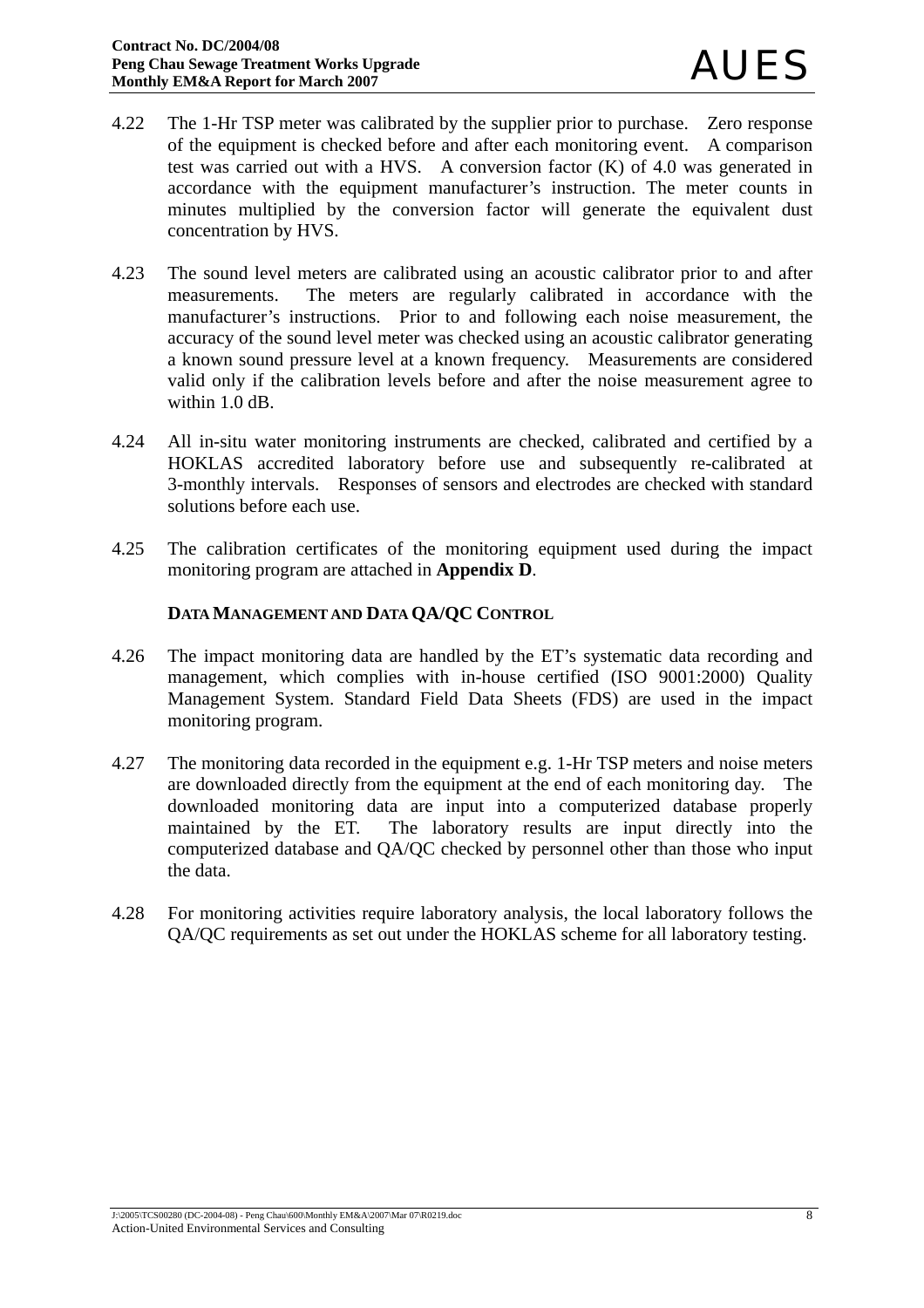## **5.0 IMPACT MONITORING RESULTS**

5.01 The impact EM&A program was carried out by the ET in compliance with the project EM&A Manual in this reporting period. The impact monitoring schedules are presented in **Appendix E** and the monitoring results are detailed in the following sub-sections.

#### **AIR QUALITY**

5.02 The impact air quality monitoring data is summarized in **Tables 5-1**. Graphical plots of the 24-Hr TSP and 1-Hr TSP results are shown in **Appendix F** respectively.

| <b>Monitoring</b>   | 24-Hr TSP     | 1-Hr TSP Monitoring Results $(\mu g/m^3)$ |                   |              |              |                        |
|---------------------|---------------|-------------------------------------------|-------------------|--------------|--------------|------------------------|
| Date                | $(\mu g/m^3)$ | <b>Monitoring</b><br>Date                 | <b>Start Time</b> | $1st$ Result | $2nd$ Result | $3^{\text{rd}}$ Result |
| 27-Feb-07           | 60            | 27-Feb-07                                 | 9:30              | 60           | 65           | 76                     |
| 5-Mar-07            | 78            | 5-Mar-07                                  | 9:03              | 75           | 77           | 94                     |
| $10-Mar-07$         | 138           | $10-Mar-07$                               | 9:11              | 187          | 214          | 224                    |
| 16-Mar-07           | 53            | 16-Mar-07                                 | 9:09              | 64           | 69           | 75                     |
| $22-Mar-07$         | 88            | 22-Mar-07                                 | 14:20             | 89           | 92           | 94                     |
| <b>Action Level</b> | 163           | ۰                                         |                   |              | 346          |                        |
| <b>Limit Level</b>  | 260           | ۰                                         |                   |              | 500          |                        |

**Table 5-1 Summary of 24-Hr and 1-Hr TSP Monitoring Results** 

Note: \* Exceedances are in bold.

- 5.03 No exceedance in 1-Hr TSP and 24-Hr TSP measurements was recorded in this reporting period.
- 5.04 The meteorological data during the monitoring period are summarized in **Appendix G**.

#### **NOISE**

5.05 The impact noise monitoring results are summarized in **Table 5-2**. Graphical plots of the monitoring data are presented in **Appendix F**.

| Date               | <b>Start</b><br>Time | 1st<br>Leg <sub>5</sub> | 2nd<br>Leg <sub>5</sub> | 3rd<br>Leg <sub>5</sub> | 4th<br>Leg <sub>5</sub> | 5th<br>Leg5 | $\overline{6}^{\text{th}}$<br>Leq5 | Leq30        | Corrected*<br>Leq30 |
|--------------------|----------------------|-------------------------|-------------------------|-------------------------|-------------------------|-------------|------------------------------------|--------------|---------------------|
| 27-Feb-07          | 9:30                 | 65.9                    | 69.4                    | 60.6                    | 51.8                    | 64.7        | 68.1                               | 65.9         | 69                  |
| 5-Mar-07           | 9:06                 | 72.9                    | 71.0                    | 70.7                    | 59.5                    | 56.4        | 74.9                               | 71.0         | 74                  |
| $10-Mar-07$        | 9:18                 | 69.0                    | 54.5                    | 64.2                    | 71.5                    | 70.6        | 69.6                               | 68.8         | 72                  |
| 16-Mar-07          | 9:20                 | 71.9                    | 66.2                    | 68.4                    | 74.3                    | 71.2        | 69.7                               | 71.0         | 74                  |
| 22-Mar-07          | 14:20                | 59.3                    | 62.1                    | 59.0                    | 50.8                    | 60.9        | 60.8                               | 59.9         | 63                  |
| <b>Limit Level</b> |                      | ۰                       |                         |                         |                         |             | -                                  | $> 75$ dB(A) |                     |

**Table 5-2 Summary of Noise Monitoring Results** 

Note: \* A façade correction of +3 dB(A) has been added according to acoustical principles and EPD guidelines.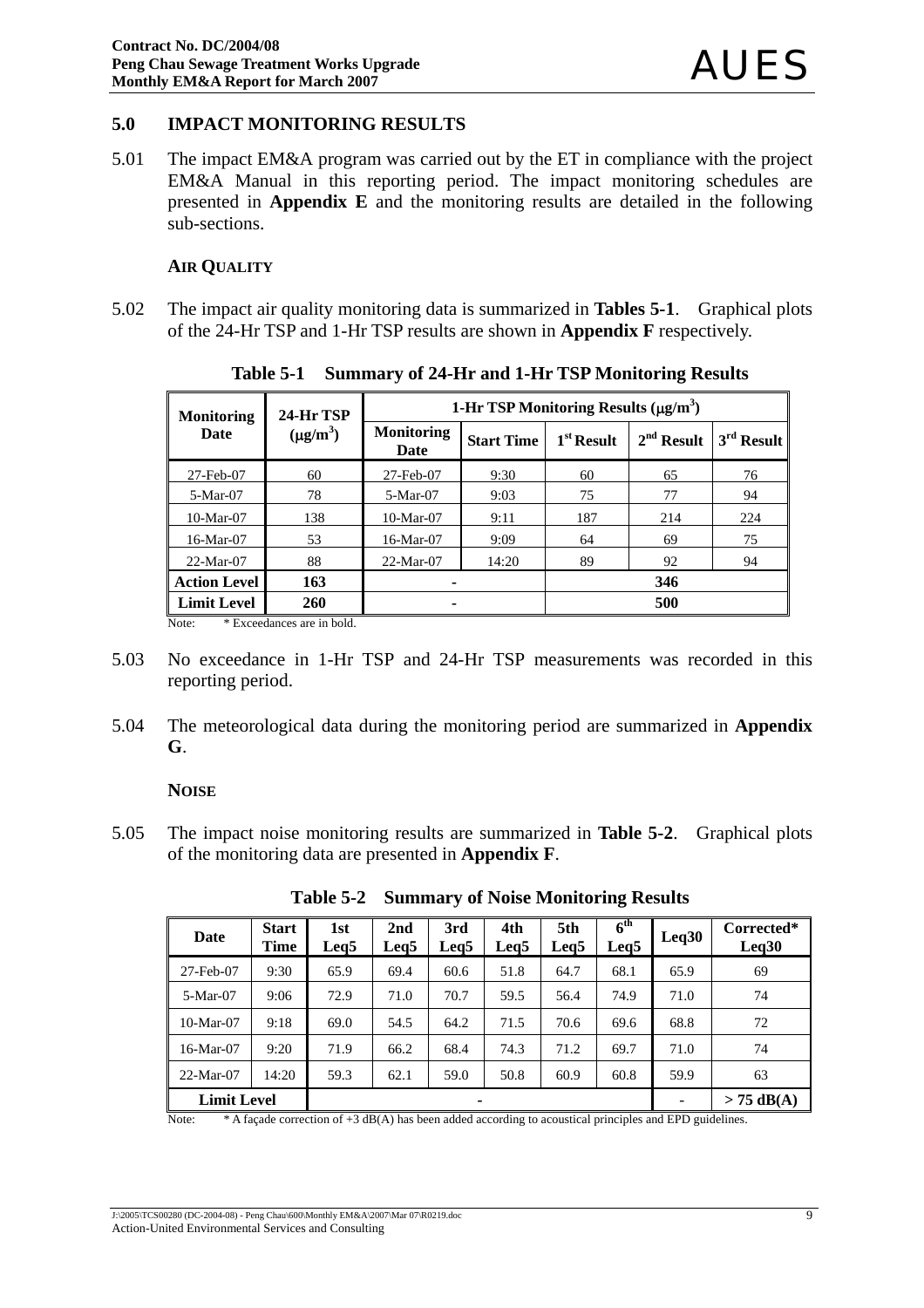## **MARINE WATER QUALITY**

- 5.06 No impact water quality monitoring was required in this reporting period since all marine based construction works had been completed on 01 August 2006.
- 5.07 Based on the Project EM&A Manual Clause 4.32 requirement, the post water quality monitoring had been conducted from 02 August 2006 to 01 September 2006. All the measurement results at the control/impact stations were within the baseline range. The monitoring results were presented in the pervious Monthly EM&A Report (September 2006).

#### **6.0 WASTE MANAGEMENT**

6.01 The waste management carried by ET was performed on 23 March 2007 in this reporting period, no observation was recorded.

#### **RECORDS OF WASTE QUANTITIES**

- 6.02 All types of waste arising from the construction work are classified into the following:
	- Excavated material;
	- Construction & demolition (C&D) material;
	- Chemical waste: and
	- General refuse.
- 6.03 The quantities of waste for disposal in this reporting period are summarized in **Tables 6-1** and **6-2.**Whenever possible, materials were reused on-site as far as practicable.

|  |  | Table 6-1 Summary of Quantities of Waste for Disposal |  |  |
|--|--|-------------------------------------------------------|--|--|
|--|--|-------------------------------------------------------|--|--|

| <b>Type of Waste</b>                                  | Quantity            | <b>Disposal Location</b>    |
|-------------------------------------------------------|---------------------|-----------------------------|
| Excavated Material (Spent lube oil) (Liters)          |                     | N/A                         |
| Empty Site Vehicle Batteries (Nos.)                   |                     | N/A                         |
| Excavated material (Uncontaminated) $(m3)$            | $50.92 \text{ m}^3$ | Peng Chau Transfer Facility |
| Broken Rock $(m^3)$                                   | $62.9 \text{ m}^3$  | Peng Chau Transfer Facility |
| Construction & Demolition Material (Inert) (tons)     | 62 tons             | Peng Chau Transfer Facility |
| Construction & Demolition Material (Non-Inert) (tons) |                     | N/A                         |
| Asbestos C&D Materials $(m3)$                         |                     | N/A                         |
| Chemical Waste (Liters)                               |                     | N/A                         |
| Wastewater Collected for Off-site Treatment $(m3)$    |                     | N/A                         |
| General Refuse (tons)                                 |                     | Peng Chau Transfer Facility |
| Dredged Materials $(m3)$                              |                     | N/A                         |

| Table 6-2 Summary of Quantities of Recycling Materials |  |  |  |  |  |  |  |  |
|--------------------------------------------------------|--|--|--|--|--|--|--|--|
|--------------------------------------------------------|--|--|--|--|--|--|--|--|

| <b>Type of Waste</b>  | Ouantitv                 | <b>Disposal Location</b> |
|-----------------------|--------------------------|--------------------------|
| Recycled Metal (kg)   | -                        |                          |
| Recycled Paper (kg)   | $\overline{\phantom{a}}$ | NА                       |
| Recycled Plastic (kg) |                          | NΑ                       |

J:\2005\TCS00280 (DC-2004-08) - Peng Chau\600\Monthly EM&A\2007\Mar 07\R0219.doc Action-United Environmental Services and Consulting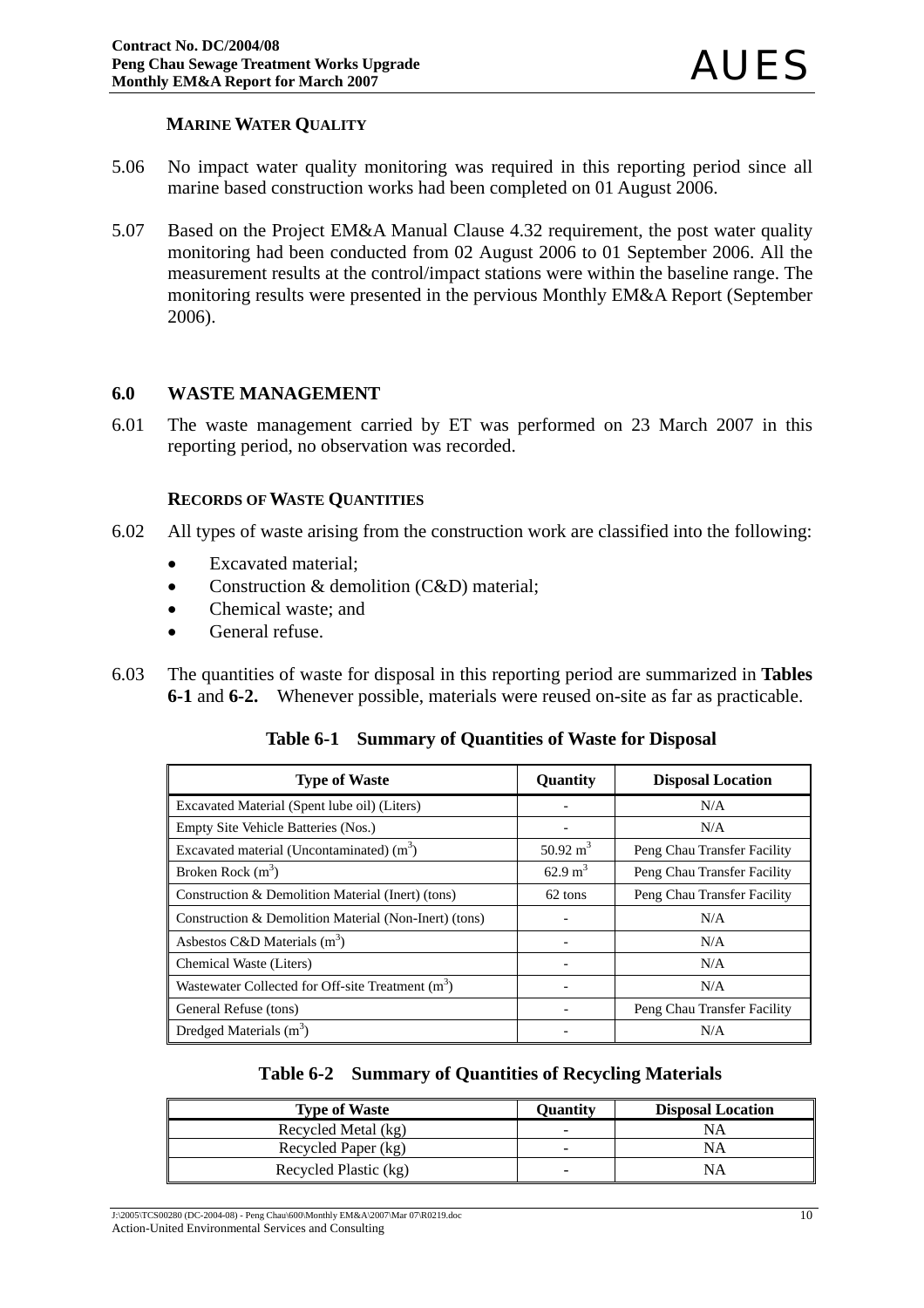#### **7.0 SITE INSPECTION**

- 7.01 Representatives of the Engineer and the Contractor carried out joint site inspection every week to evaluate the site environmental performance. The monthly IEC site audit was carried out on 23 March 2007. No non-compliance was noted and some observations were made on general site housekeeping.
- 7.02 Details of the observations and recommendations were recorded during the joint site inspection as follows:
	- The Contractor was reminded to properly label all the chemical containers;
	- The Contractor was reminded to cover dusty stockpiles/materials including cement and sand after used;
	- As advised by the Contractor, no truck would go outside the site boundary and the trucks would be well washed before running on the paved road on-site;
	- Drip trays were provided for the chemical containers to prevent soil contamination.

### **8.0 ENVIRONMENTAL COMPLAINT AND NON-COMPLIANCE**

#### **ENVIRONMENTAL COMPLAINT AND PROSECUTION**

- 8.01 No environmental complaint was received in this reporting period. The statistical summary table of environmental complaint is presented in **Table 8-1**.
- 8.02 No environmental prosecution and summon was received in this reporting period.

| <b>Reporting Month</b>  |                  | <b>Complaint Statistics</b> |                         |
|-------------------------|------------------|-----------------------------|-------------------------|
|                         | <b>Frequency</b> | <b>Cumulative</b>           | <b>Complaint Nature</b> |
| August – December 2005  |                  |                             | NA                      |
| January – December 2006 |                  |                             | NA                      |
| January 2007            |                  |                             | NA                      |
| February 2007           |                  |                             | <b>NA</b>               |
| March 2007              |                  |                             | <b>NA</b>               |

**Table 8-1 Statistical Summary of Environmental Complaints**

#### **9.0 IMPLEMENTATION STATUS OF MITIGATION MEASURES**

- 9.01 AAJV has been implementing the required environmental mitigation measures according to the project Mitigation Implementation Schedule. The implementation schedule with mitigation measures is presented in the First Impact EM&A report.
- 9.02 A summary of environmental mitigation measures generally implemented by AAJV in this reporting period is presented as follows;

#### Water Quality

- Wastewater were appropriately treated by treatment facilities;
- Drainage channels were provided to convey run-off into the treatment facilities;
- Drainage systems were regularly and adequately maintained.

J:\2005\TCS00280 (DC-2004-08) - Peng Chau\600\Monthly EM&A\2007\Mar 07\R0219.doc Action-United Environmental Services and Consulting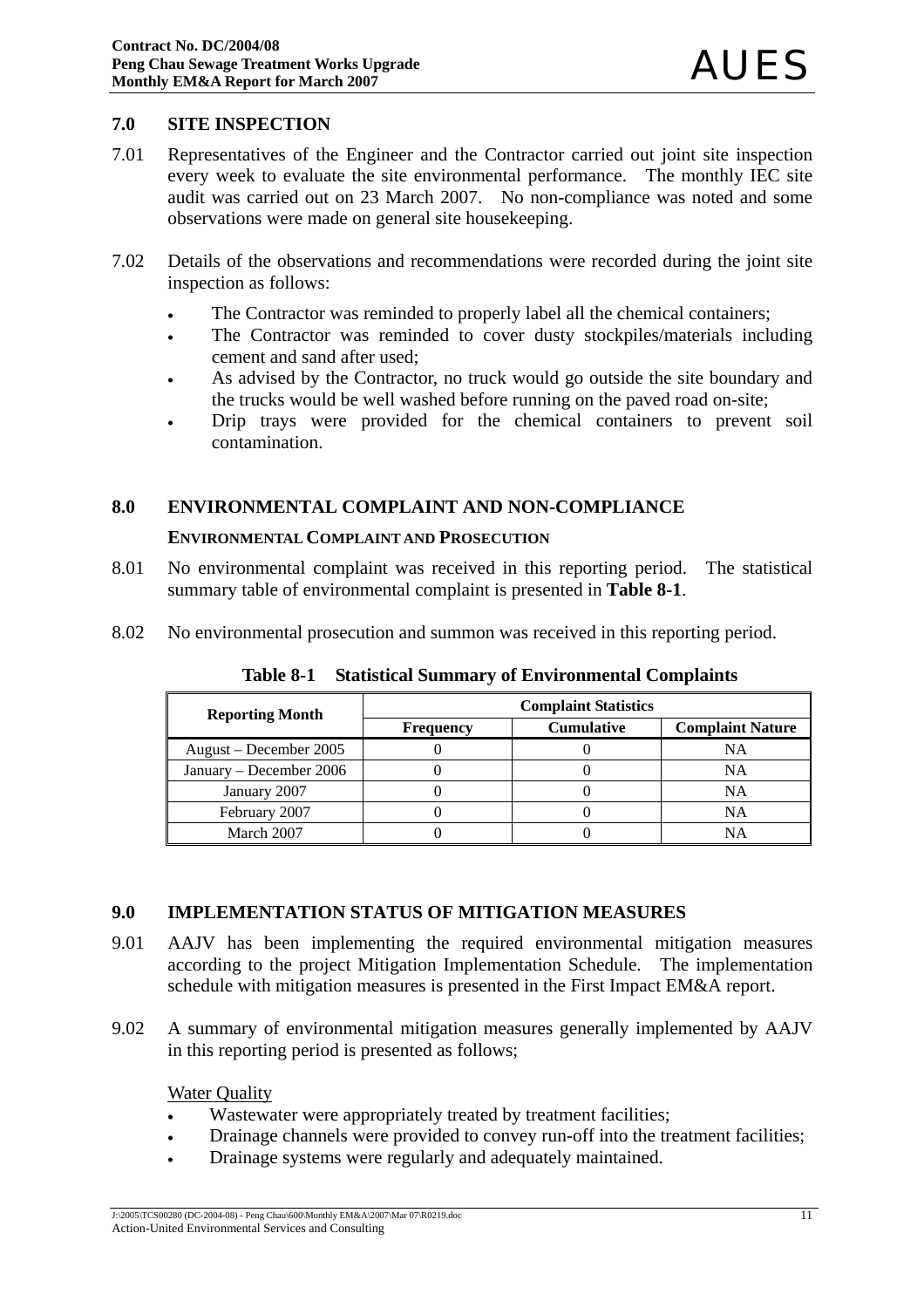#### Landscaping

- Tree protection measures were provided to existing trees;
- No tree was unnecessarily lopped or felled.

#### Air Quality

- Vehicles were cleaned of mud and debris before leaving the site:
- Site vehicles were limited to within 15 km/hr;
- Public roads around the site entrance/exit had been kept clean and free from dust;
- Dust suppression measures were properly provided to reduce dust emission from stockpile.

#### Noise

- Works and equipment were located to minimise noise nuisance from the nearest sensitive receiver;
- Idle equipments were either turned off or throttled down;
- Some of the Powered Mechanical Equipments were covered or shielded by appropriate acoustic materials if practicable.

#### Waste and Chemical Management

- Wastes were properly segregated into inert and non-inert in appropriate containers/areas;
- Excavated materials were reused where practicable.
- A chemical waste storage area had been provided on site;

#### General

The site was generally kept tidy and clean.

#### **10.0 IMPACT FORECAST**

#### **KEY ISSUES FOR THE COMING MONTH**

- 10.01 Key issues to be considered in the coming month include:
	- Implementation of dust suppression measures at all times;
	- Potential marine water quality impact due to construction works near the seafront;
	- Potential fugitive dust quality impact due to dry/windy season (November to March) from the dry/loose/exposure soil surface/dusty material;
	- Disposal of empty engine oil containers within site area;
	- Ensure dust suppression measures are implemented properly;
	- Sediment catch-pits and silt removal facilities should be regularly maintained;
	- Management of chemical wastes;
	- Follow-up of improvement on general waste management issues; and
	- Implementation of construction noise preventative control measures.

#### 10.02 The tentative 3-month rolling program is presented in **Appendix H**.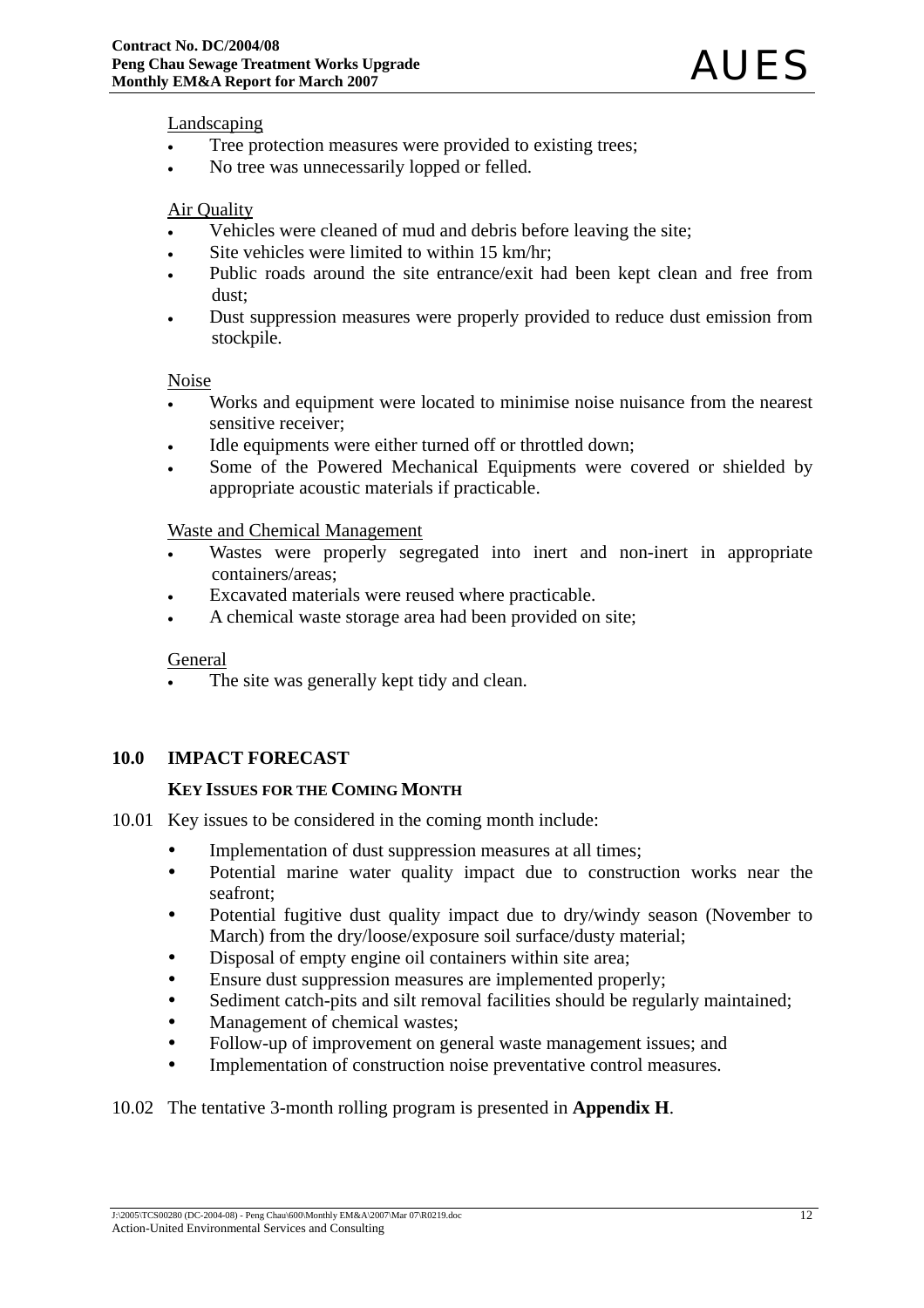## **11.0 CONCLUSION**

11.01 The EM&A program in March 2007 was undertaken in compliance with the EM&A manual for the Peng Chau Sewage Treatment Works Upgrade. A summary of environmental compliance of air, noise and water quality in this reporting period are presented as follows:

| <b>Env. Quality</b> | <b>Parameters</b>   | Compliance % | <b>Investigation &amp; Corrective Actions</b> |
|---------------------|---------------------|--------------|-----------------------------------------------|
| Air Quality         | 1-hour TSP          | 100          | Not Required for 100% Compliance              |
|                     | 24-hour TSP         | 100          | Not Required for 100% Compliance              |
| <b>Noise</b>        | Leg (30min) Daytime | 100          | Not Required for 100% Compliance              |
| Water Quality*      |                     |              |                                               |

#### **Summary of the Exceedances for Impact Monitoring**

Note: \*No impact water quality monitoring was required since all marine based construction activities were completed on 01 August 2006.

- 11.02 No exceedance in 1-Hr TSP and 24-Hr TSP measurements was recorded in this reporting period.
- 11.03 All noise levels measured at AN1 were below the Limit level and no complaint was received in this reporting period.
- 11.04 No impact water quality monitoring was required in this reporting period during the course of marine works completed on 01 August 2006.
- 11.05 Based on the EM&A Manual Clause 4.32, the post water quality monitoring was carried out from 02 August 2006 to 01 September 2006. All the monitoring results in the control/impact stations were within the baseline range. The monitoring results and graphical plot were present in pervious Monthly EM&A Report (September 2006).
- 11.06 No environmental complaint or summon was received in this reporting period.

#### **RECOMMENDATIONS**

- 11.07 Based on the IEC site inspection records on 23 March 2007, the following key recommendations are pertinent:
	- The Contractor was reminded to properly label all the chemical containers;
	- The Contractor was reminded to cover dusty stockpiles/materials including cement and sand after used;
	- As advised by the Contractor, no truck would go outside the site boundary and the trucks would be well washed before running on the paved road on-site;
	- Drip trays were provided for the chemical containers to prevent soil contamination.
- 11.08 The ET will continue to implement the EM&A program and audit the implementation of the environmental mitigation measures.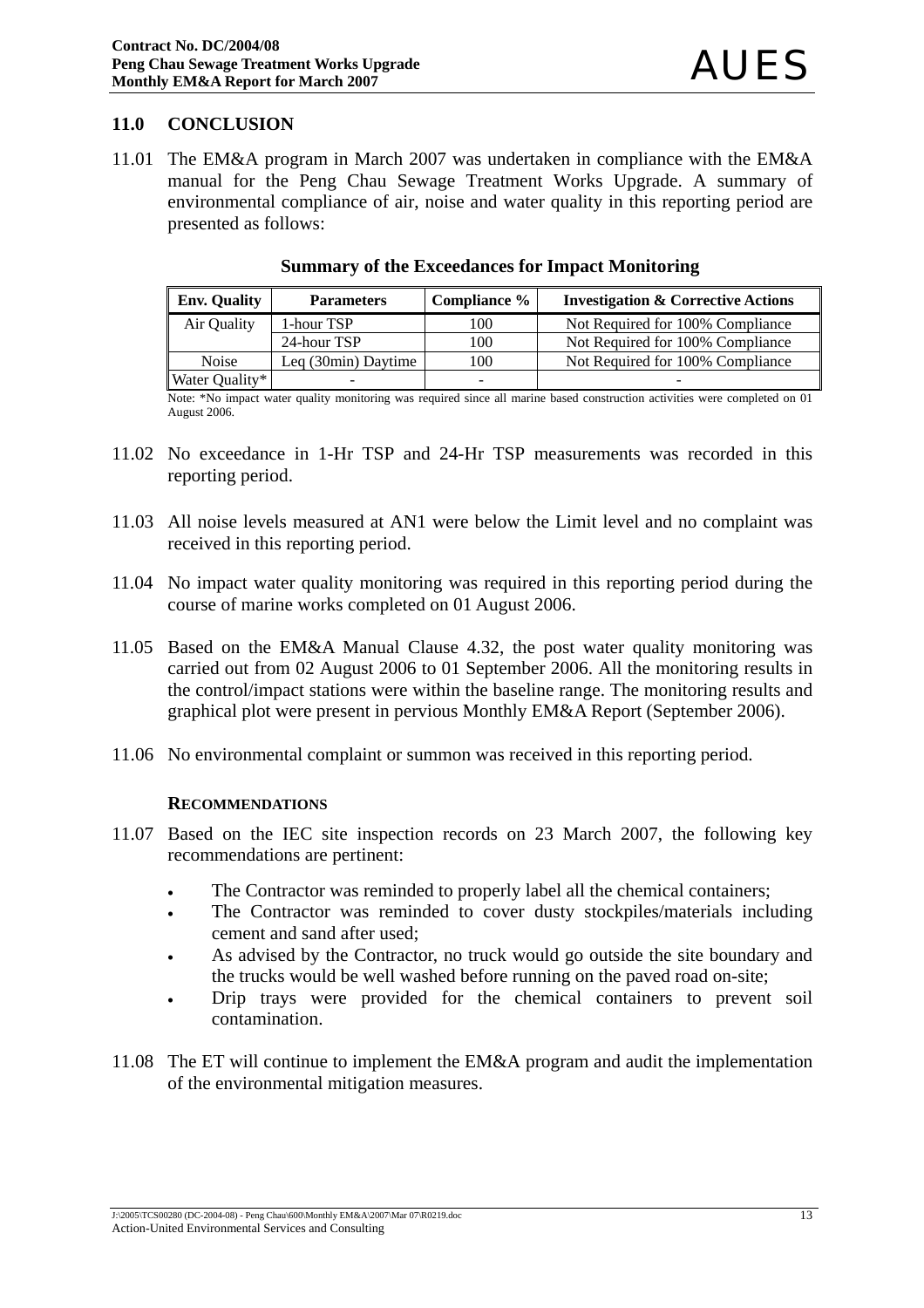**Appendix A** 

**Project Site Layout**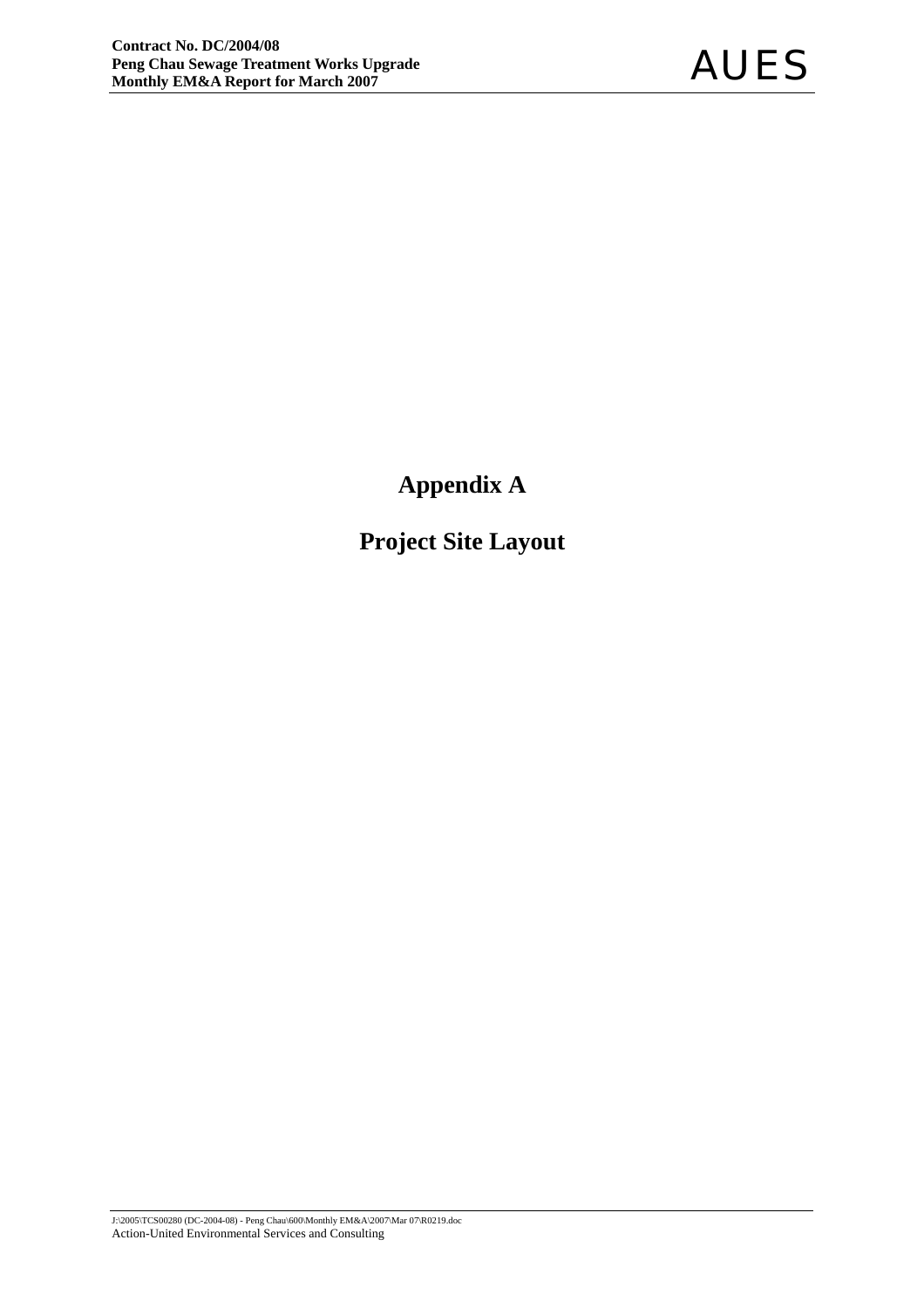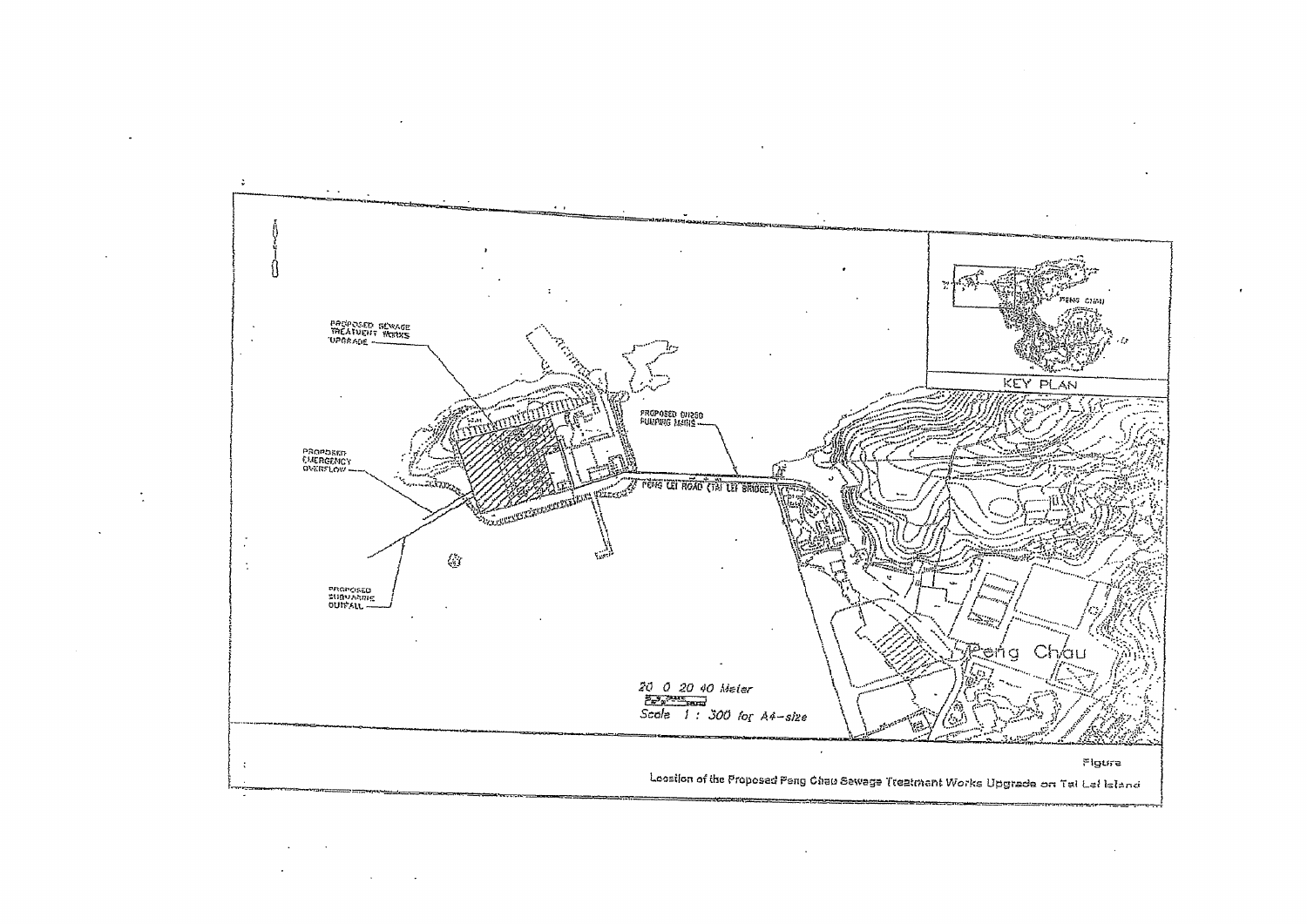



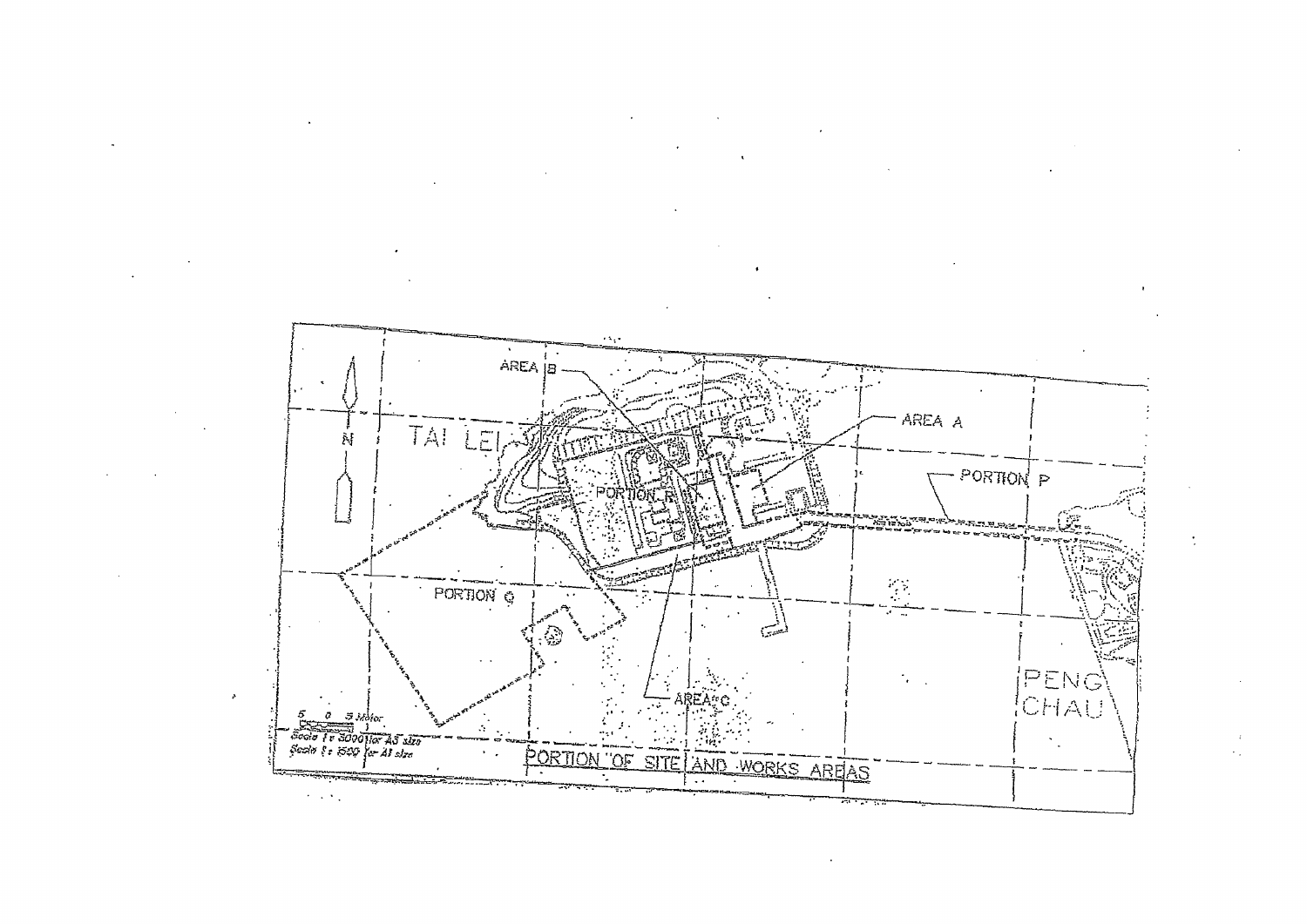# **Appendix B**

# **Environmental Organization Structure**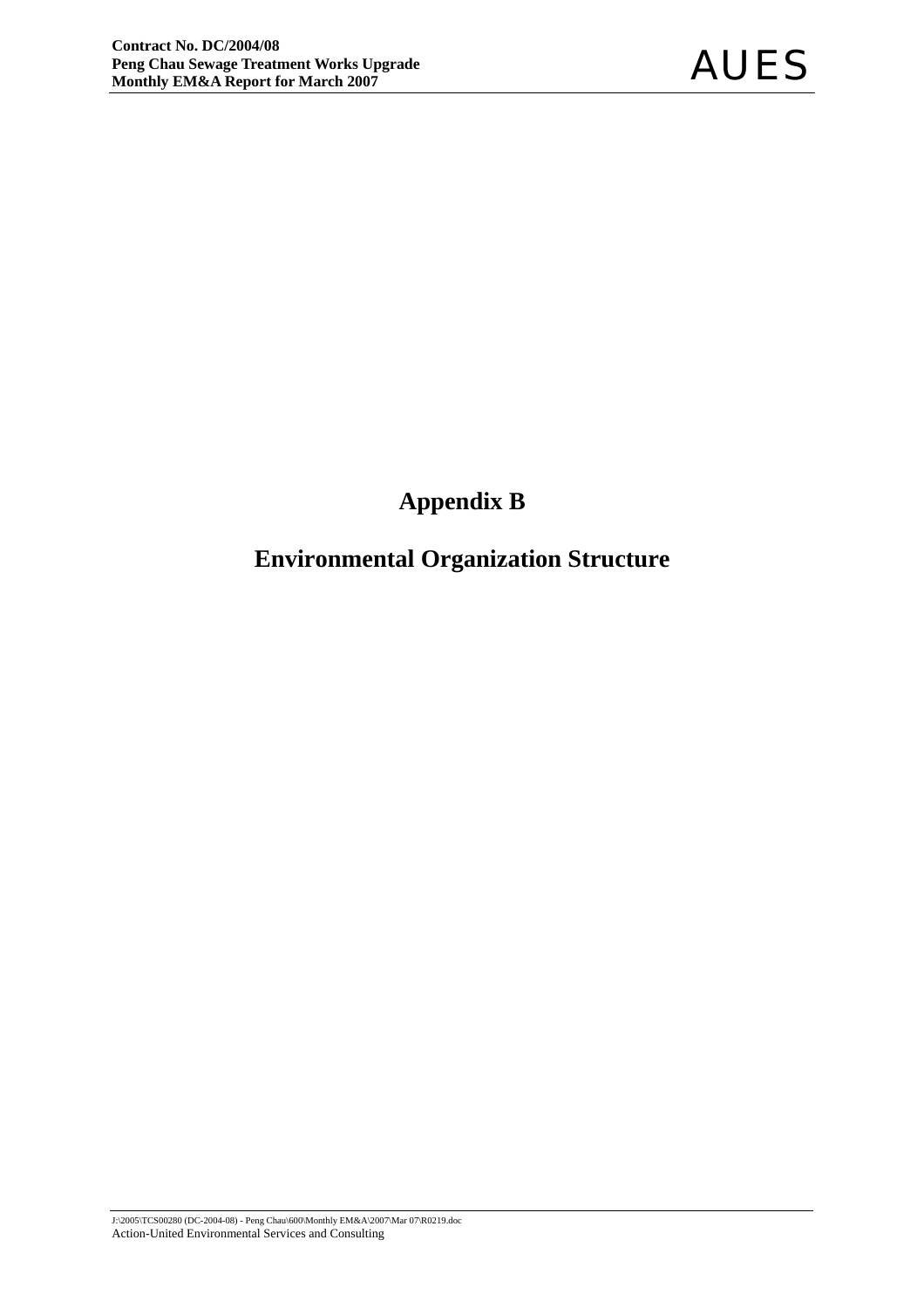| Organization    | <b>Project Role</b>           | <b>Designation</b>                        | <b>Name of Key Staff</b> | Tel No.   | Fax No.   |
|-----------------|-------------------------------|-------------------------------------------|--------------------------|-----------|-----------|
| <b>DSD</b>      | Employer                      | Permit Holder                             | Ir. David Leung          | 2594-7281 | 2827-8526 |
| <b>CDM</b>      |                               | Project Engineer                          | Ms. Angela Wong          | 2428-2332 | 2424-9114 |
|                 | Engineer's<br>Representative  | Resident Engineer                         | Mr. Alfred Cheung        | 2983-9303 | 2983-9843 |
|                 |                               | <b>ARE</b>                                | Mr. Alex Yeung           | 2983-9303 | 2983-9843 |
| <b>BMT</b> Asia | Independent                   | <b>IEC</b>                                | Mr. Antony Wong          | 2815-2221 | 2815-3377 |
|                 | Environmental<br>Checker      | <b>IEC'S</b> Representative               | Mr. Benny Ng             | 2815-2221 | 2815-3377 |
| Acciona-ATAL    | <b>Main Contractor</b>        | Project Manager                           | Mr. William Chan         | 2983-0092 | 2983-0381 |
|                 |                               | Site Agent                                | Mr. Mingo Li             | 2983-0092 | 2983-0381 |
| <b>AUES</b>     | Contractor's<br>Environmental | <b>Environmental Team</b><br>Leader (ETL) | Mr. Ken Wong             | 2959-6059 | 2959-6079 |
|                 | Team                          | Project Supervisor                        | Mr. Benjamin Tam         | 2959-6059 | 2959-6079 |

## **Contact Details of Key Personnel**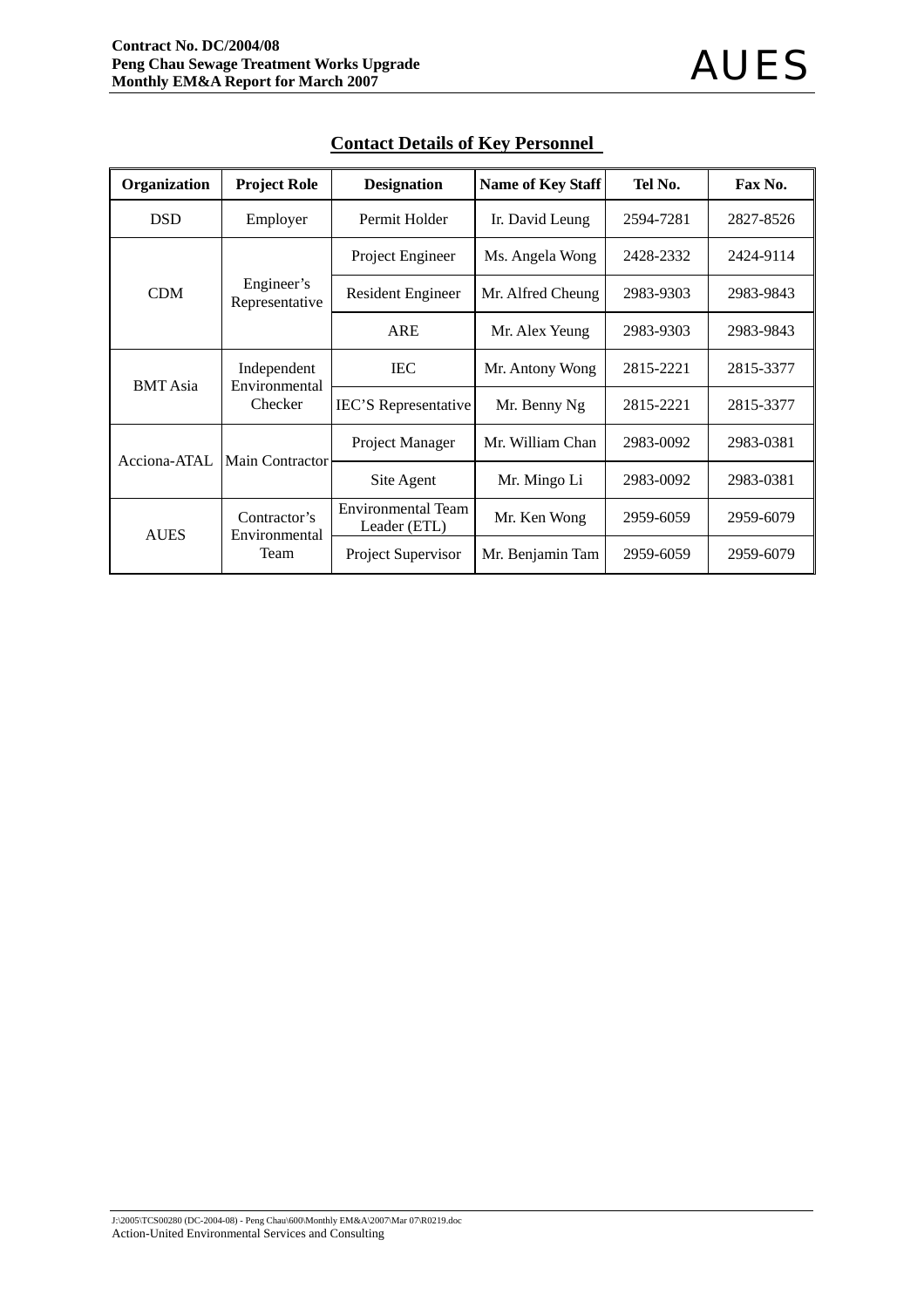# **Appendix C**

# **Locations of Designated Monitoring Stations**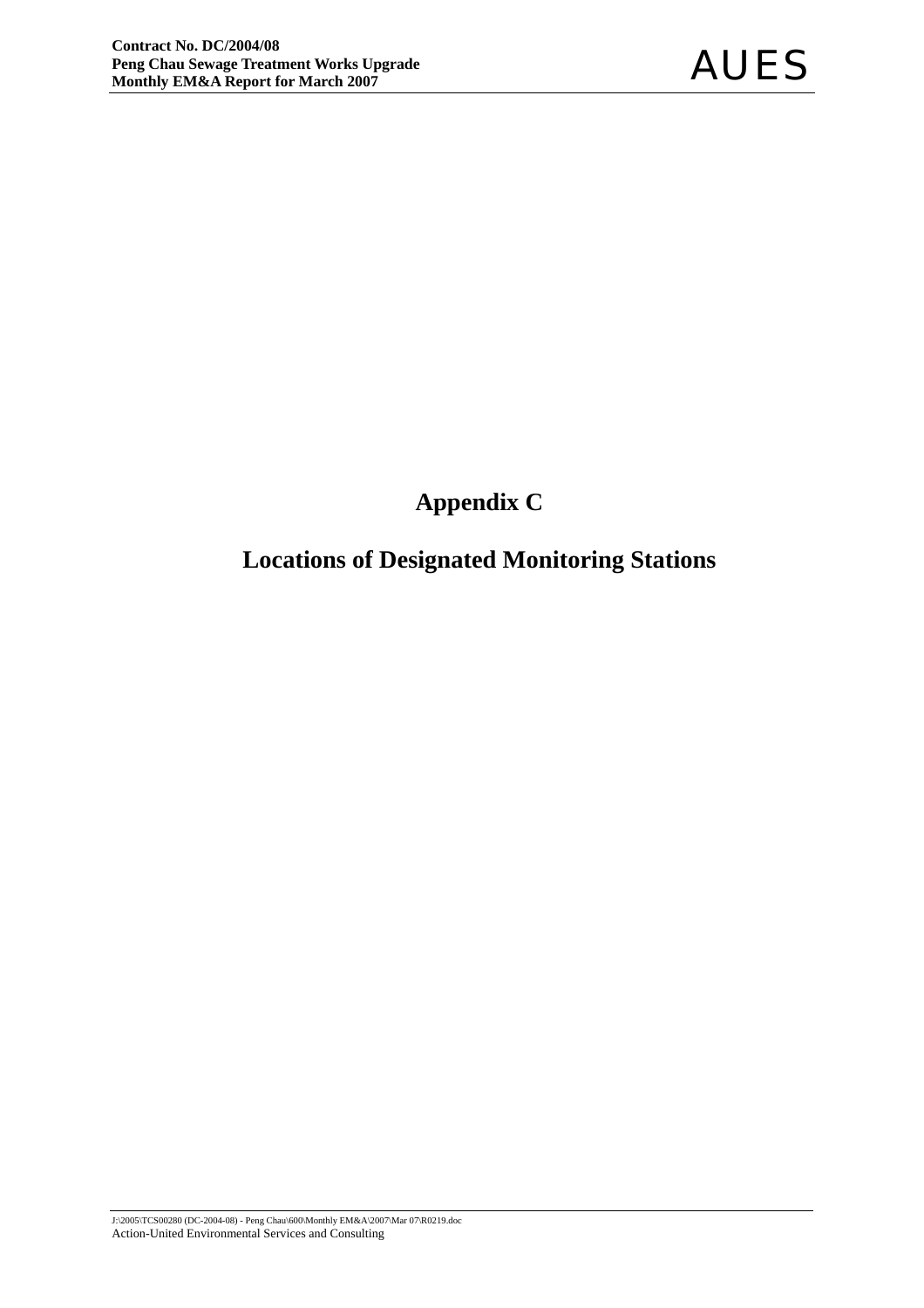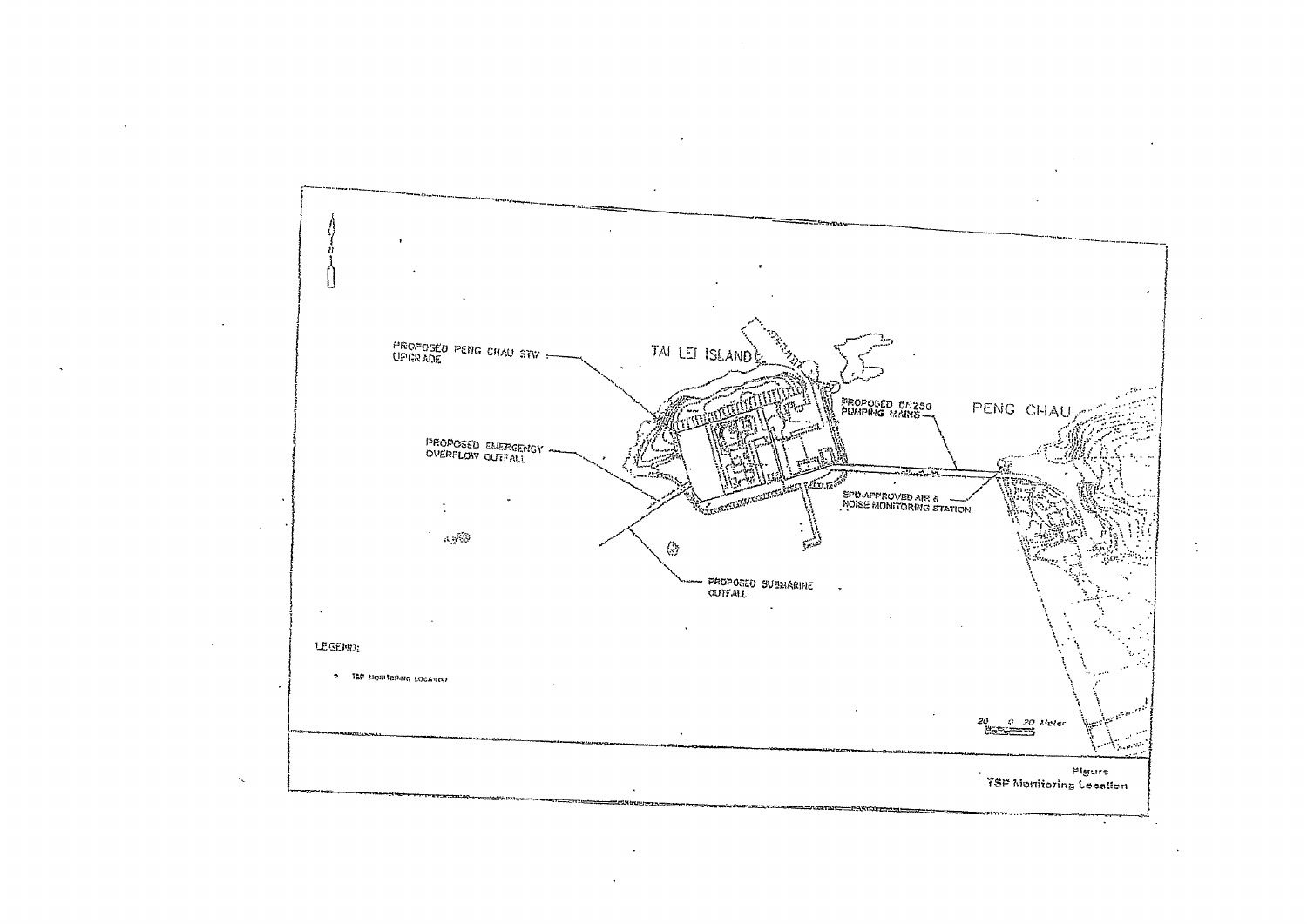

 $\ddot{\phantom{a}}$ 

 $\ddot{\phantom{a}}$ 

 $\sim 10$  .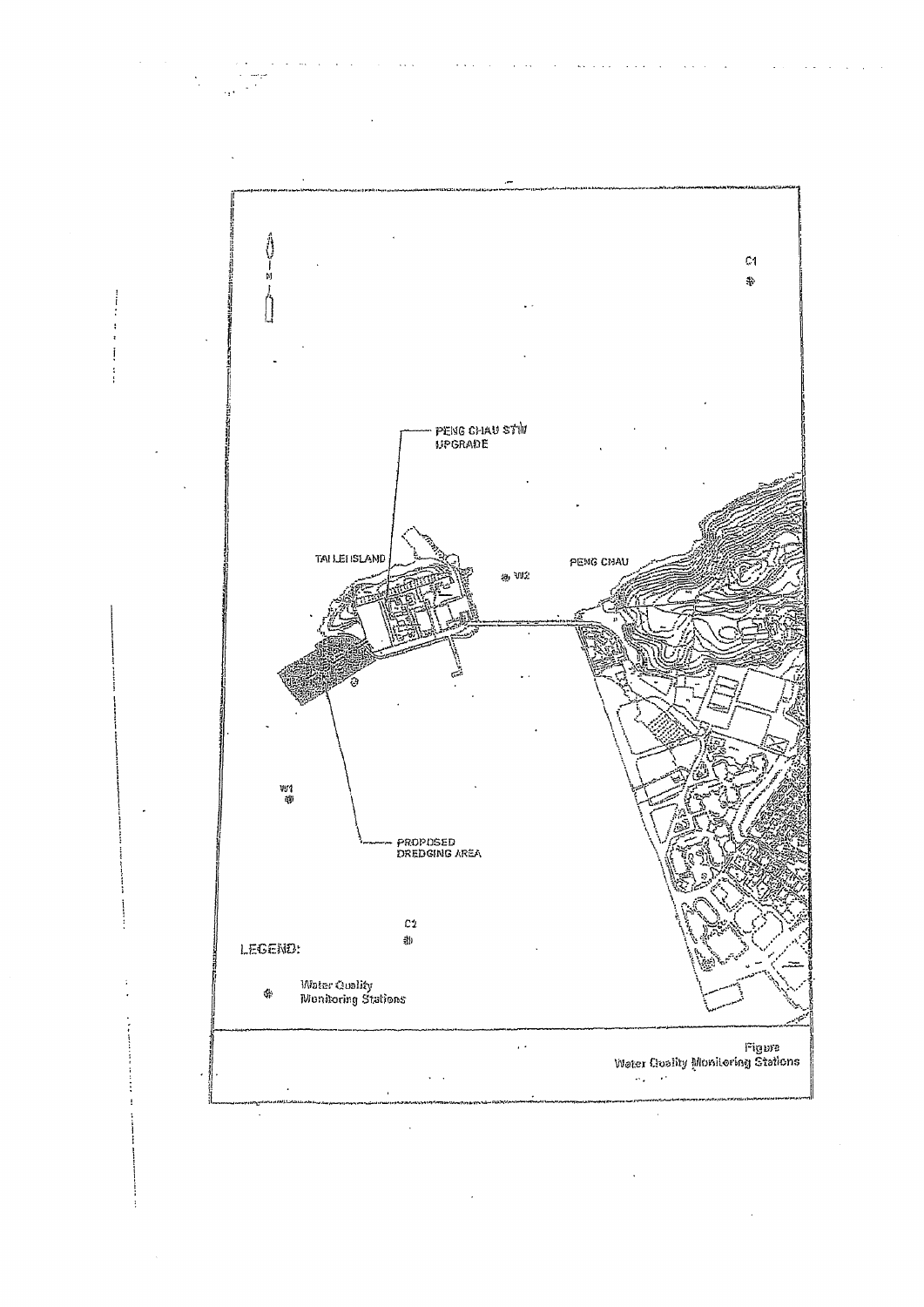# **Appendix D**

# **Equipment Calibration Certificates**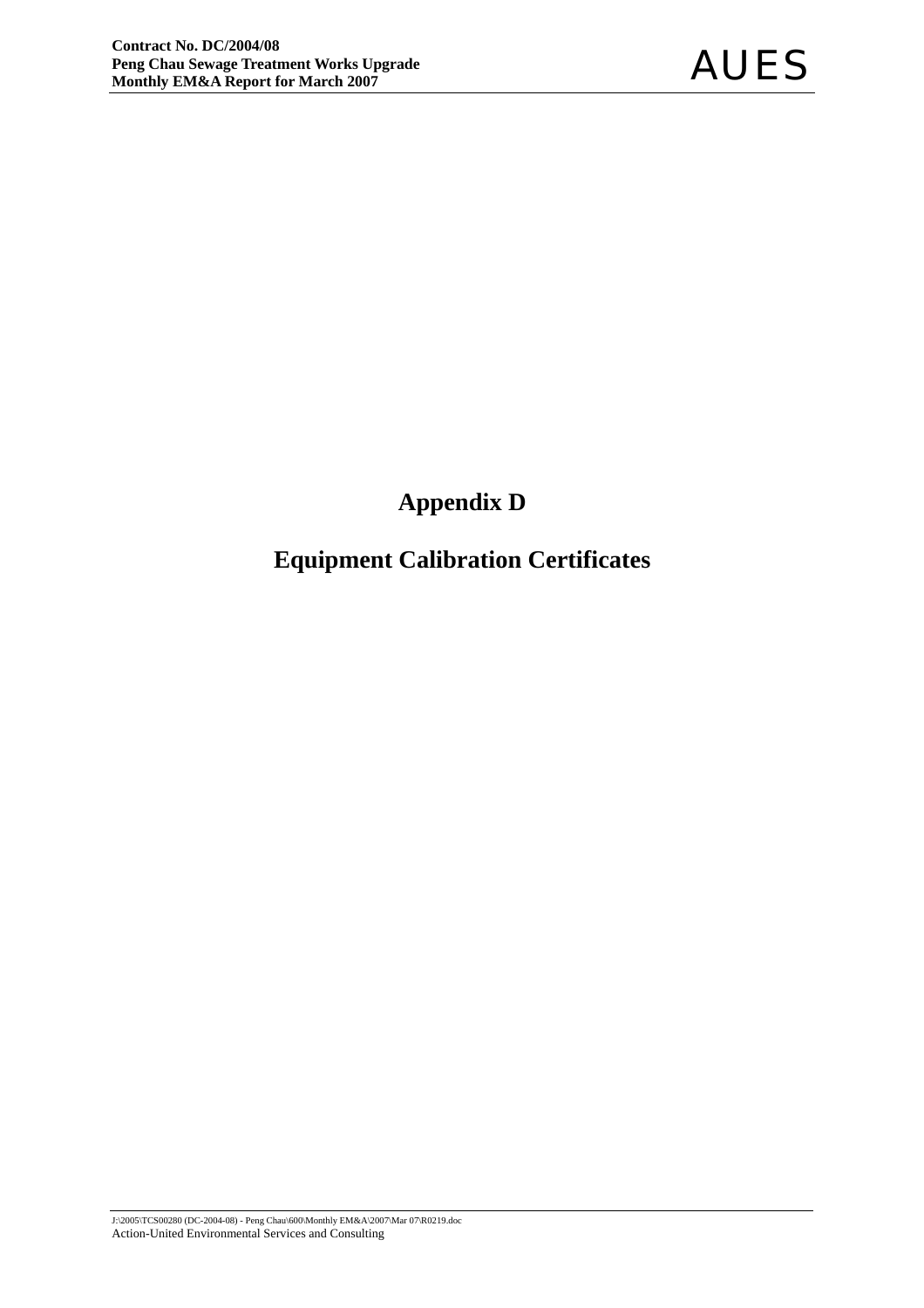#### **Equipment Calibration List for Peng Chau Sewage Treatment Works Upgrade Project**

| <b>Item</b>    | Aspect       | <b>Description of Equipment</b>                         | <b>Serial No.</b> | Date of<br><b>Calibration</b> | Date of Next<br><b>Calibration</b> |
|----------------|--------------|---------------------------------------------------------|-------------------|-------------------------------|------------------------------------|
| 1              | Air          | Greasby Anderson GMWS2310 High<br><b>Volume Sampler</b> | AN1               | 06 Feb 07                     | 06 May 07                          |
| $\overline{2}$ |              | Sibata LD-3                                             | 362337            | $22$ Jun 06                   | 22 Jun 07                          |
| 3              | <b>Noise</b> | Bruel & Kjaer 4231 Acoustical Calibrator                | 2292167           | 13 Apr 06                     | 13 Apr 07                          |
| 4              |              | Bruel & Kjaer 2238 Integrating Sound Level<br>Meter     | 2337676           | 13 Apr 06                     | 13 Apr 07                          |

Note: Calibration certificates will only be provided if monitoring equipment is re-calibrated or new.

*No Water Quality Monitoring was required in this reporting period, since all marine based construction activities were completed on 01 August 2006. Post Water Quality was carried out from 02 August to 01 September 2006. Therefore, no water quality monitoring equipments calibration certificate was enclosed in this Monthly EM&A Report.*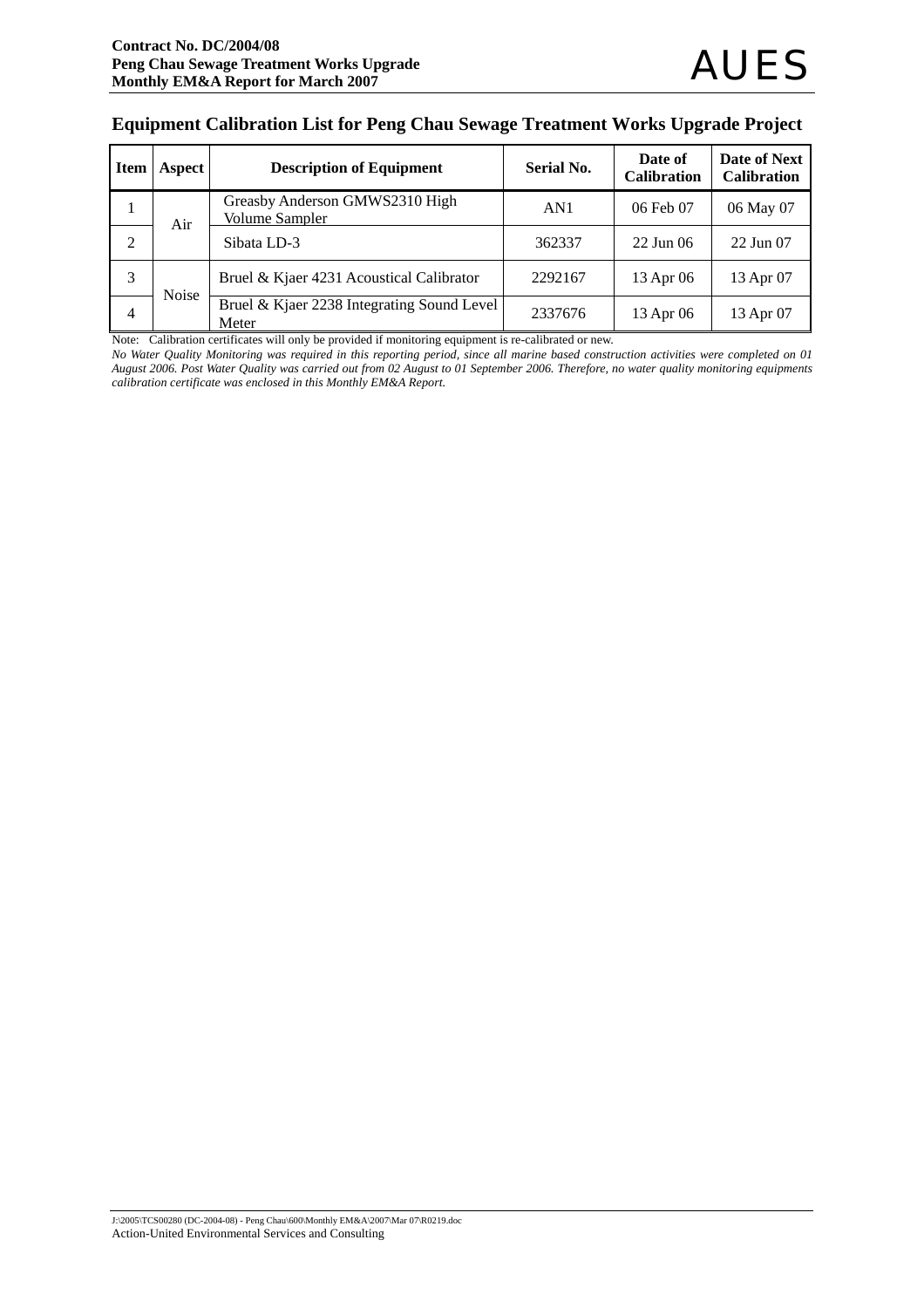# **Appendix E**

# **Impact Monitoring Schedules**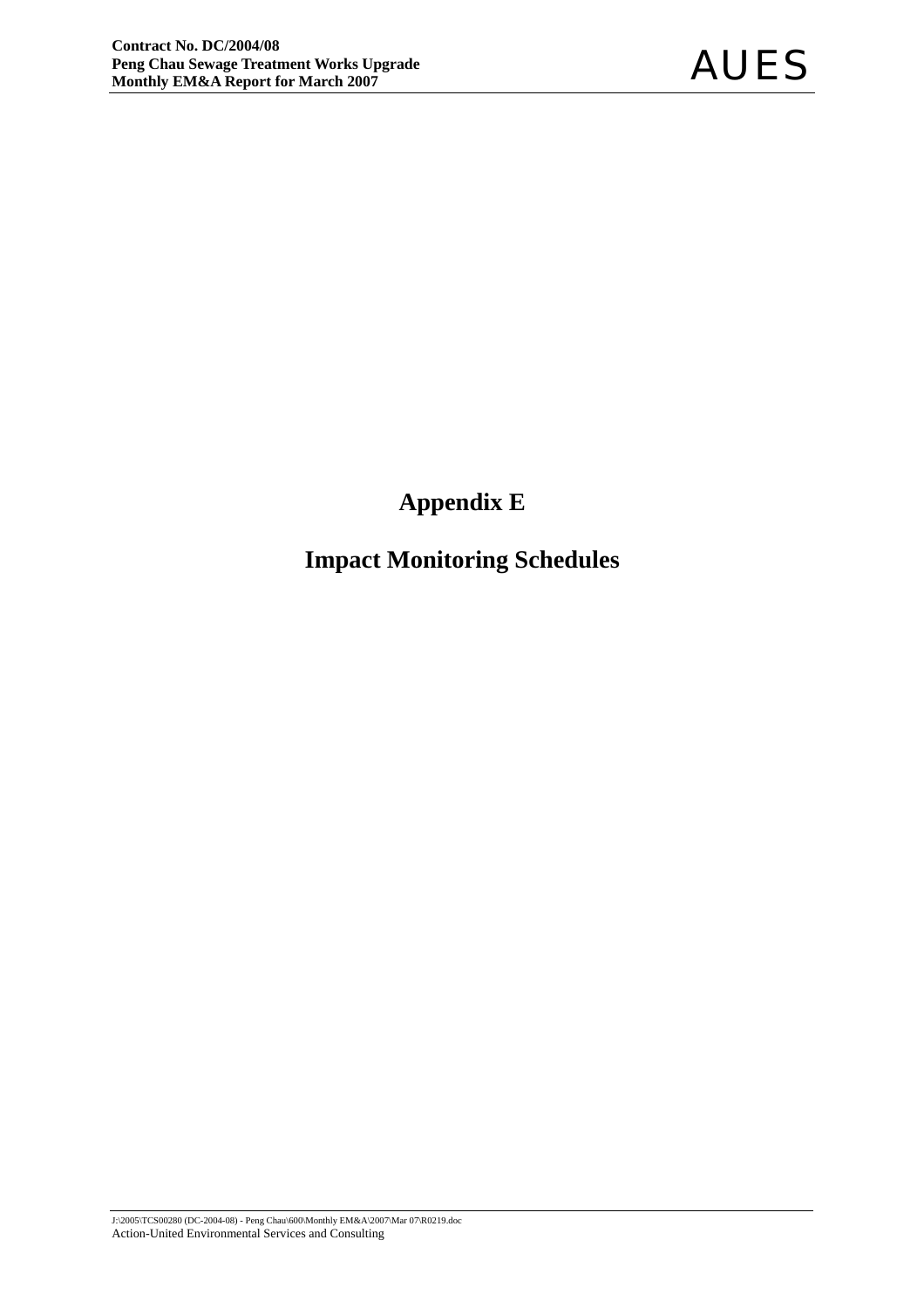## **Impact Monitoring Schedules in the Reporting Period**

|            | <b>Date</b> |          | <b>Dust Monitoring</b> | <b>Noise Monitoring</b> |
|------------|-------------|----------|------------------------|-------------------------|
|            |             | 1-Hr TSP | 24-Hr TSP              |                         |
| 26-Feb-07  | Mon         |          |                        |                         |
| 27-Feb-07  | Tue         |          |                        |                         |
| 28-Feb-07  | Wed         |          |                        |                         |
| $1-Mar-07$ | Thu         |          |                        |                         |
| $2-Mar-07$ | Fri         |          |                        |                         |
| 3-Mar-07   | Sat         |          |                        |                         |
| 4-Mar-07   | Sun         |          |                        |                         |
| 5-Mar-07   | Mon         |          |                        |                         |
| 6-Mar-07   | Tue         |          |                        |                         |
| 7-Mar-07   | Wed         |          |                        |                         |
| 8-Mar-07   | Thu         |          |                        |                         |
| 9-Mar-07   | Fri         |          |                        |                         |
| 10-Mar-07  | Sat         |          |                        |                         |
| 11-Mar-07  | Sun         |          |                        |                         |
| 12-Mar-07  | Mon         |          |                        |                         |
| 13-Mar-07  | Tue         |          |                        |                         |
| 14-Mar-07  | Wed         |          |                        |                         |
| 15-Mar-07  | Thu         |          |                        |                         |
| 16-Mar-07  | Fri         |          |                        |                         |
| 17-Mar-07  | Sat         |          |                        |                         |
| 18-Mar-07  | Sun         |          |                        |                         |
| 19-Mar-07  | Mon         |          |                        |                         |
| 20-Mar-07  | Tue         |          |                        |                         |
| 21-Mar-07  | Wed         |          |                        |                         |
| 22-Mar-07  | Thu         |          |                        |                         |
| 23-Mar-07  | Fri         |          |                        |                         |
| 24-Mar-07  | Sat         |          |                        |                         |
| 25-Mar-07  | Sun         |          |                        |                         |

*No Water Quality Monitoring was required in this reporting period, since all marine based construction activities were completed on 01 August 2006. Post Water Quality was carried out from 02 August to 01 September 2006, monitoring results were presented in the pervious Monthly EM&A Report (September 2006)* 

| <b>Monitoring Day</b>    |
|--------------------------|
| Sunday or Public Holiday |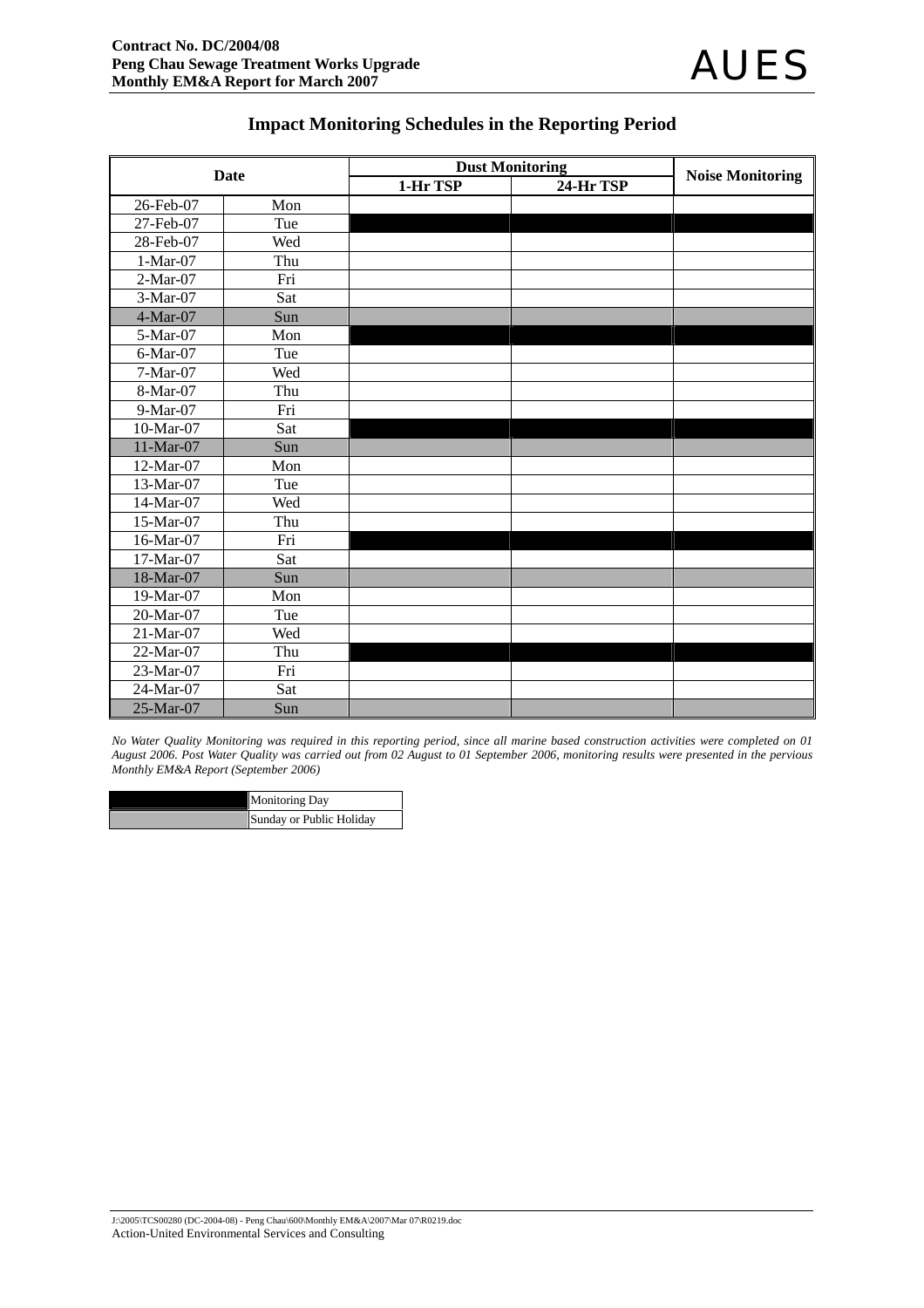# **Impact Monitoring Schedules in the Next Reporting Period**

|              | <b>Date</b> | <b>Dust Monitoring</b> | <b>Noise Monitoring</b> |  |
|--------------|-------------|------------------------|-------------------------|--|
|              |             | 1-Hr TSP               | 24-Hr TSP               |  |
| 27-Mar-07    | Tue         |                        |                         |  |
| 28-Mar-07    | Wed         |                        |                         |  |
| 29-Mar-07    | Thu         |                        |                         |  |
| 30-Mar-07    | Fri         |                        |                         |  |
| 31-Mar-07    | Sat         |                        |                         |  |
| $1-Apr-07$   | Sun         |                        |                         |  |
| $2-Apr-07$   | Mon         |                        |                         |  |
| $3-Apr-07$   | Tue         |                        |                         |  |
| $4-Apr-07$   | Wed         |                        |                         |  |
| 5-Apr-07     | Thu         |                        |                         |  |
| $6-Apr-07$   | Fri         |                        |                         |  |
| 7-Apr-07     | Sat         |                        |                         |  |
| 8-Apr-07     | Sun         |                        |                         |  |
| 9-Apr-07     | Mon         |                        |                         |  |
| 10-Apr-07    | Tue         |                        |                         |  |
| 11-Apr-07    | Wed         |                        |                         |  |
| 12-Apr-07    | Thu         |                        |                         |  |
| 13-Apr-07    | Fri         |                        |                         |  |
| 14-Apr-07    | Sat         |                        |                         |  |
| 15-Apr-07    | Sun         |                        |                         |  |
| 16-Apr-07    | Mon         |                        |                         |  |
| 17-Apr-07    | Tue         |                        |                         |  |
| $18$ -Apr-07 | Wed         |                        |                         |  |
| 19-Apr-07    | Thu         |                        |                         |  |
| 20-Apr-07    | Fri         |                        |                         |  |
| 21-Apr-07    | Sat         |                        |                         |  |
| 22-Apr-07    | Sun         |                        |                         |  |
| 23-Apr-07    | Mon         |                        |                         |  |
| 24-Apr-07    | Tue         |                        |                         |  |
| 25-Apr-07    | Wed         |                        |                         |  |

Monitoring Day Sunday or Public Holiday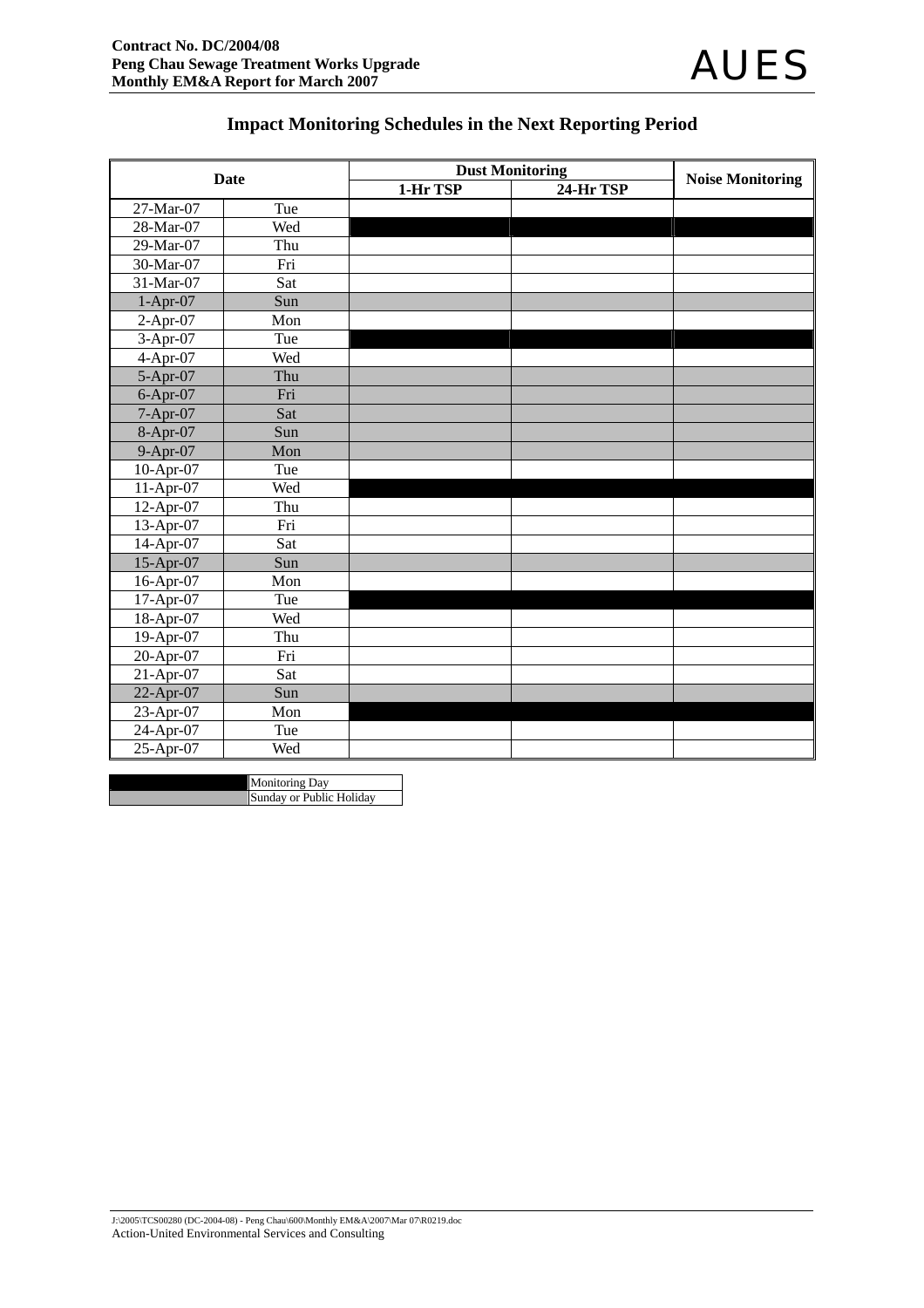# **Appendix F**

# **Graphical Plots of Air and Noise Monitoring Results**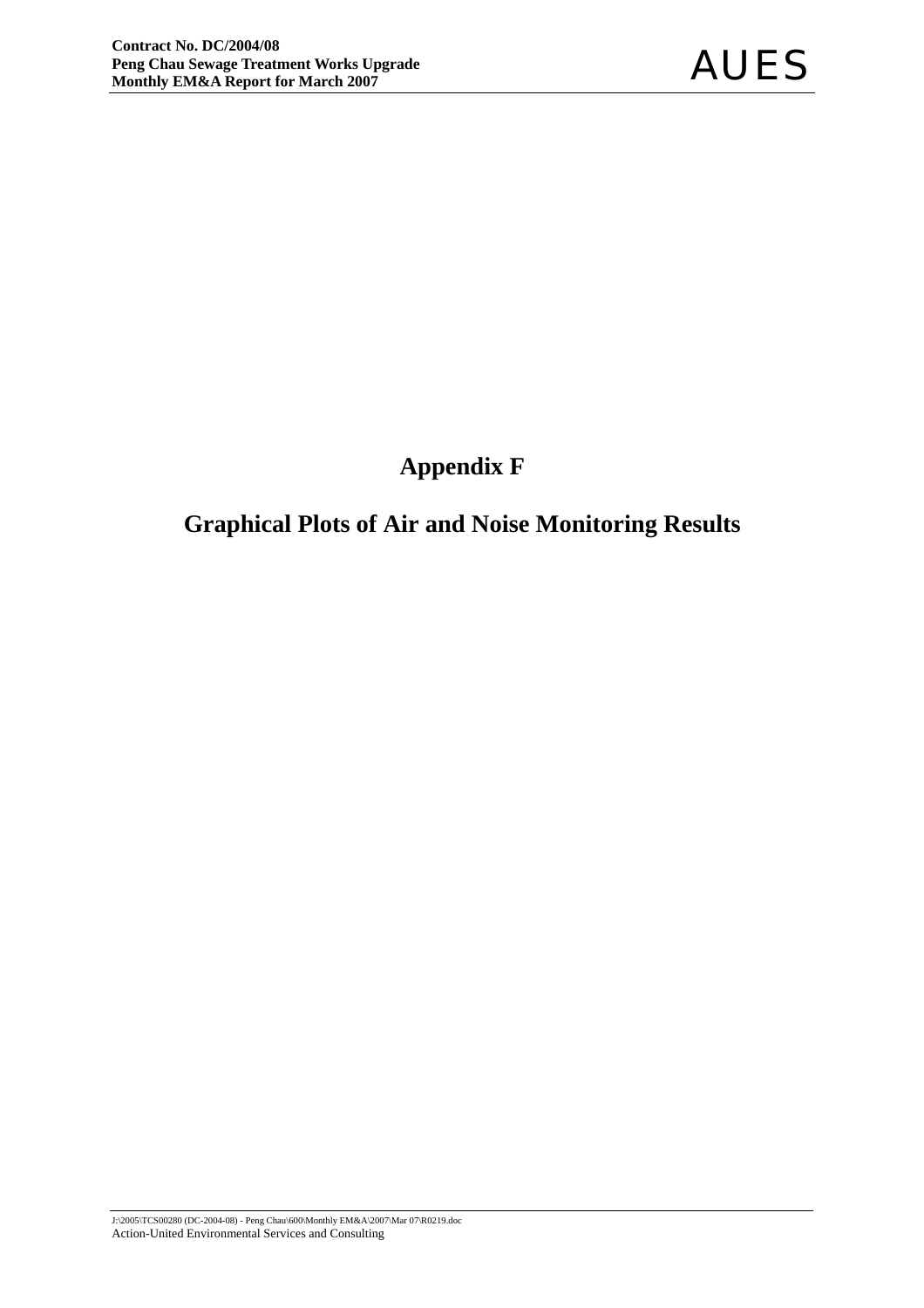



# IES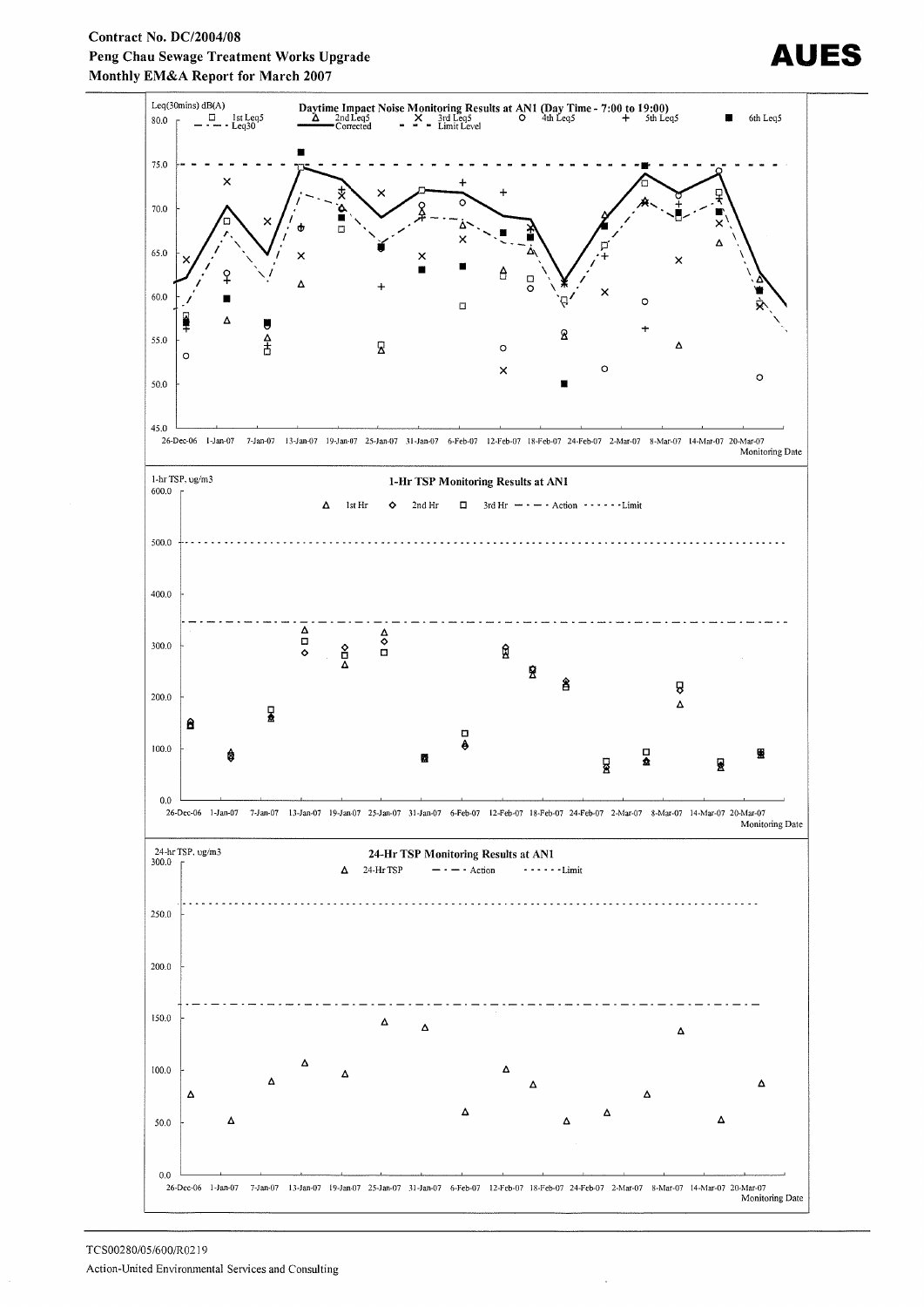# **Appendix G**

# **Meteorological Data in the Reporting Period**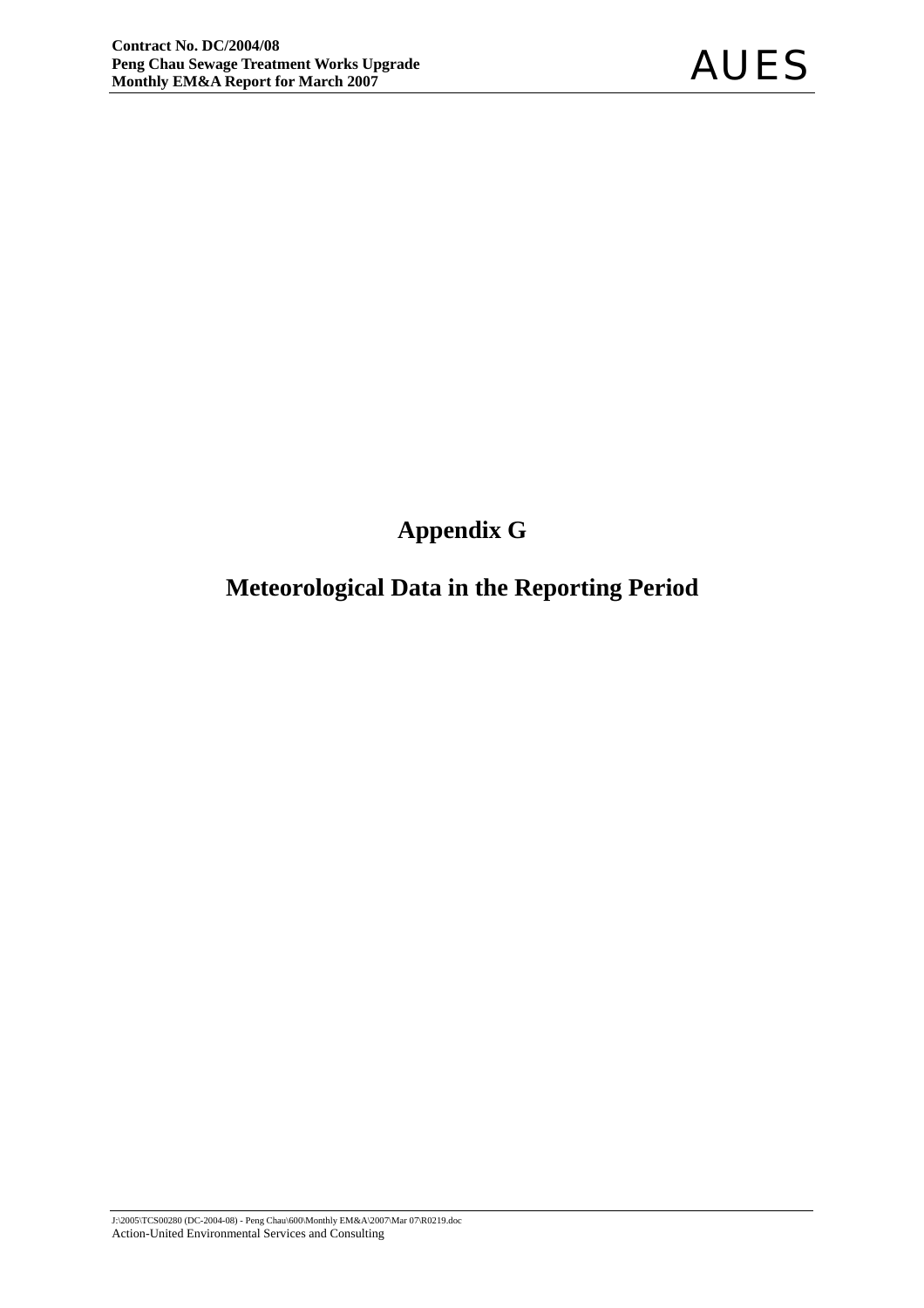|             |     |                                | <b>Peng Chau Weather Station</b> |                                                                         |                                |                                                          |                          |  |  |
|-------------|-----|--------------------------------|----------------------------------|-------------------------------------------------------------------------|--------------------------------|----------------------------------------------------------|--------------------------|--|--|
| Date        |     | Weather                        | <b>Total</b><br>(mm)             | <b>Mean Air</b><br><b>Rainfall Temperature</b><br>$({}^{\circ}{\rm C})$ | Wind<br><b>Speed</b><br>(km/h) | <b>Mean</b><br><b>Relative</b><br><b>Humidity</b><br>(%) | Wind<br><b>Direction</b> |  |  |
| 26-Feb-07   | Mon | sunny/cloudy                   | Trace                            | 18.6                                                                    | 30                             | 80                                                       | E                        |  |  |
| 27-Feb-07   | Tue | fine/cloudy/moderate           | Trace                            | 18.1                                                                    | 25                             | 80                                                       | E                        |  |  |
| 28-Feb-07   | Wed | cloudy                         | Trace                            | 19.4                                                                    | 35                             | 85                                                       | E                        |  |  |
| $1-Mar-07$  | Thu | cloudy/rain/mist               | Trace                            | 18.7                                                                    | 35                             | 85                                                       | E                        |  |  |
| 2-Mar-07    | Fri | sunny/cloudy/moderate          | $\overline{a}$                   | 21.3                                                                    | 26                             | 85                                                       | E                        |  |  |
| 3-Mar-07    | Sat | fine/misty/moderate            | $\blacksquare$                   | 21.6                                                                    | 24                             | 95                                                       | E                        |  |  |
| 4-Mar-07    | Sun | fine/moderate                  | 0.1                              | 22.4                                                                    | 6                              | 95                                                       | SE/S                     |  |  |
| 5-Mar-07    | Mon | sunny/dry/cool/cloudy/moderate | 3.4                              | 20.7                                                                    | 21                             | 95                                                       | NW/N                     |  |  |
| 6-Mar-07    | Tue | cloudy/cool/rain/moderate      | 8.1                              | 14.6                                                                    | 21                             | 75                                                       | NW/N                     |  |  |
| $7-Mar-07$  | Wed | cloudy/rain/cool/moderate      | $\mathbf{1}$                     | 11.3                                                                    | 26                             | 85                                                       | NW/N                     |  |  |
| 8-Mar-07    | Thu | cloudy/rain/mist/moderate      | 0.1                              | 13.4                                                                    | 19                             | 90                                                       | NW/N                     |  |  |
| 9-Mar-07    | Fri | cloudy/rain/mist/moderate      | Trace                            | 15                                                                      | 25                             | 90                                                       | Ε                        |  |  |
| 10-Mar-07   | Sat | cloudy/fog/rain/moderate       | Trace                            | 18.3                                                                    | 25                             | 93                                                       | E                        |  |  |
| 11-Mar-07   | Sun | cloudy/rain/fog                | 0.1                              | 17.4                                                                    | 35                             | 90                                                       | E                        |  |  |
| 12-Mar-07   | Mon | cloudy/misty/rain/moderate     | Trace                            | 17.2                                                                    | 35                             | 90                                                       | E                        |  |  |
| 13-Mar-07   | Tue | cloudy/mist/sunny/moderate     | Trace                            | 19.6                                                                    | 20                             | 90                                                       | E                        |  |  |
| 14-Mar-07   | Wed | misty/sunny/moderate           | Trace                            | 20.9                                                                    | 20                             | 95                                                       | E                        |  |  |
| 15-Mar-07   | Thu | misty/sunny/moderate           | $\overline{a}$                   | 22.3                                                                    | 15                             | 95                                                       | E/SE                     |  |  |
| 16-Mar-07   | Fri | rain/sunny/fog/moderate        | 0.2                              | 22.8                                                                    | 10                             | 95                                                       | SE/S                     |  |  |
| $17-Mar-07$ | Sat | cloudy/mist/rain/cool          | 0.6                              | 19.6                                                                    | 40                             | 95                                                       | Ε                        |  |  |
| 18-Mar-07   | Sun | cloudy/rain                    | Trace                            | 18.5                                                                    | 20                             | $80\,$                                                   | $\rm NE/E$               |  |  |
| 19-Mar-07   | Mon | cloudy/rain/bright/moderate    | 7.1                              | 17.5                                                                    | 26                             | 75                                                       | NW/N                     |  |  |
| 20-Mar-07   | Tue | fine/dry/moderate              | $\qquad \qquad -$                | 16.7                                                                    | 23                             | 70                                                       | $\text{NW/N}$            |  |  |
| 21-Mar-07   | Wed | sunny/moderate/cloudy          | $\overline{a}$                   | 18.8                                                                    | 25                             | $80\,$                                                   | ${\bf E}$                |  |  |
| 22-Mar-07   | Thu | cloudy/rain/moderate           | Trace                            | 19.1                                                                    | 25                             | 80                                                       | E                        |  |  |
| 23-Mar-07   | Fri | cloudy/rain/moderate           | Trace                            | 20.6                                                                    | 30                             | 85                                                       | E                        |  |  |
| 24-Mar-07   | Sat | cloudy/rain/moderate           | $\mathbf{1}$                     | 21.7                                                                    | 18                             | 90                                                       | Е                        |  |  |
| 25-Mar-07   | Sun | cloudy/mist/rain               | Trace                            | 23.5                                                                    | $10\,$                         | $90\,$                                                   | $\mathrm{SE}/\mathrm{S}$ |  |  |

# **Meteorological Data Extracted from HKO in the Reporting Period**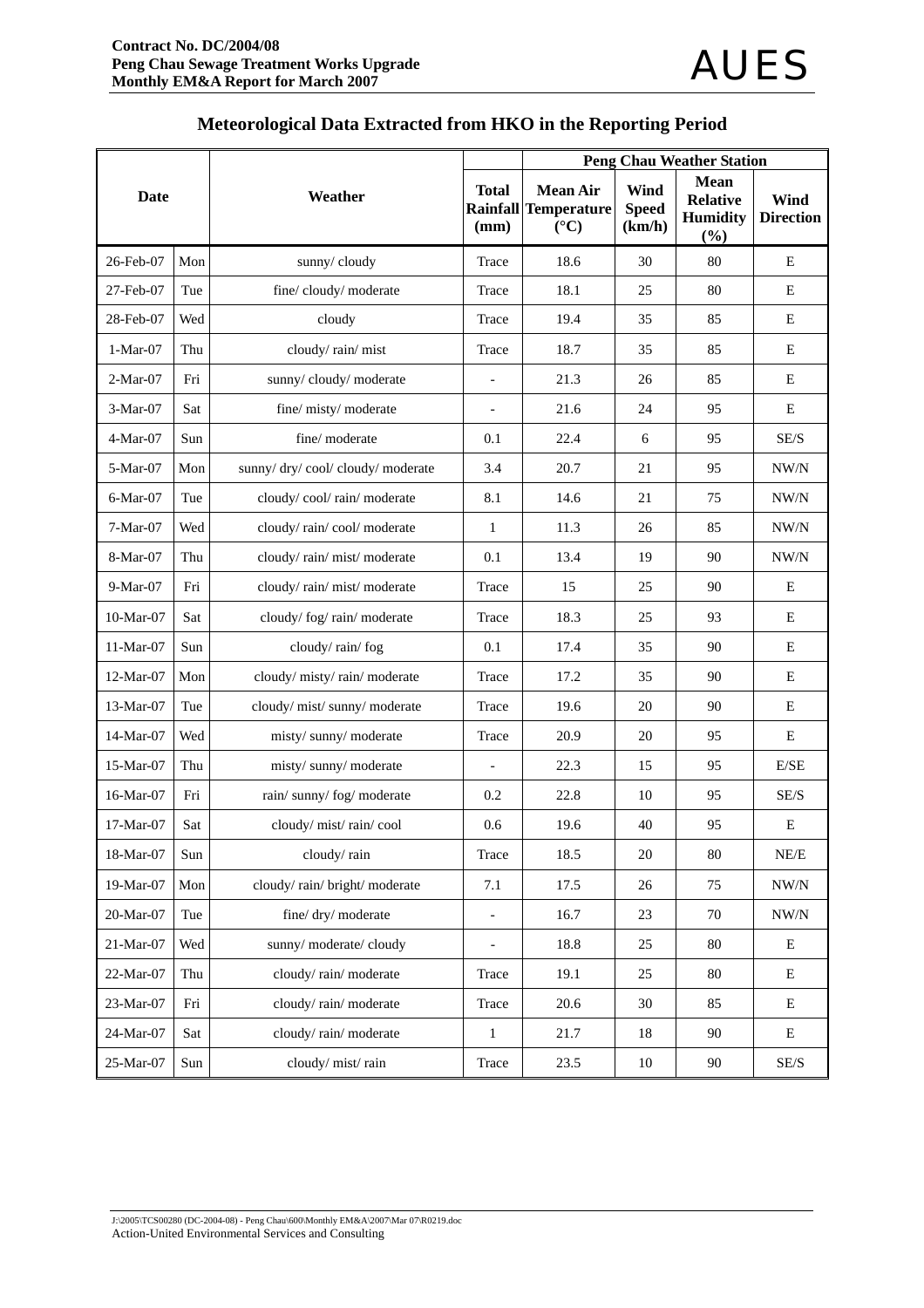# **Appendix H**

# **Three-Month Rolling Program**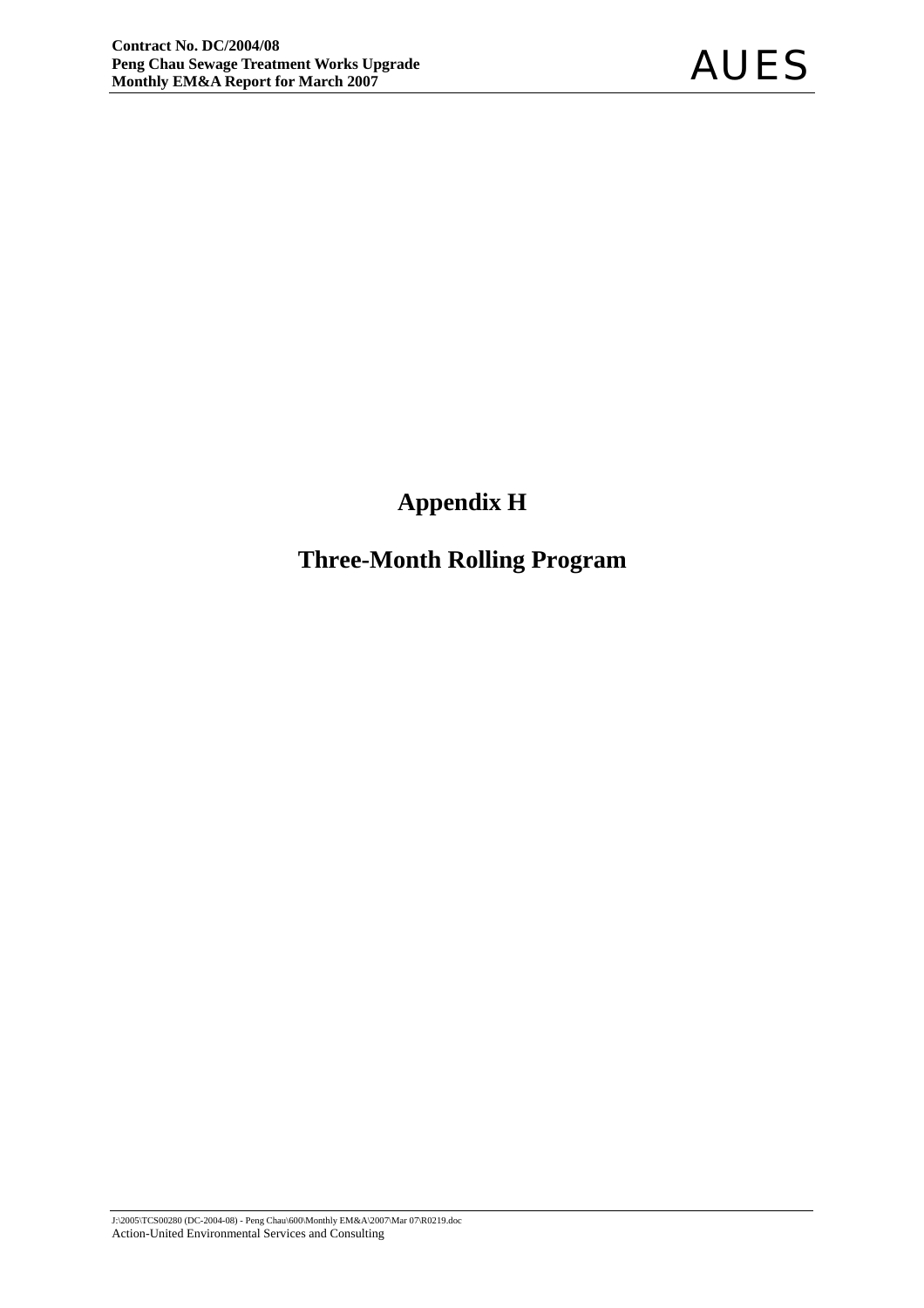# Drainage Services Department<br>Contract No. DC/2004/08<br>Upgradding of Peng Chau Sewage Treatment Works<br>3-Months Rolling Programme (Mar 2007 to June 2007)

| ID                      | Task Name                                          |                                                                                           |                         | Duration  |                      |                        | 2005<br>2006            | 2007                                                                               |
|-------------------------|----------------------------------------------------|-------------------------------------------------------------------------------------------|-------------------------|-----------|----------------------|------------------------|-------------------------|------------------------------------------------------------------------------------|
| $\rightarrow$           | Site set up, Permit application and Submissions    |                                                                                           |                         | 200 days  | Start<br>Fri 29/4/05 | Finish<br>Sat 24/12/05 |                         | 4 5 6 7 8 9 10 11 12 1 2 3 4 5 6 7 8 9 10 11 12 1 2 3 4 5 6 7 8 9 10 11 12 1 2 3 4 |
| $\overline{2}$          | Project Commencement                               |                                                                                           |                         | 0 days    | Fri 29/4/05          | Fri 29/4/05            |                         |                                                                                    |
| $\overline{\mathbf{3}}$ |                                                    | Handove of Works Area - Portion P, Q, R, S, T, U and Area A                               |                         | 0 days    | Fri 29/4/05          | Fri 29/4/05            | $+29/4$<br>$-28/4$      |                                                                                    |
|                         |                                                    |                                                                                           |                         |           |                      |                        |                         |                                                                                    |
| $\overline{4}$          | Site Mobilization                                  |                                                                                           |                         | 75 days   | Thu 5/5/05           | Wed 3/8/05             | .100%                   |                                                                                    |
| 3                       | Set up RE Interim Office                           |                                                                                           |                         | 18 days   | Fri 20/5/05          | Thu 9/6/05             | -100%                   |                                                                                    |
| 6                       |                                                    | Civil material Submission & Procurement (Portion P, Q, R)                                 |                         | 200 days  | Fri 29/4/05          | Sat 24/12/05           | 100%                    |                                                                                    |
| 7                       | Set up the contractor Site Office and storage yard |                                                                                           |                         | 70 days   | Tue 17/5/05          | Mon 8/8/05             | 100%                    |                                                                                    |
| $\overline{\mathbf{a}}$ | Erect the Engineer's Site Accommodation            |                                                                                           |                         | 82 days   | Mon 27/6/05          | Mon 3/10/05            | 100%                    |                                                                                    |
| $\overline{9}$          |                                                    | Initial Site Record Survey, tree survey and Photo Record                                  |                         | 45 days   | Wed 25/5/05          | Mon 18/7/05            | 100%                    |                                                                                    |
| 10                      |                                                    | Submission & approval of Environmental Monitoring Plan                                    |                         | 35 days   | Tue 31/5/05          | Tue 12/7/05            | -100%                   |                                                                                    |
| 11                      | Submission & approval of Site Safety Plan          |                                                                                           |                         | 131 days  | Wed 4/5/05           | Sat 8/10/05            | ₩.100%                  |                                                                                    |
| 12                      |                                                    | Submission & approval of QA Plan for structural concrete                                  |                         | 65 days   | Thu 19/5/05          | Thu 4/8/05             | <sub>n</sub> 100%       |                                                                                    |
| 13                      |                                                    | Submission & approval of Site concrete batching plant                                     |                         | 70 days   | Mon 4/7/05           | Fri 23/9/05            | $+ 100%$                |                                                                                    |
| 14                      | Submission & approval Marine Dumping Permit        |                                                                                           |                         | 30 days   | Sat 2/7/05           | Fri 5/8/05             | $\blacksquare$ 100%     |                                                                                    |
| 15                      |                                                    | Submission & approval of construction method statements (Portion P, Q, R)                 |                         | 90 days   | Mon 30/5/05          | Tue 13/9/05            | ■ 100%                  |                                                                                    |
| 16                      |                                                    | Submission & approval of lemporary works (Portion P, Q, R)                                |                         | 45 days   | Mon 4/7/05           | Wed 24/3/05            | 100%<br>-22             |                                                                                    |
| 17                      | Environmental base line monitoring                 |                                                                                           |                         | 30 days   | Mon 27/6/05          | Mon 1/8/05             | ≃,<br>00%.              |                                                                                    |
| 18                      |                                                    | Set up the site concrete batching plant at Area C & trial mix                             |                         | 79 days   | Fri 26/8/05          | Mon 28/11/05           | 100%                    |                                                                                    |
| 19                      | Eraction of tower crane at Portion R               |                                                                                           |                         | 4 days    | Fri 18/11/05         | Tue 22/11/05           | 100%                    |                                                                                    |
| 20                      | Section I (Portion Q) - Marine Works               |                                                                                           |                         | 429 days  | Sat 18/6/05          | Tue 7/11/06            |                         |                                                                                    |
| 21                      |                                                    | Procurement & delivery of PE pipe material & protection cap & diffusers, non-return valve |                         | 220 days  | Sat 18/6/05          | Tue 7/3/06             | 100%                    |                                                                                    |
|                         |                                                    |                                                                                           |                         |           | Mon 11/7/05          | Wed 20/7/05            |                         |                                                                                    |
| 22                      | Initial Hydrographical survey                      |                                                                                           |                         | 9 days    |                      |                        | $\frac{100}{2}$         |                                                                                    |
| 23                      | Mobilization                                       |                                                                                           |                         | 22 days   | Thu 21/7/05          | Mon 15/8/05            |                         |                                                                                    |
| 24                      | Set up the marine marking system & silt curtain    |                                                                                           |                         | 1 day     | Tue 16/8/05          | Tue 16/8/05            | $-100%$                 |                                                                                    |
| 25                      | Marine dredging                                    |                                                                                           |                         | 10 days   | Wed 17/8/05          | Sat 27/8/05            | 1400%                   |                                                                                    |
| 26                      | Hydrographical record survey                       |                                                                                           |                         | 1 day     | Mon 29/8/05          | Mon 29/8/05            | <b>5100%</b>            |                                                                                    |
| 27                      |                                                    | Mobilization & re-dredge the outfail/overflow pipe trench                                 |                         | 5 days    | Tue 6/9/05           | Sat 10/9/05            | $-100%$                 |                                                                                    |
| 28                      | Hydrographical record survey                       |                                                                                           |                         | 1 day     | Mon 12/9/05          | Mon 12/9/05            | -100%                   |                                                                                    |
| 29                      | Set up the silt curtain                            |                                                                                           |                         | 1 day     | Tue 13/9/05          | Tue 13/9/05            | ,100%                   |                                                                                    |
| 30 <sub>o</sub>         | Landfill area/seawall trench excavation            |                                                                                           |                         | $22$ days | Wed 14/9/05          | Wed 12/10/05           | $-100%$                 |                                                                                    |
| 31                      | Survey Check                                       |                                                                                           |                         | 1 day     | Thu 13/10/05         | Thu 13/10/05           | <b>H100%</b>            |                                                                                    |
| 32                      |                                                    | Place bedding to the dredged trench & record syrvey                                       |                         | 10 days   | Mon 24/10/05         | Thu 3/11/05            | $-100%$                 |                                                                                    |
| 33                      | Plant mobilization, set up for PE pipe laying      |                                                                                           |                         | 8 days    | Mon 7/11/05          | Tue 15/11/05           | 100%                    |                                                                                    |
| 34                      |                                                    | Assemble, laying outfall & overflow pipes and testing                                     |                         | 30 days   | Wed 15/11/05         | Tue 20/12/05           | -100%                   |                                                                                    |
| 35                      | Record Survey                                      |                                                                                           |                         | 3 days    | Wed 21/12/05         | Fri 23/12/05           | 400%                    |                                                                                    |
| 36                      |                                                    | Stage 1 backfilling to the laid outfall and overflow pipes                                |                         | 7 days    | Tue 27/12/05         | Wed 4/1/06             | 1,100%                  |                                                                                    |
| 37                      | Stage 2 backfilling                                |                                                                                           |                         | 10 days   | Thu 5/1/06           | Mon 16/1/06            | $\blacksquare$ 100%     |                                                                                    |
| 38                      | Backfill at Landfill & Seawall area                |                                                                                           |                         | 7 days    | Wed 11/1/06          | Wed 18/1/06            | 1-100%                  |                                                                                    |
| 39                      | Seawall reinstatement                              |                                                                                           |                         | 165 days  | Tue 17/1/06          | Thu 27/7/06            |                         | -100%                                                                              |
|                         |                                                    | Task<br>Ma <i>ng</i> arangan                                                              | Summary                 |           |                      | Rolled Up Progress     | Group By Summary        |                                                                                    |
|                         | Project: Peng Chau-3months                         | Rolled Up Task<br>Critical Task                                                           |                         |           | Spit                 |                        | *********************** |                                                                                    |
|                         | Date: Sat 31/3/07                                  | Progress                                                                                  | Rolled Up Critical Task |           | External Tasks       |                        |                         |                                                                                    |
|                         |                                                    | Milestone                                                                                 | Rolled Up Milestone     | ◇         |                      | Project Summary        |                         |                                                                                    |
|                         |                                                    |                                                                                           |                         |           |                      |                        |                         |                                                                                    |
|                         | ACCIONA-ATAL JV                                    |                                                                                           |                         |           | Page 1               |                        |                         |                                                                                    |

 $\sim$ 

 $\sim$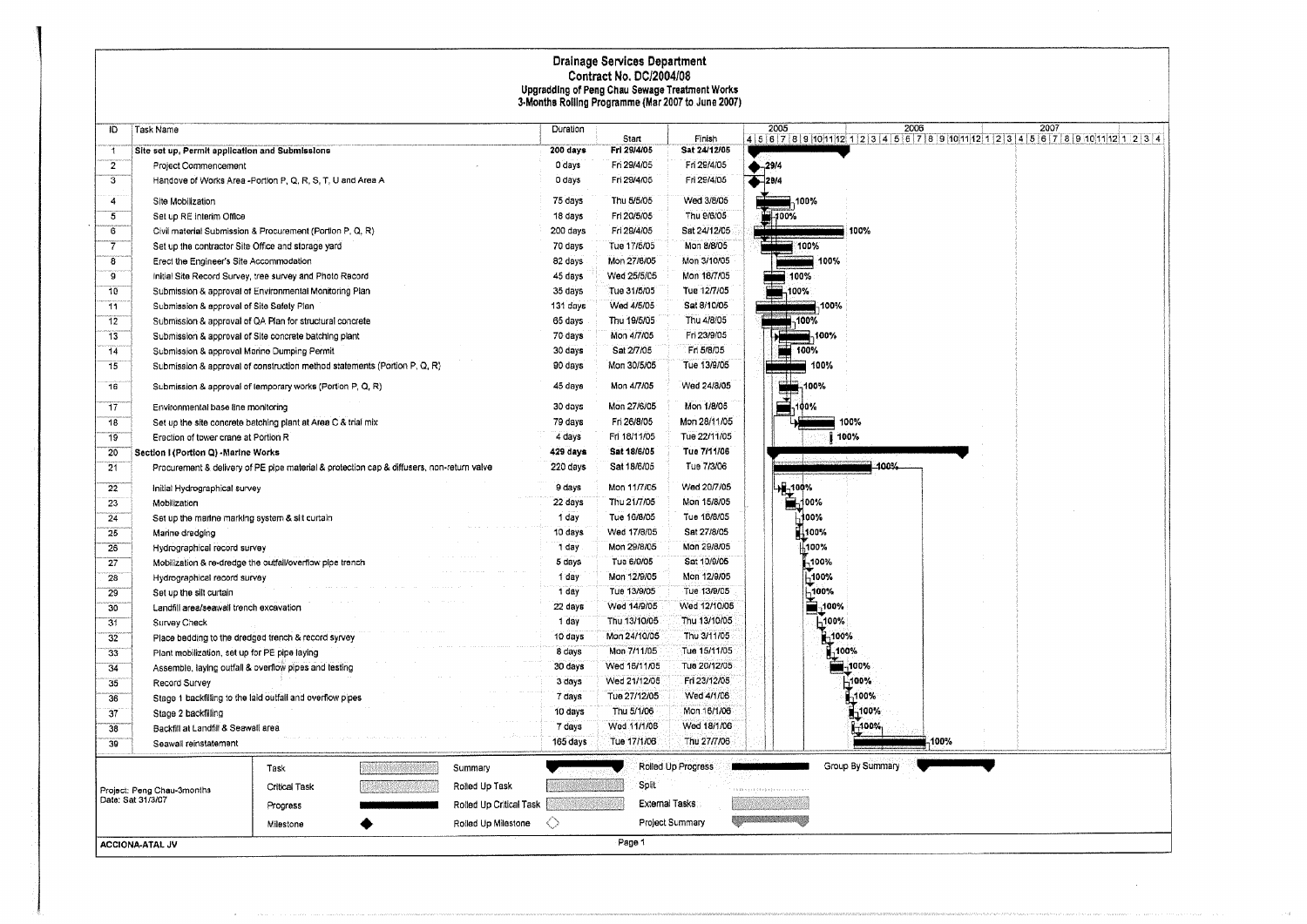# Drainage Services Department<br>Contract No. DC/2004/08<br>Upgradding of Peng Chau Sewage Treatment Works<br>3-Months Rolling Programme (Mar 2007 to June 2007)

| ID                | Task Name                                                                                |                                                                                                 |                          |                         | Duration |                |                    | 2005                |                  | 2006    | 2007                                                                                 |
|-------------------|------------------------------------------------------------------------------------------|-------------------------------------------------------------------------------------------------|--------------------------|-------------------------|----------|----------------|--------------------|---------------------|------------------|---------|--------------------------------------------------------------------------------------|
|                   |                                                                                          |                                                                                                 |                          |                         |          | Start          | Finish             |                     |                  |         | $4 5 6 7 8 9 10 11 12 1 2 3 4 5 6 7 8 9 10 11 12 1 2 3 4 5 6 7 8 9 10 11 12 1 2 3 4$ |
| 40                | Assemble, testing and install non-return valve, protection caps                          |                                                                                                 |                          |                         | 14 days  | Sat 22/7/06    | Mon 7/8/03         |                     |                  | $-100%$ |                                                                                      |
| 41                | Survey check                                                                             |                                                                                                 |                          |                         | 2 days   | Tue 8/8/06     | Wed 9/8/06         |                     |                  | -100%   |                                                                                      |
| 42                | Ballasting of Cap and assemble the cover unit of Cap                                     |                                                                                                 |                          |                         | 14 days  | Thu 10/8/08    | Fri 25/8/06        |                     |                  | ∰,100%  |                                                                                      |
| 43                | Place Apron Stone                                                                        |                                                                                                 |                          |                         | 7 days   | Sat 26/8/03    | Sat 2/9/06         |                     |                  | ,100%   |                                                                                      |
| 44                | Record Survey of the backfilled trench                                                   |                                                                                                 |                          |                         | 7 days   | Mon 4/9/06     | Mon 11/9/06        |                     |                  | 100%    |                                                                                      |
| 45                | Contract completion date                                                                 |                                                                                                 |                          |                         | 0 days   | Tue 7/11/06    | Tue 7/11/06        |                     |                  | 7/11    |                                                                                      |
| 46                | Section II - DN 250 Sewage Pumping Mains at Peng Lei Road (CH B+252.12 to CH B + 100.00) |                                                                                                 |                          |                         | 521 days | Thu 4/8/05     | Sat 31/3/07        |                     |                  |         |                                                                                      |
| 47                | Apply TTMS for HyD, HKPF & TD approval                                                   |                                                                                                 |                          |                         | 55 days  | Thu 4/8/05     | Sat 8/10/05        | 100%                |                  |         |                                                                                      |
| 48                | Trial pit excavation CH B + 100.00                                                       |                                                                                                 |                          |                         | 5 days   | Wed 14/9/05    | Tue 20/9/05        | H-100%              |                  |         |                                                                                      |
| 49                | Trial pit at CH $B + 50.00$                                                              |                                                                                                 |                          |                         | 18 days  | Mon 3/10/05    | Sat 22/10/05       | $\blacksquare$ 100% |                  |         |                                                                                      |
| 50                | Trial pit at CH B + 0,00/CH A + 95.74                                                    |                                                                                                 |                          |                         | 4 days   | Mon 24/10/05   | Thu 27/10/05       | -100%               |                  |         |                                                                                      |
| 51                | Agreement of pipe alignments                                                             |                                                                                                 |                          |                         | 50 days  | Fri 28/10/05   | Sat 24/12/05       |                     | -400%            |         |                                                                                      |
| 52                | Pipe Diversion ( CH B+100.00 & CH B+252.12)                                              |                                                                                                 |                          |                         | 164 days | Sat 15/10/05   | Tue 25/4/06        |                     |                  |         |                                                                                      |
| 53                | Trial Run                                                                                |                                                                                                 |                          |                         | 4 days   | Sat 15/10/05   | Tue 18/10/05       | 100%                |                  |         |                                                                                      |
| 54                |                                                                                          | TTMS implementation (CH B+252.12 to CH B+200.00)                                                |                          |                         | 1 day    | Tue 18/10/05   | Tue 18/10/05       | 100%                |                  |         |                                                                                      |
| 55                | Laying the temporary pumping mains                                                       |                                                                                                 |                          |                         | 2 days   | Mon 24/10/05   | Tue 25/10/05       | -100%               |                  |         |                                                                                      |
| 56                |                                                                                          | TTMS implementation (CH B+ 200.00 to CH B+100.00)                                               |                          |                         | 1 day    | Wed 26/10/05   | Wed 26/10/05       | 100%                |                  |         |                                                                                      |
| 57                | Laying the temporary pumping mains                                                       |                                                                                                 |                          |                         | 5 days   | Wed 26/10/05   | Mon 31/10/05       | 뇌 100%              |                  |         |                                                                                      |
| 58                |                                                                                          | Concrete surround to the temporary pumping mains                                                |                          |                         | 14 days  | Wed 26/10/05   | Thu 10/11/05       | JP-100%             |                  |         |                                                                                      |
| 59                |                                                                                          | Final approval of diversion of existing pumping main                                            |                          |                         | 40 days  | Fri 11/11/05   | Thu 29/12/05       |                     | ■4100%           |         |                                                                                      |
| 60                |                                                                                          | Diversion of the existing pump mains & testing (CH B+ 252,12 to CH B+100)                       |                          |                         | 100 days | Fri 30/12/05   | Tue 25/4/06        |                     |                  | 100%    |                                                                                      |
|                   |                                                                                          |                                                                                                 |                          |                         |          |                |                    |                     |                  |         |                                                                                      |
| 61<br>62          | Pipe Laying CH B (CH B+100.00 to CH B+252.12)                                            |                                                                                                 |                          |                         | 287 days | Tue 9/5/06     | Sat 31/3/07        |                     |                  |         |                                                                                      |
|                   |                                                                                          | TTMS implementation (CH B+100.00 to CH B+200.00)                                                |                          |                         | 1 day    | Tue 9/5/06     | Tue 9/5/06         |                     |                  | ,100%   |                                                                                      |
| 63                | Erect the safety guardrall along the bridge                                              |                                                                                                 |                          |                         | 3 days   | Wed 10/5/06    | Fri 12/5/06        |                     |                  | -100%   |                                                                                      |
| 64                |                                                                                          | Remove the abandoned pipes & casting the base                                                   |                          |                         | 60 days  | Mon 15/5/06    | Sat 22/7/06        |                     |                  | 100%    |                                                                                      |
| 65                | Laying the twin DN250 DI pumping mains                                                   |                                                                                                 |                          |                         | 50 days  | Tue 13/6/06    | Wed 9/8/06         |                     |                  | 100%    |                                                                                      |
| 66                |                                                                                          | TTMS implementation (CH B+ 200,00 to CH B+247.64)                                               |                          |                         | 1 day    | Thu 10/8/06    | Thu 10/8/06        |                     |                  | 100%    |                                                                                      |
| 67                | Erect the safety guardrall along the bridge                                              |                                                                                                 |                          |                         | 5 days   | Fri 11/8/06    | Wed 16/8/06        |                     |                  | -100%   |                                                                                      |
| 68                |                                                                                          | Remove the abandoned pipes and casting the base                                                 |                          |                         | 21 days  | Thu 17/8/06    | Sat 9/9/06         |                     |                  |         |                                                                                      |
| 69                | Laying the twin DN250 DI pumping mains                                                   |                                                                                                 |                          |                         | 30 days  | Mon 11/9/06    | Sat 14/10/06       |                     |                  |         |                                                                                      |
| 70                |                                                                                          | Construction of air valve chamber and lay inlet pumping mains - V.O. No.3 & SI No.5, pending ha |                          |                         | 150 days | Mon 16/10/06   | Sat 31/3/07        |                     |                  |         | 25%                                                                                  |
| 71                | Pipe Laying at CH A (CH A+94.81/CH B+100.00 to CH A+0.00)                                |                                                                                                 |                          |                         | 254 days | Mon 5/6/08     | Wed 21/3/07        |                     |                  |         |                                                                                      |
| 72                | Excavation and shoring                                                                   |                                                                                                 |                          |                         | 80 days  | Mon 5/6/06     | Tue 5/9/06         |                     |                  | 100%    |                                                                                      |
| 73                | Pipe laying, thrust block casting                                                        |                                                                                                 |                          |                         | 158 days | Wed 28/6/06    | Fri 29/12/06       |                     |                  | 400%    |                                                                                      |
| 74                | Pipe testing                                                                             |                                                                                                 |                          |                         | 21 days  | Thu 1/3/07     | Wed 21/3/07        |                     |                  |         | ヿ 0%                                                                                 |
| 75                | Section II - Portion R (STC & ESC)                                                       |                                                                                                 |                          |                         | 694 days | Fri 1/7/05     | Fri 31/8/07        |                     |                  |         |                                                                                      |
| 76                | Site Clearance and remove the weeds                                                      |                                                                                                 |                          |                         | 400 days | Fri 1/7/05     | Mon 16/10/06       |                     |                  |         |                                                                                      |
| $\overline{77}$   | Erect the hoarding                                                                       |                                                                                                 |                          |                         | 60 days  | Fri 1/7/05     | Fri 9/9/05         | $\blacksquare$ 100% |                  |         |                                                                                      |
| 78                | Tree Transplanting                                                                       |                                                                                                 |                          |                         | 25 days  | Wed 6/7/05     | Моп 8/8/05         | De 2400%            |                  |         |                                                                                      |
|                   |                                                                                          |                                                                                                 |                          |                         |          |                |                    |                     |                  |         |                                                                                      |
|                   |                                                                                          | Task                                                                                            | <u> 1953 - 1964 1965</u> | Summary                 |          |                | Rolled Up Progress |                     | Group By Summary |         |                                                                                      |
|                   | Project: Peng Chau-3months                                                               | Critical Task                                                                                   | Waxaa                    | Rolled Up Task          |          | Split          |                    |                     |                  |         |                                                                                      |
| Date: Sat 31/3/07 |                                                                                          | Progress                                                                                        |                          | Rolled Up Critical Task |          | External Tasks |                    |                     |                  |         |                                                                                      |
|                   |                                                                                          | Milestone                                                                                       |                          | Rolled Up Milestone     | ◇        |                | Project Summary    |                     |                  |         |                                                                                      |
|                   | ACCIONA-ATAL JV                                                                          |                                                                                                 |                          |                         |          | Page 2         |                    |                     |                  |         |                                                                                      |
|                   |                                                                                          |                                                                                                 |                          |                         |          |                |                    |                     |                  |         |                                                                                      |

percentage in a provincializa-

a di Kabupatèn Landaran Jaw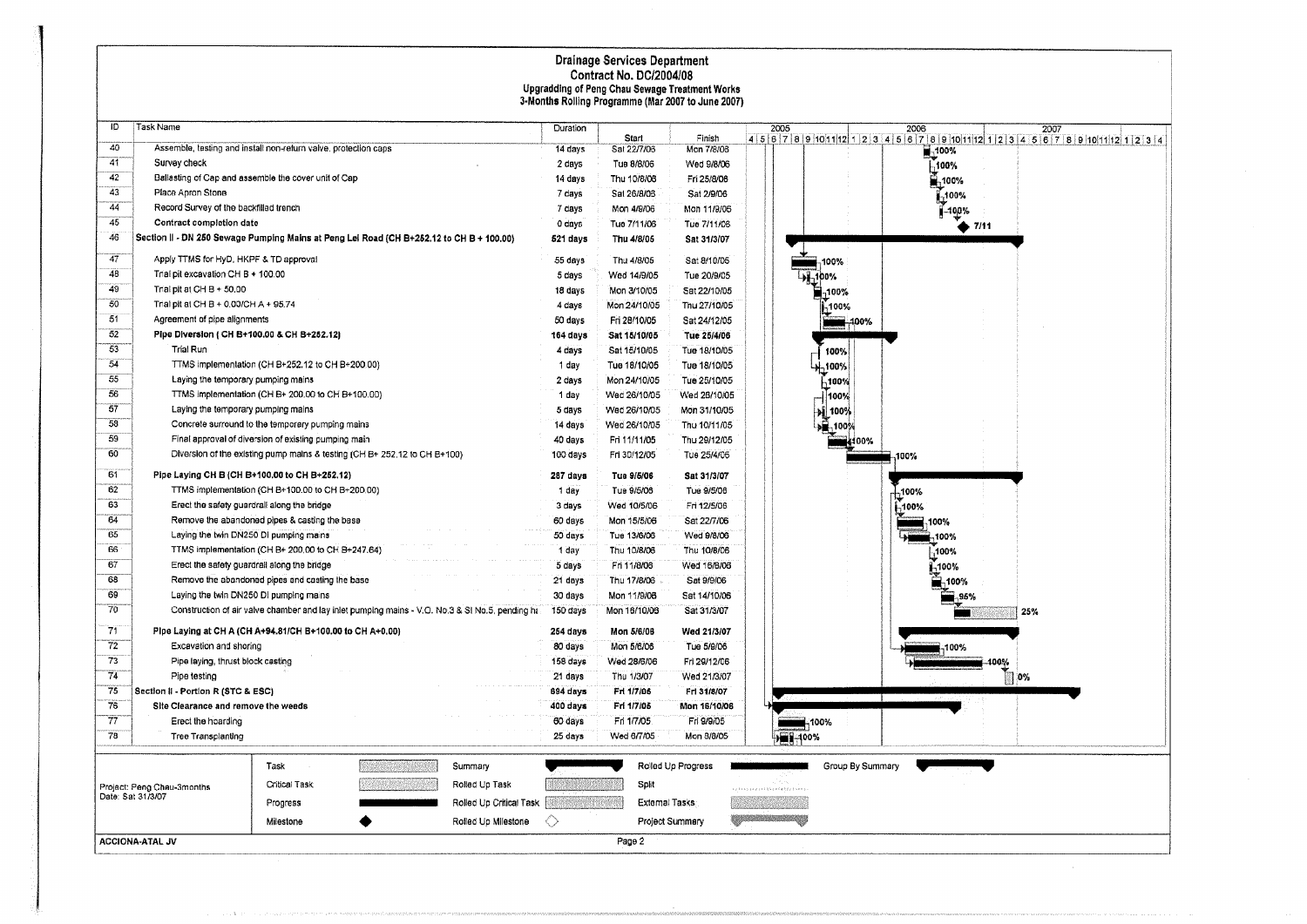# Drainage Services Department<br>Contract No. DC/2004/08<br>Upgradding of Peng Chau Sewage Treatment Works<br>3-Months Rolling Programme (Mar 2007 to June 2007)  $\mathcal{A}$

| ID  | Task Name                                                        |                                                                 |                                                                                                |                         | Duration            |              |                    | 2005                                         | 2006                 | 2007                                                                                |
|-----|------------------------------------------------------------------|-----------------------------------------------------------------|------------------------------------------------------------------------------------------------|-------------------------|---------------------|--------------|--------------------|----------------------------------------------|----------------------|-------------------------------------------------------------------------------------|
|     |                                                                  |                                                                 |                                                                                                |                         |                     | Start        | Finish             |                                              |                      | $4 5 6 7 8 9 10 11 12 1 2 3 4 5 6 7 8 9 10 11 12 1 23 4 5 6 7 8 9 10 11 12 1 2 3 4$ |
| 79  |                                                                  | Plant mobilization & Sheetpiling delivery on GL1/A-J            |                                                                                                |                         | 49 days             | Fri 18/11/05 | Mon 16/1/06        | $\blacksquare$ <sub>190%</sub>               |                      |                                                                                     |
| 80  | Sheetpiling for chlorine tank construction                       |                                                                 |                                                                                                |                         | 170 days            | Mon 20/2/06  | Tue 5/9/06         |                                              | ,100%                |                                                                                     |
| 81  |                                                                  | Construction of chlorine tank on Grid G-H/6-7                   |                                                                                                |                         | 35 days             | Wed 6/9/06   | Mon 16/10/06       |                                              | $\blacksquare$ ,100% |                                                                                     |
| 82  | <b>Electricity Supply Complex (ESC)</b>                          |                                                                 |                                                                                                |                         | 629 days            | Mon 11/7/05  | Sun 18/3/07        |                                              |                      |                                                                                     |
| 83  | Excavation and blinding                                          |                                                                 |                                                                                                |                         | 87 days             | Thu 1/9/05   | Tue 13/12/05       | 100%                                         |                      |                                                                                     |
| 84  |                                                                  | Sub-structure works (forms, steel fixing and concrete casting)  |                                                                                                |                         | 25 days             | Thu 15/12/05 | Sat 14/1/06        | ■-100‰                                       |                      |                                                                                     |
| 85  |                                                                  |                                                                 | Super-structure works (on-grade slab, falseworks, forms, steel fixing and concrete casting)    |                         | 81 days             | Mon 16/1/06  | Wed 19/4/06        |                                              | 100%                 |                                                                                     |
| 86  | Remove the falsework                                             |                                                                 |                                                                                                |                         | 7 days              | Thu 4/5/06   | Thu 11/5/06        |                                              | $-100%$              |                                                                                     |
| 87  | Finishing works and fitting out                                  |                                                                 |                                                                                                |                         | 70 days             | Fri 12/5/06  | Tue 1/8/06         |                                              | 100%                 |                                                                                     |
| 88  |                                                                  | External finishing works (Potential VO-changing finishing type) |                                                                                                |                         | 45 days             | Mon 29/1/07  | Sun 18/3/07        |                                              |                      | 0%                                                                                  |
| 89  | Sewer Treatment Complex (STC)                                    |                                                                 |                                                                                                |                         | 438 days            | Mon 11/7/05  | Wed 6/12/06        |                                              |                      |                                                                                     |
| 90  |                                                                  |                                                                 | Excavation & Blinding (STC GLA-D)- Increase in rock qty. Tung Wan disposal issue, handlir      |                         | 169 davs            | Mon 11/7/05  | Fri 27/1/06        |                                              | IOÒ%                 |                                                                                     |
| 91  |                                                                  |                                                                 | Excavation, butress & Blinding (GLD-E) - Increase in rock Qty. & limitation of PCTF            |                         | 76 days             | Thu 22/12/05 | Wed 22/3/06        |                                              | 100%                 |                                                                                     |
| 92  |                                                                  |                                                                 | Gravity wall casting, Excavation to Formation, place grade 200 materials and blinding (STC     |                         | 40 days             | Tue 4/4/06   | Sat 20/5/06        |                                              | 100%                 |                                                                                     |
| 93  |                                                                  |                                                                 | Sheetpiling, excavation & Blinding (STC GLG-J)-Add 25 days EOT                                 |                         | 180 days            | Fri 12/5/06  | Wed 5/12/06        |                                              | 100%                 |                                                                                     |
| 94  | Sub-structure Works (forms, steel fixing and concrete casting)   |                                                                 |                                                                                                |                         | 305 days            | Fri 6/1/06   | Thu 28/12/06       |                                              |                      |                                                                                     |
| 95  |                                                                  | Substructure Works (STC GLA-B) - Bay A, B                       |                                                                                                |                         | 50 days             | Fri 6/1/06   | Sat 4/3/06         |                                              | 100%                 |                                                                                     |
| 96  |                                                                  | Substructure Works (STC GLB-D) - Bay C, D, F, O                 |                                                                                                |                         | 60 days             | Fri 10/2/06  | Thu 20/4/06        |                                              |                      |                                                                                     |
| 97  |                                                                  |                                                                 | Substructure works (STC GLB-E) - Bay J, E, I, K, M, N, L, H, G (16.5 days EOT added)           |                         | 65 days             | Fri 21/4/06  | Wed 5/7/03         |                                              |                      |                                                                                     |
| 98  |                                                                  | Substructure works (STC GLE-G) - Bay P, Q, R, T                 |                                                                                                |                         | 70 days             | Thu 1/6/06   | Mon 21/8/06        |                                              | 100%                 |                                                                                     |
| 99  |                                                                  |                                                                 | Substructure Works (STC GLG-J) - Bay U, S, V, W, X, Y, Z (8 day EOT & grade 200 rock fill)     |                         | 94 days             | Sat 19/8/06  | Thu 28/12/06       |                                              | 100%                 |                                                                                     |
| 100 | Super-Structure works (forms, steel fixing and concrete casting) |                                                                 |                                                                                                |                         | 431 days            | Wed 10/5/06  | Fri 31/8/07        |                                              |                      |                                                                                     |
| 101 |                                                                  |                                                                 | Superstructure Works (STC GLA-D) - Bay B, A, C, E, D (25 days EOT + 8 + 7 + 20 days EO         |                         | 237 days            | Wed 10/5/06  | Tue 6/2/07         |                                              |                      | 100%                                                                                |
| 102 |                                                                  | Water Test to SBR Tank (B-D: SBR 1 & 2, Sludge Thickener)       |                                                                                                |                         | 38 days             | Thu 26/10/06 | Wed 27/12/06       |                                              | 12 100%              |                                                                                     |
| 103 |                                                                  | Superstructure Works (STC GLD-G) -Bay G, J, F, H, I             |                                                                                                |                         | 169 days            | Thu 20/7/06  | Fri 30/3/07        |                                              | भौं∯                 | 96%                                                                                 |
| 104 |                                                                  |                                                                 | Water Test to other tanks (D-G: Equalization Tank, Sludge Digester, SBR 3 & 4, Effluent Pumpin |                         | 54 days             | Sat 6/1/07   | Thu 12/4/07        |                                              | ₩IJ                  | 55%<br>۱.                                                                           |
| 105 |                                                                  | Superstructure Works (STC GLG-J) - Bay L, M, K.                 |                                                                                                |                         | 130 days            | Sat 11/11/06 | Tue 3/4/07         |                                              |                      | 90%                                                                                 |
| 106 |                                                                  | Internal Finishes Works for SBR Tank (B-D: SBR 1 & 2,)          |                                                                                                |                         | 30 days             | Thu 9/11/06  | Tue 12/12/06       |                                              | 400%                 |                                                                                     |
| 107 |                                                                  | Digester, SBR 3 & 4, Effluent Pumping Station)                  | Internal Finishing Works for SBR Tank (B-D, D-G: Sludge Thickener, Equalization Tank, Sludge   |                         | 88 days             | Fri 5/1/07   | Tue 10/4/07        |                                              |                      | 58%                                                                                 |
| 108 |                                                                  |                                                                 | Internal finishing works on Grid A-B (Air Blower Room, LV Switch Room, Polymer Room)           |                         | 35 days             | Wad 18/10/06 | Sun 26/11/06       |                                              | 100%                 |                                                                                     |
| 109 |                                                                  |                                                                 | Internal Finishing Works for NSTC Grid G-J/5-7 (Disinfection Tank, D.G. Room 2, Process Water  |                         | 14 days             | Wed 4/4/07   | Sat 21/4/07        |                                              |                      | 0%                                                                                  |
| 110 |                                                                  | Internal Finishing Works for NSTC Grid G-J/1-5                  |                                                                                                |                         | 32 days             | Sun 25/2/07  | Wed 28/3/07        |                                              |                      |                                                                                     |
| 111 | Doors, Windows, Lourves and Metal Works                          |                                                                 |                                                                                                |                         | 40 days             | Mon 26/2/07  | Thu 17/5/07        |                                              |                      | 45%                                                                                 |
| 112 | Handover of Air Blower Room                                      |                                                                 |                                                                                                |                         |                     | Fri 3/11/06  | Fri 3/11/06        |                                              |                      |                                                                                     |
|     |                                                                  |                                                                 |                                                                                                |                         |                     |              |                    |                                              |                      |                                                                                     |
|     |                                                                  | Task                                                            | a shekara ta wasan wasa                                                                        | Summary                 |                     |              | Rolled Up Progress | Group By Summary                             |                      |                                                                                     |
|     | Project: Peng Chau-3months                                       | Critical Task                                                   |                                                                                                | Rolled Up Task          | <u>SHOWA DEGANA</u> | Split        |                    |                                              |                      |                                                                                     |
|     | Date: Sat 31/3/07                                                | Progress                                                        |                                                                                                | Rolled Up Critical Task |                     |              | External Tasks     |                                              |                      |                                                                                     |
|     |                                                                  | Milestone                                                       |                                                                                                | Rolled Up Milestone     |                     |              | Project Summary    | <b>We develop the company of the company</b> |                      |                                                                                     |
|     | ACCIONA-ATAL JV                                                  |                                                                 |                                                                                                |                         |                     | Page 3       |                    |                                              |                      |                                                                                     |

na muzeu ya seran